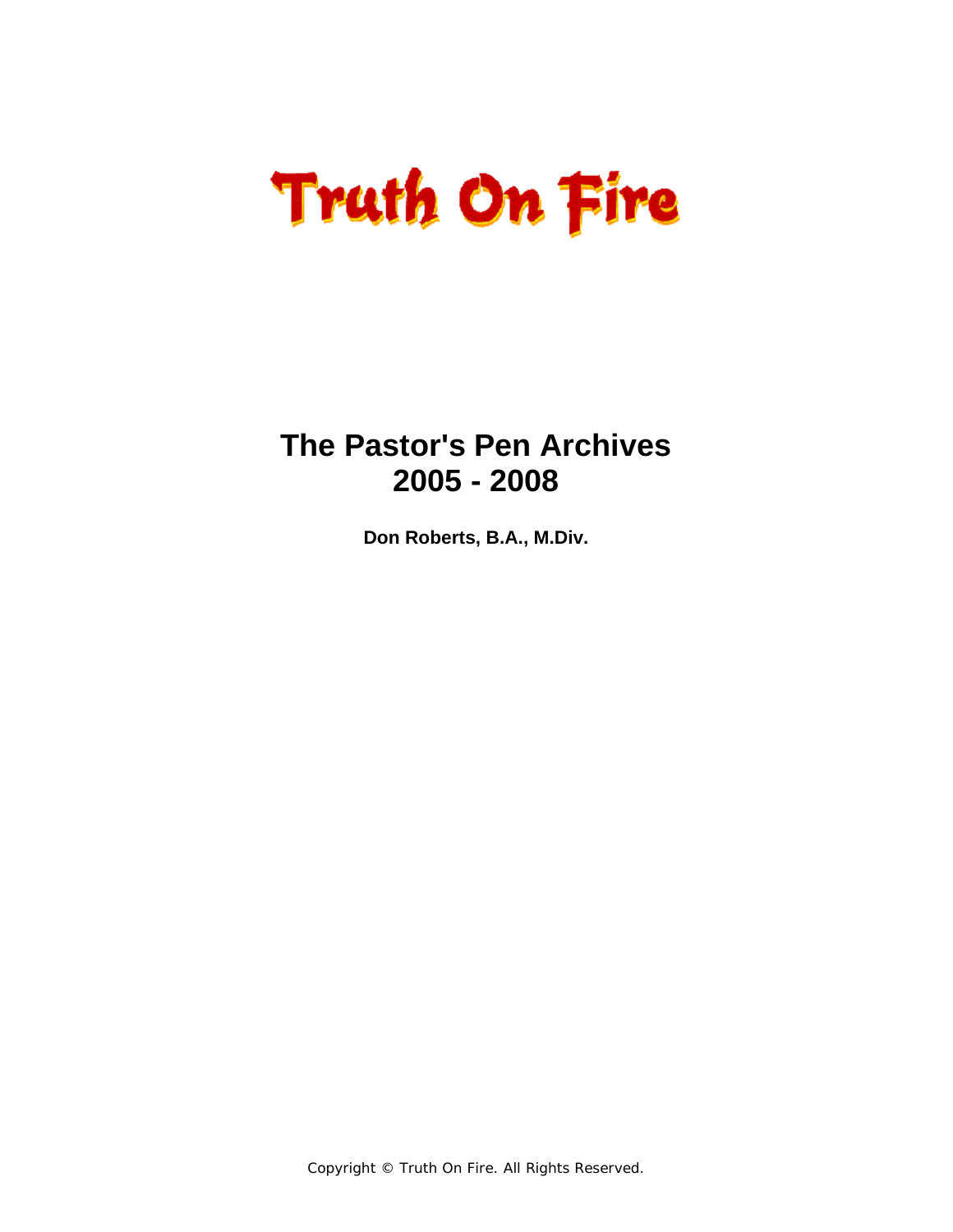<span id="page-1-0"></span>

#### **Table of Contents**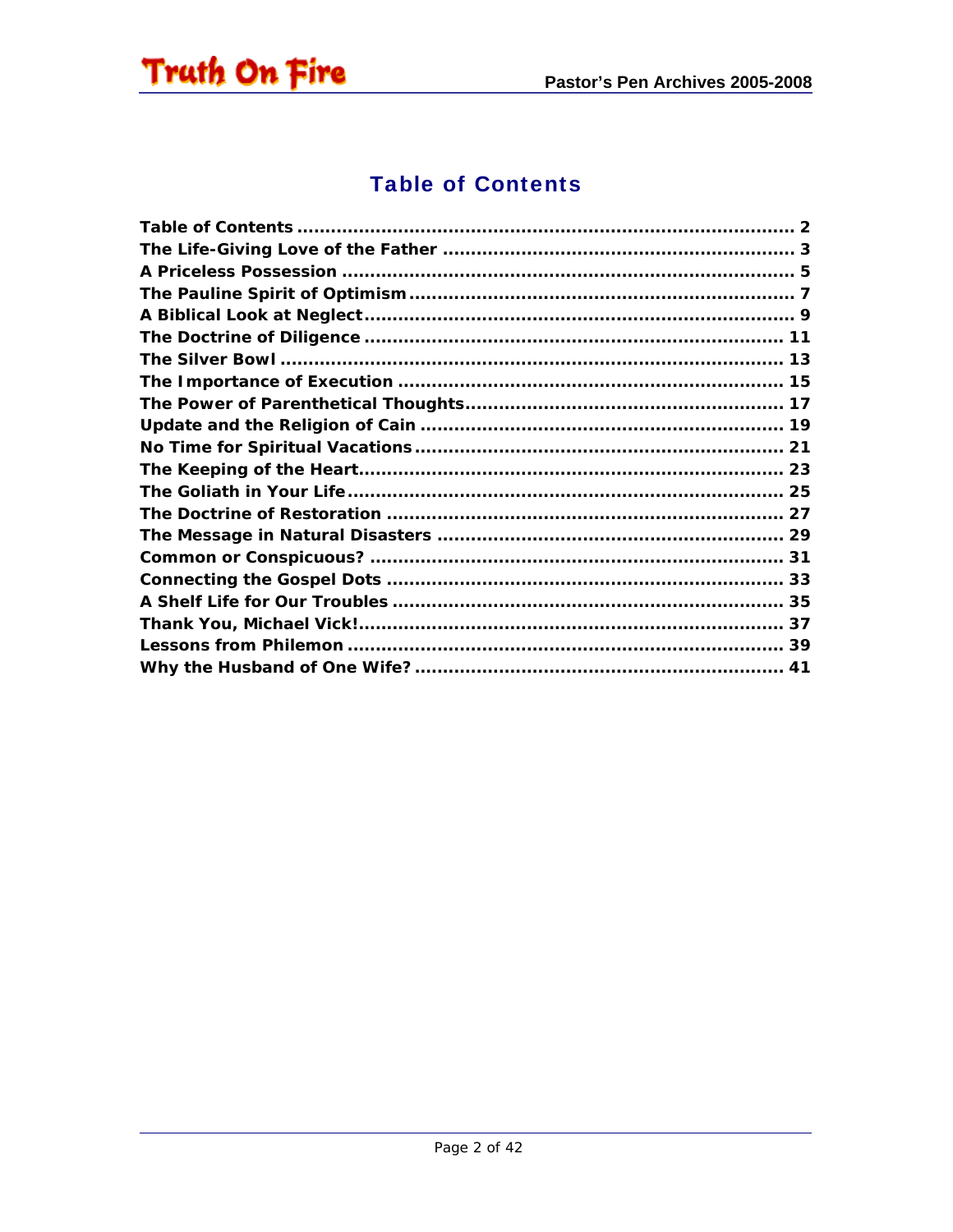#### The Life-Giving Love of the Father

<span id="page-2-0"></span>Our physical birth marked the beginning of a growth process. That process consisted of increasing levels of awareness. At some point in that process, we became aware of our social status, whether upper, middle, or lower class. In most cases, we were proud of our station in life, our heritage, and our parents, who were largely if not totally responsible for the food we ate and the clothes we wore. Some were perhaps less appreciative of their roots, and others learned to despise their heritage. In today's "enlightened" society, some children have resorted to litigation in an attempt to divorce their parents. Well, I did not have perfect parents, and would have changed a few things. But I always was (and still am) proud to be the son of Harry and Grace Roberts.

Our spiritual birth into God's family similarly marked the beginning of a growth process. But the increasing levels of awareness told a far different story. In the Lord God Almighty, our spiritual progenitor, we have come to find no shortcomings, no hang-ups, no defects, no regrets. There is but one class—the heavenly. There is but ONE Father who is THE Father of all who believe. We are his sons and daughters by virtue of a spiritual birth that took place the moment we believed on the Lord Jesus Christ!

The apostle John tells us that the driving force behind our spiritual life is the love of the Father: "*Behold, what manner of love the Father hath bestowed upon us, that we should be called the sons of God: therefore the world knoweth us not, because it knew him not*" (1 John 3:1). *Sons* is from the Greek **teknon**, signifying the child who is the object of parental love. In biblical terms, it is the love (**agape**) expressed by the heavenly Father toward his spiritual children. God's love toward his children is both unconditional (it was not waiting for some cause or credential in its objects) and sacrificial (it spared no expense in the rescue of those objects). Moreover, no child of God has ever found himor herself unwanted, abused, or neglected!

According to John, this life-giving love of God has four (4) key attributes. The first is its importance. *Behold* is an imperative that demands our attention for what is to follow. John uses it on multiple occasions in his Gospel and Revelation, but only once in his first epistle. The singular usage conveys a dominant theme. John is saying: "Don't miss this! Grasp its greatness! Never take it for granted! Stay focused on this theme—one that is worthy of earnest contemplation and subsequent motivation for living in a world ravaged by unlovely things!"

The second is its transcendence. The phrase "what manner of" is the translation of the Greek **potapos**, whose origins meant "what soil?" then "what country?" and then "what sort?" The word contemplates something that is beyond the realm of (or foreign to) previous experience. It was exactly the impression left upon the disciples by Jesus as he turned a "great tempest" into a "great calm" with a word of rebuke. They exclaimed: "*What manner of man is this, that even the winds and the sea obey him*" (Matt. 8:24-27). It was something new to their senses, something they had never before experienced. So John declares to his readers that the love shown by the Father toward believers in his Son transcends any and all worldly loves. Charles Wesley so wrote: "Love divine, all loves excelling, Joy of heav'n to earth come down." Of unique interest is that John wrote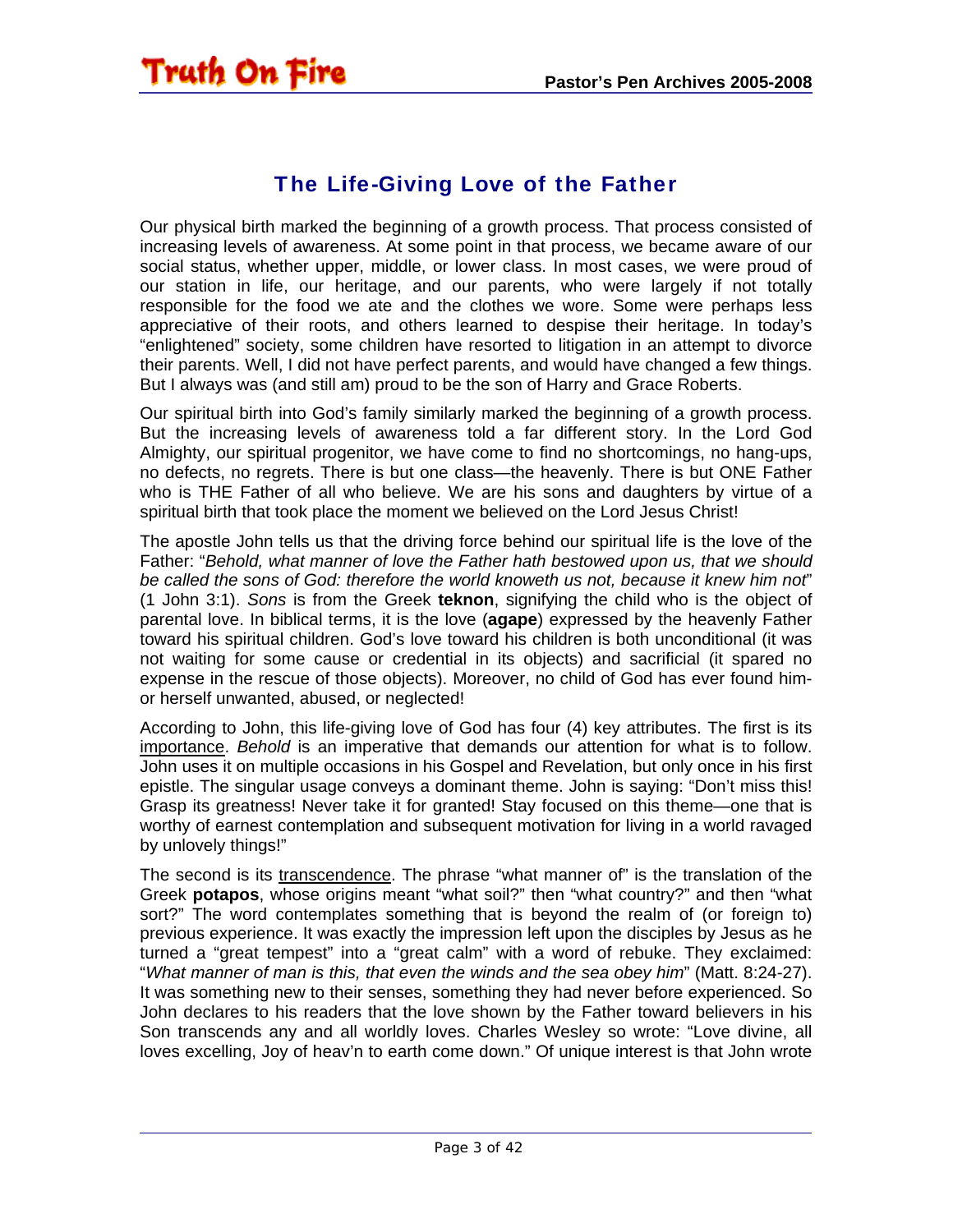his first epistle about 60 years after seeing Jesus ascend to heaven. Six decades of ministry had failed to diminish one iota in John's mind the wonder of the Father's love toward his children!

The third is its permanence. *Bestowed* is the perfect tense of the Greek verb **didomi**. The verb generally refers to a giving (or bestowal) born of good and free will without coercion. The perfect tense signifies a past action with abiding results. The bestowal of the Father's love upon his children is an eternal commitment on his part. Once bestowed, it remains a bestowal. So Paul, in speaking of God's love as a permanent fixture in our divine benefits package, affirmed that no power on earth or in heaven would be able to separate us from it (Rom. 8:38-39). This love is at times exciting, nurturing, guiding, teaching, encouraging, and forgiving. At other times it is correcting, disciplining, and chastening. But at all times it is a bestowed love that will not let us go!

The fourth is its severance. The fact that we have a new nature as a result of the new birth means that we assume the same relationship with the world that Jesus had. The world did not know him (on an experiential level), and therefore, because we are his, our former relationship with the world has been severed. The implantation of his nature should make a difference in our behavior. The effect of life-giving love should be a new lifestyle. So the world just cannot relate to those who are related to the Father through his dear Son. That's why the local church is so important! It provides the opportunity for those who are "other-worldly" in their life focus to rally around their common heritage. And what greater commonality is there than the life-giving love of the Father?

The manner of love that the Father has bestowed upon those of us who believe is totally foreign to our worldly experience. The Father reckons us to be and calls us his children—the children of the Most High! What a love! What a privilege! What a bestowal! What a motivation for 2005!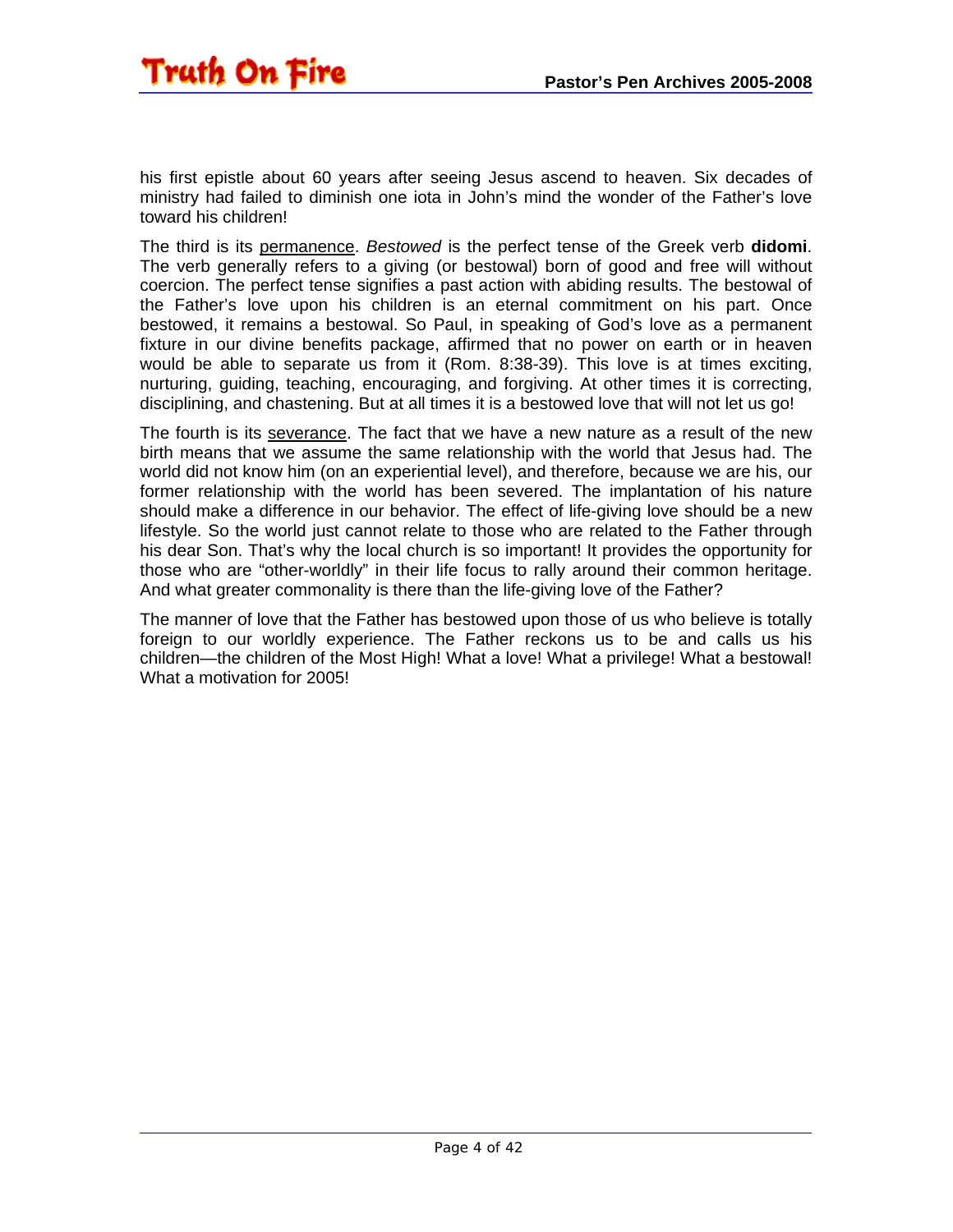

<span id="page-4-0"></span>**Truth On Fire** 

There's much talk of peace in today's world, but that much-sought commodity is in continual short supply. The recent election of Palestinian President and Arafat successor Mahmoud Abbas has political pundits speculating afresh about the prospects for a peaceful relationship between Jews and Arabs in the Holy Land. The scriptures, however, reveal that whatever measure of peace is obtained prior to the Day of the Lord will be short-lived: "*For when they shall say, Peace and safety; then sudden destruction cometh upon them, as travail upon a woman with child; and they shall not escape*" (1 Thessalonians. 5:3).

Inherent in that inspired biblical foresight is the acknowledgement that peace both was and will be a prominent (and ultimately dominant) theme as we journey into the last days. How would you respond tomorrow morning if your local newspaper or favorite news-oriented website posted the following headlines: "Chinese Leadership Disavows Communism: Seeks American Guidance to Establish Democratic Republic", or "Osama Bin Laden Declares Cessation of Terrorist Acts", or "Oil Prices Plummet to \$20 a Barrel as Arab Nations Praise America as Global Peacemaker." Let your imagination extend the list.

My guess is that these or other similar-sounding headlines would produce a tsunami of planetary good will and send financial markets soaring into the stratosphere. Talk about your water fountain fodder! The liberal media would probably cringe over such an outbreak of peace-oriented euphoria because it would make America look good. But all of these scenarios, if they were indeed to become reality, would pale comparison to a single sinner entering into a peace relationship with Almighty God. Peace with God, my friend, is a priceless possession—a possession to be sought by men above all other possessions!

The matter of peace with God prompts two important questions. First, what is peace? The prominent Greek word is for peace is **eirene** (Eng. Irene). It comes from the root **eiro**, which means *to bind*. The concept of peace with God therefore suggests to us the binding together of God and the sinner in an eternal relationship. There are two sides to the coin of that royal relationship: the absence of hostility and the presence of harmony. One of my professors at Mid-America Baptist Theological Seminary, Dr. Reginald Barnard, made the following statement in class one day regarding peace with God: "There is a negative tension that exists between God and man because of God's holiness and man's sinful rebellion. Peace is the removal of that tension!" Well said!

The magnitude of that tension is nowhere better understood than at the cross upon which Jesus died. As a matter logical assumption, a given tension must be broken or overcome by a greater tension. Would any of us venture to hook and land a 500-pound ocean tuna with 10-pound test fishing line? The fact that God's tackle box for his plan to redeem fallen man from sin included an incarnation of himself and the shedding of his sinless blood on behalf of sinners speaks volumes about the degree of tension that existed between holy God and sinful man! It goes without saying that God was packing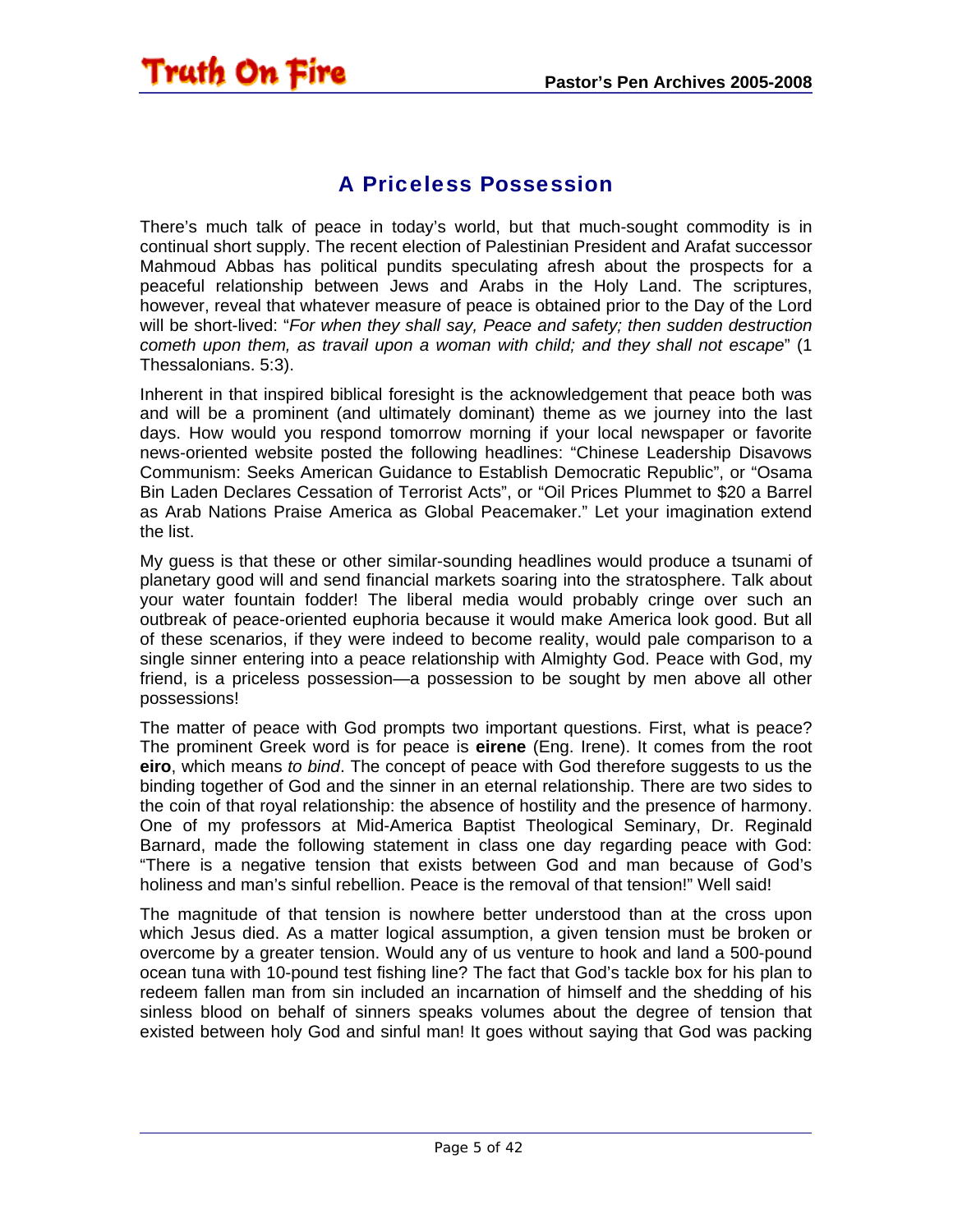the proper tackle to deal with that tension and land the sinner. The Bible says that God in Christ "*made peace through the blood of his cross*" (Col. 1:20).

Secondly, how does a sinner obtain it? The scripture says: "*Therefore being justified by faith, we have peace with God through our Lord Jesus Christ*" (Rom. 5:1). So, peace is obtained by a declaration on God's part in response to a expressed dependence on our part. Justification is the act of God whereby he declares (as the sovereign legal authority in his universe) the believing sinner to be righteous before him. It is far more than if we had never sinned. God actually clothes the sinner in his own righteousness as a gift of grace. As a result of this declaration, the tension between the Righteous Judge and the guilty defendant is both resolved and dissolved.

Faith brings the sinner before the Judge empty-handed with an appeal for mercy. Faith is not a work to be done, but rather the sinner approaching the Court of Heaven emptyhanded with this mindset: "Nothing can for sin atone, nothing but the blood of Jesus!" Such an acknowledgement is the fruit of grace, without which the sinner cannot believe!

Of all the negative tension that exists in our world, none is greater in terms of its magnitude than that which stands between and separates holy God and sinful man. But God in mercy has provided the answer in the cross of the Lord Jesus Christ and his resurrection from the dead! His precious blood can wash away the sins of the believing sinner, and dissolve the tension. The peace (removal of tension) that comes to us as a result of faith in the Lord Jesus is a priceless possession above all others! Is it yours?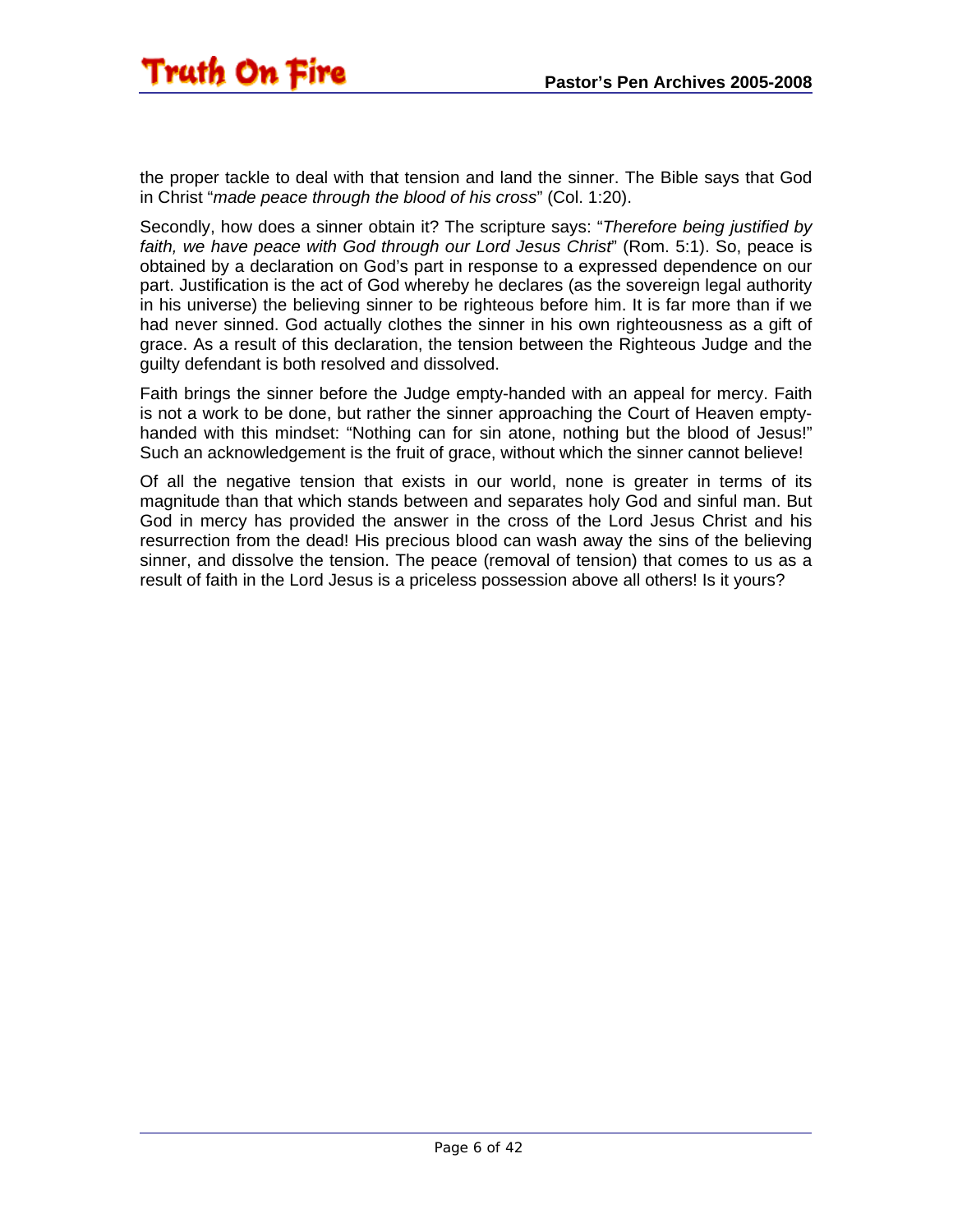<span id="page-6-0"></span>

#### The Pauline Spirit of Optimism

In a conversation with a good pastor friend some years ago, this man of God proceeded to tell me all the reasons why his church was not growing (i.e., had one foot in the grave). His rationale included a brief history of the church, a rundown on how the church had treated each pastor, how the church was treating him, the less-than-healthy reputation the church had established within the community over the years…all of which were designed to explain the absence of conversions, no visitors, and the 25-30 average attendance each Sunday. Sound familiar? I had no stones to throw at this brother, having been caught in the same trap more than once in my ministry.

Our conversation impressed upon me how easy it is to rationalize our failure or lack of progress in kingdom work, and how adept we can become at making excuses for the same. It must be said, however, in defense of true men of God everywhere, that preachers often tell the truth when caught in those traps. Imagine if we had approached Moses in the wilderness twenty years beyond the Red Sea experience, and asked him why he was not able to get Israel into the Promised Land. He might have responded: "Because I'm pastoring a bunch of faithless, stiff-necked whiners, that's why! And I just might not be the man to get them there!" Moses would have spoken the truth with both of those statements, and the Lord would have agreed!

The apostle Paul, as Moses of old, was a man well acquainted with hardship. He encountered more than his share of enemies in the world and detractors in the churches. Nor was Paul always successful as men count success. But in every circumstance, Paul maintained an amazing spirit of optimism, as expressed in these words: "I can do all things through Christ which strengtheneth me" (Phil. 4:13). By the grace of God, this spiritual combat veteran transformed every prospect of dying into a doorway for living!

The "all things" of which Paul speaks covers a wide range of potential scenarios within the scope of God's revealed will and those things that please him (Jn. 8:29). In some cases he had plenty (abounded), and in others he simply did without (was abased). But in every case he discovered the Lord afresh, working his will and infusing his grace! Paul, like you and I, was not always able to dictate the circumstances under which he served the Lord. But he did achieve mastery over his attitudes, actions, and reactions. All things were doable!

The phrase "through Christ" calls attention to the instrumentality of the Lord who lives within. He was not present when Jesus told his disciples, "For without me ye can do nothing" (Jn. 15:5), but we can rest assured that Paul both got the word and lived it out on a daily basis. There is no possibility of spiritual success apart from the instrumentality that Jesus brings to the believer.

With Super Bowl XXXIX fast approaching, let's suppose you receive a phone call from an NFL honcho, who asks if you would like to be the starting quarterback for the AFC Champion. After you realize the guy is on the level, you say, "Are you nuts? There's no way (other than in my dreams) that I could perform on that level!" But he answers, "We will perform a procedure that will give you the legs of Michael Vick, the mind of Peyton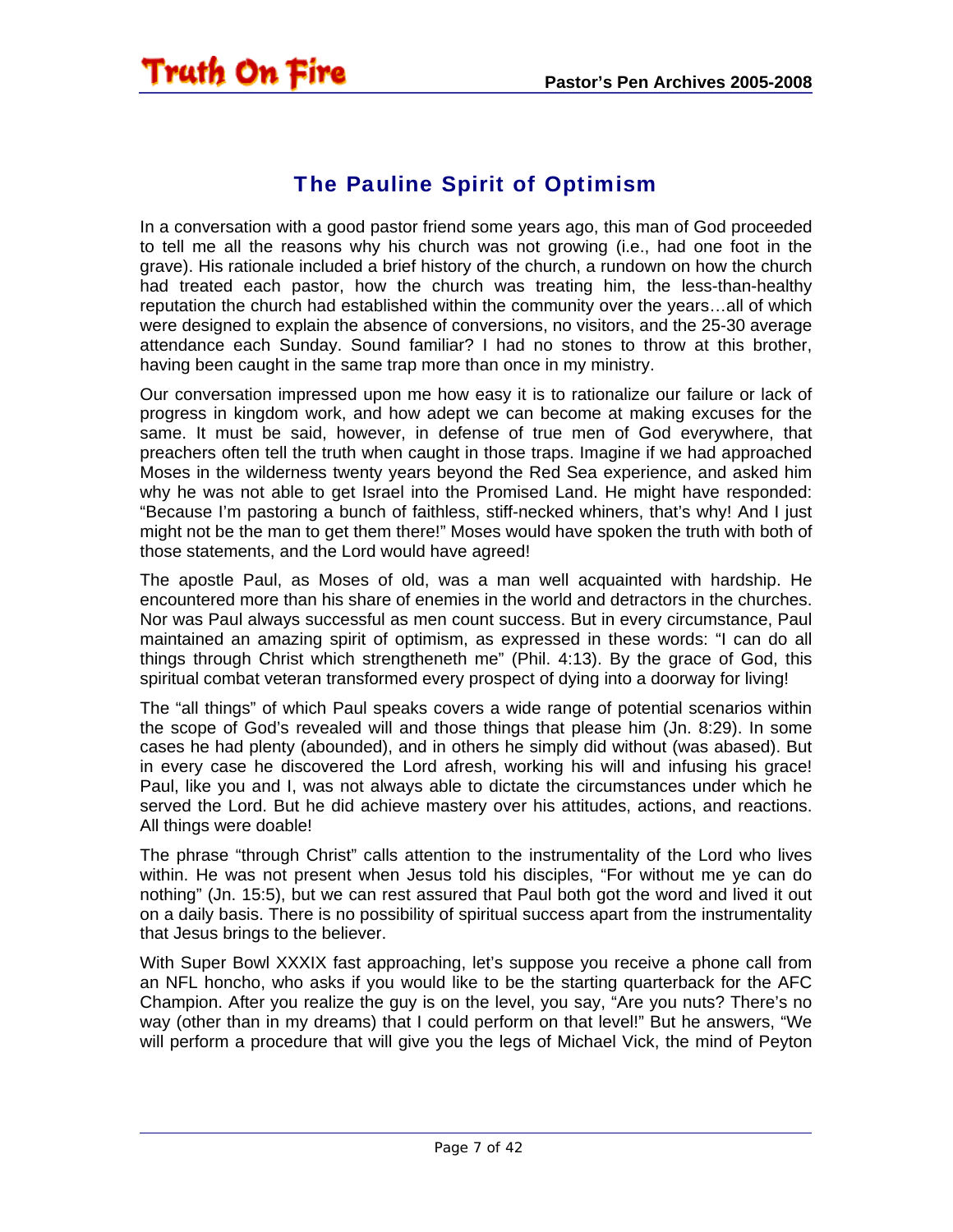

Manning, the arm of Donovan McNabb, and the toughness of Brett Favre. How about it?" So, you suit it up with the AFC Champs, and lead them to a Super Bowl victory. At the press conference, a myriad of stupefied reporters want to know how you did it. You lean into the microphones, and say, "Through Michael, Peyton, Donovan, and Brett." And so it can be said for every spiritual conquest or achievement—"Through Christ!"

The companion of instrumentality is strength. The verb *strengtheneth* is a present participle, which speaks of an ongoing action. Since Christ is God, and God possesses infinite strength, the Lord Jesus is in himself a boundless reservoir of might and power from which the believer can depend and draw upon by the day, the hour, the minute, and the moment. We as God's people need to get a fresh vision of that vastness, and attach ourselves to it! That's the only way to nurture the Pauline spirit of optimism that can do all things!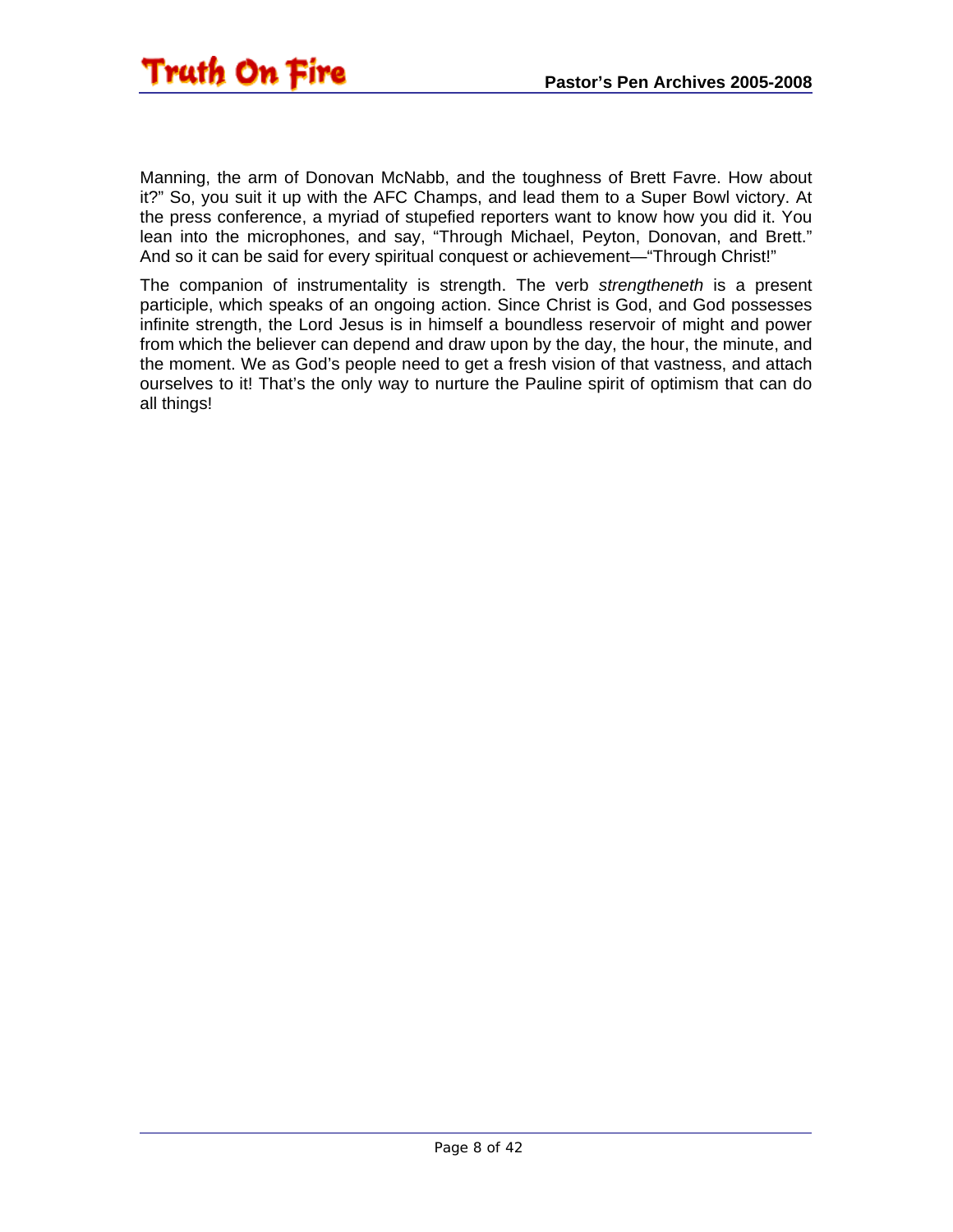### <span id="page-8-0"></span>**Truth On Fire**

#### A Biblical Look at Neglect

As part of my frequent walks through the surrounding neighborhoods, I observe how folks take care of their lawns and the landscaping in general. Now, I don't live in a gated community where every yard has an irrigation system and a lawn care company to maintain it. In the circuits I walk, there are some residences with virtually weed-free lush lawns and well-manicured trees and shrubs. Others have been taken over by crab grass, dollar weed, and or any number of other Northeast Florida lawn wreckers where the trees and shrubs look like they've never been pruned. Others are somewhere in the middle of those two extremes, suggesting to an observer like me that several rounds of a good weed-and-feed fertilizer, combined with systematic watering, mowing, and edging, would move them into the upper echelon of lawns.

In my mind, just one word is needed to explain the condition of those inferior lawns neglect. The *American Heritage Dictionary* defines neglect as "failure to give the proper attention or care to something as a result of carelessness, oversight, ignorance, or disregard…the habitual lack of care." In a nutshell, that is exactly how a showcase lawn atrophies into a fair, poor, or bad one. Furthermore, the neglected lawn provides a nearperfect analogy to the child of God who finds his or her spiritual life overrun with the weeds of worldliness. The glitch in our analogy is the inability of believers to outsource the care of their spiritual lives to a third party.

There are several biblical references to neglect where the primary Greek word **ameleo** is used. These passages command our attention. **Ameleo** is a combination of the negative prefix **a** (without) and **meleo** (to care for). So, to neglect something is to have no care for it (or fail to care). But root meanings alone are insufficient to capture the full weight of a word. That comes from the context or passage in which it is used. Let's examine a few.

The first finds our Lord using the word in a parable to describe the response of invitees to a marriage supper put on by a King for his Son (Matt. 22:2-14). After the king had dispatched the initial set of servants to call his guests (who subsequently refused to come), he sent a second set with a more detailed description of what was being offered as an enticement. But "they made light of it, and went their ways" (22:5). The phrase "made light of" is the translation of our verb **ameleo**. It is an aorist active participle. An expanded translation might read: "Having considered the King's business and that of his Son to be of little or no consequence, they gave full attention to their own business." The context clearly implies that neglecting the King's invitation was equivalent to rejecting it for the pursuit of personal priorities.

In our second passage, the writer to the Hebrews asks: "*How shall we escape, if we neglect so great salvation*" (Heb. 2:3). The larger context extols the Son through whom God has spoken (1:2), and to whom he has ascribed Godhood with a throne fitting for his majesty (2:8). He is also the Creator (1:10). Salvation is embodied in the Son…no, make that great salvation…no, make that *so great salvation*! Jesus articulated it, the Holy Ghost confirmed it, and the Apostles dispersed it throughout the Roman Empire and beyond! The gospel message of so great salvation cannot be neglected without a decided disregard for its claims. There will be no escape from the judgment of God for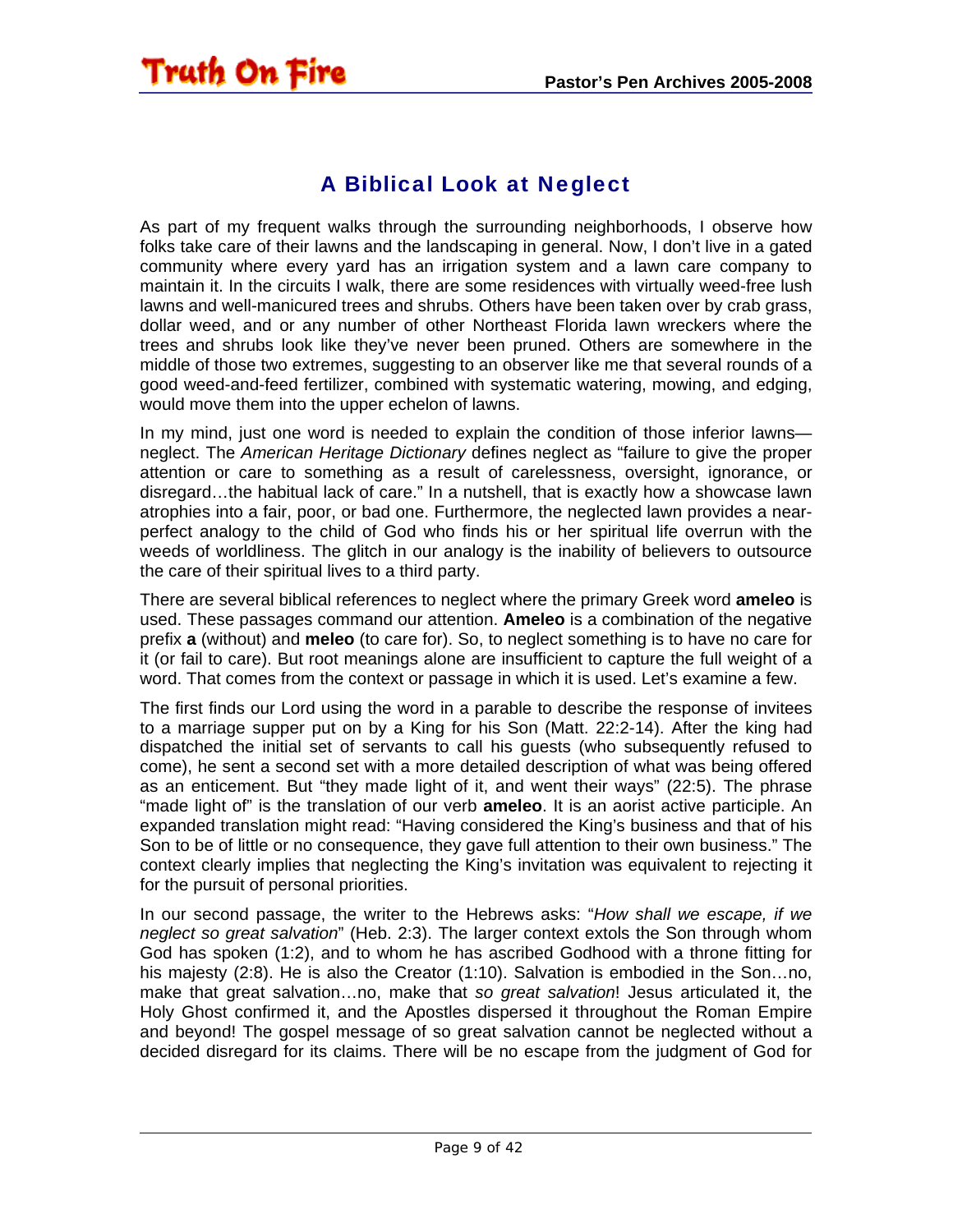

those who neglect it. This second passage is a companion to the first. Both were intended for Jewish audiences regarding the seriousness of neglecting God's business where his Son is concerned!

In our third passage, we find the Lord God neglecting Israel: "Because they continued not in my covenant, and I regarded them not, saith the Lord" (Heb. 8:9). The context discusses the covenant of old under the law and the covenant that is yet to come, when God shall put his laws into their minds, and write them in their hearts; and will be a God to them, and they shall be to him a people (8:10). That covenant shall be established at the second coming of Christ, when all Israel shall be saved (Rom. 11:26). But things were different under the old covenant. The phrase "I regarded them not" is also the translation of **ameleo**. It is a profound thought that God himself is capable of neglect. Where God is concerned, however, it is an expression of his justice rooted in holiness. It goes without saying that any man, woman, or nation for that matter, who has become the object of neglect by a Holy God is in a heap of spiritual trouble! Could God neglect America if secularism becomes mainstream?

In our last passage, we find Paul admonishing his protégé Timothy to "neglect not the gift" that was within him (1 Tim. 4:14). The verb **ameleo** is present imperative preceded by the negative particle **me**. The force could be either "stop neglecting the gift" or "allow no neglect of the gift." In either case, there is urgency for Timothy to be diligent with his giftedness. Because the command follows another imperative to "give attendance to reading, exhortation, and doctrine" (4:13), the gift was likely an expository and exegetical ability regarding the scriptures. The pervasive shallowness of preaching in the modernday pulpit tells me that either God seldom bestows this gift or there is an epidemic of neglect running rampant among the men of God so gifted.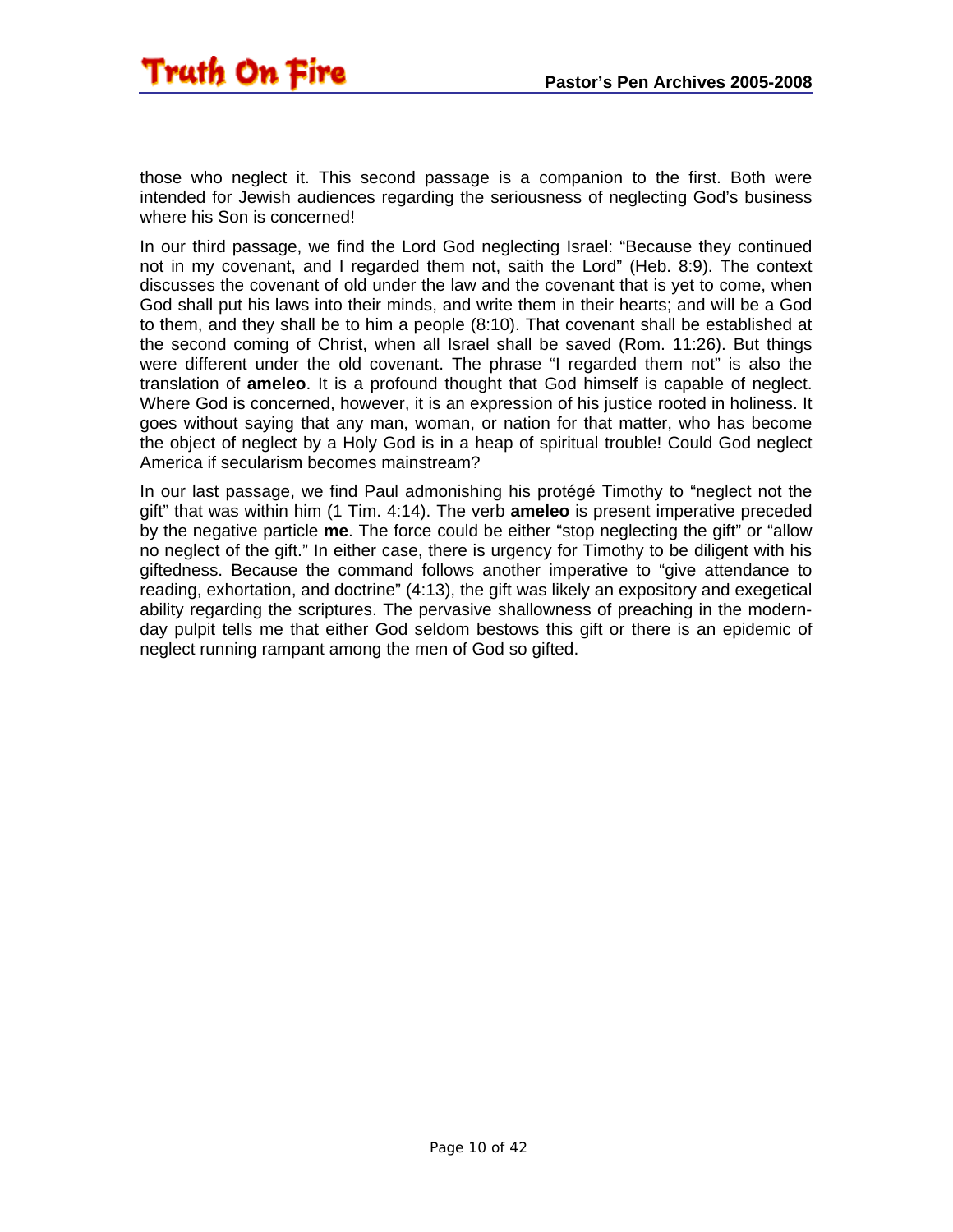#### The Doctrine of Diligence

<span id="page-10-0"></span>Truth On Fire

We called attention last week to several biblical passages that spoke to the issue of neglect. First of all, we found it was possible to neglect the King's invitation to salvation through his Son, and to incur perilous consequences for so doing. Secondly, the scriptures admonished us to avoid the neglect of our spiritual gifts. Although the text in 1 Timothy 4:14 was directed toward the young pastor of the church at Ephesus, it applies to the entire body of Christ inasmuch as all of its members are endowed with spiritual gifts. Thirdly, we discovered that God himself is capable of neglecting a covenant people who treat his covenants with willful disregard. The silver lining is that neglect on God's part where his people are concerned is never permanent. It is always a means to an end…that end being a people restored to fellowship with God and living in harmony with his covenants.

The biblical antithesis for negligence is diligence! The man, woman, or young person whose life is characterized by diligence in the things of God will seldom be found guilty of neglecting them. Now, there are certain aspects of the Christian life that require a defensive mindset, such as the "neglecting not" of our spiritual gifts. But God wants his people to live with an offensive mindset, and that's where diligence comes into play. The best defense is a great offense with regard to things spiritual. As in football, a measure of spiritual defense has its place. But victory is always determined by the team that puts up the most points on offense, whether six or sixty!

The *American Heritage Dictionary* defines *diligence* (n.) as "the persistent application to one's occupation or studies…attentive care," and *diligent* (adj.) as "characterized by persevering, painstaking effort." The diligent believer is one who harbors a high esteem for the things of God, and perseveres in his or her efforts to achieve the spiritual goals set before them by the scriptures. The fundamental difference between the diligent man and his negligent counterpart is an abundance of care versus an absence of care—a matter of the heart!

In the 1611 Authorized Version, the word *diligence* (n.) occurs 10 times, *diligent* (adj.) 15 times, and *diligently* (adv.) 37 times. Any concept that the Bible calls attention to on 62 occasions is worthy of investigation. In this missive, however, we only have space for a select few.

The first mention of this concept is adverbial in form, and speaks volumes about the single most important entity to which we ought to apply ourselves with the utmost care the word of God! After the Lord had sweetened the bitter waters of Marah in the wilderness of Shur, he delivered this admonition to his people Israel: "*If thou wilt diligently hearken to the voice of the Lord thy God, and wilt do that which is right in his*  sight...I will put none of these diseases upon thee, which I have brought upon the *Egyptians: for I am the Lord that healeth thee*" (Ex. 15:26). The Hebrew root signifies the raking together of glowing embers with a poker to perpetuate the fire. So the Lord is saying: "Consider my words to be the spiritual embers that will set your soul aflame! Make it the habit of your life to give an abundance of care to those embers, and stoke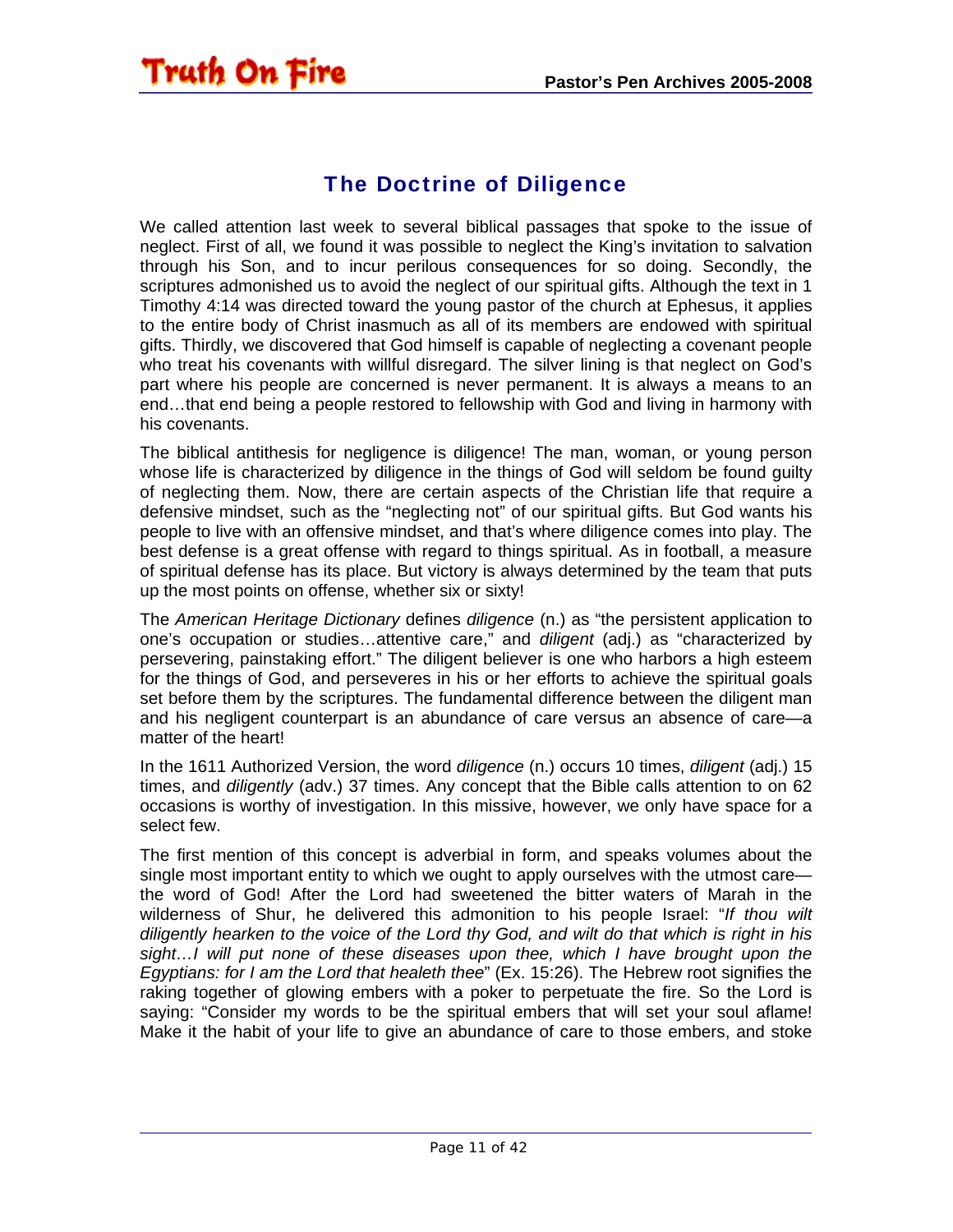the coals of obedience!" In this first mention, our Lord established the unbreakable link between his Word and our health—spiritual and physical.

Of the twenty-six usages of *diligently* in the OT, thirteen (or half) reiterate the importance of an abundance of care regarding the scriptures. And in the last OT mention, we find these words: "And this [the building of the temple by the man whose name is The BRANCH] shall come to pass, if ye will *diligently* obey the voice of the Lord your God" (Zech. 6:15). The bottom line: Lack of diligence in the Word of God equals spiritual failure!

The single OT mention of *diligence* is a classic: "Keep thy heart with all *diligence*; for out of it are the issues of life" (Prov. 4:23). The English word here actually represents an expanded translation of the command—*Keep*. The sense is: "Set a diligent guard over your heart." Has there ever been a more faithful sentinel than the Word of God when it comes to matters of the heart? Again, the Word of God vacated equates to a vulnerable heart.

The book of Proverbs offers a truckload of encouragement for the *diligent* of heart. "He becometh poor that dealeth with a slack hand: but the hand of the *diligent* maketh rich (10:4). The reference here is to a persistent application of one's God-given talents (honest hard work) as opposed to the fraudulent "name it-claim it" or "health-and-wealth" gospels. "The hand of the *diligent* shall bear rule: but the slothful shall be under tribute" (12:24). The American tax system violates the scripture in that it lays the tax (tribute) burden on the diligent as a means of providing for the slothful. "Seest thou a man *diligent* in his business? He shall stand before kings; he shall not stand before mean [average] men" (22:29). Make no mistake! Hard work is an exercise in godliness, and is rewarded by the God that it honors! And God always rewards them that *diligently* seek him (Heb. 11:6).

In contrast to negligence, diligence is the WD40 of life. It keeps the fires of truth burning in the soul! It tackles and eliminates spiritual rust! It paves the way for both spiritual and material riches! It prepares the Christian pilgrim for the Judgment Seat of Christ, and this commendation: "Well done, thou good and faithful servant!"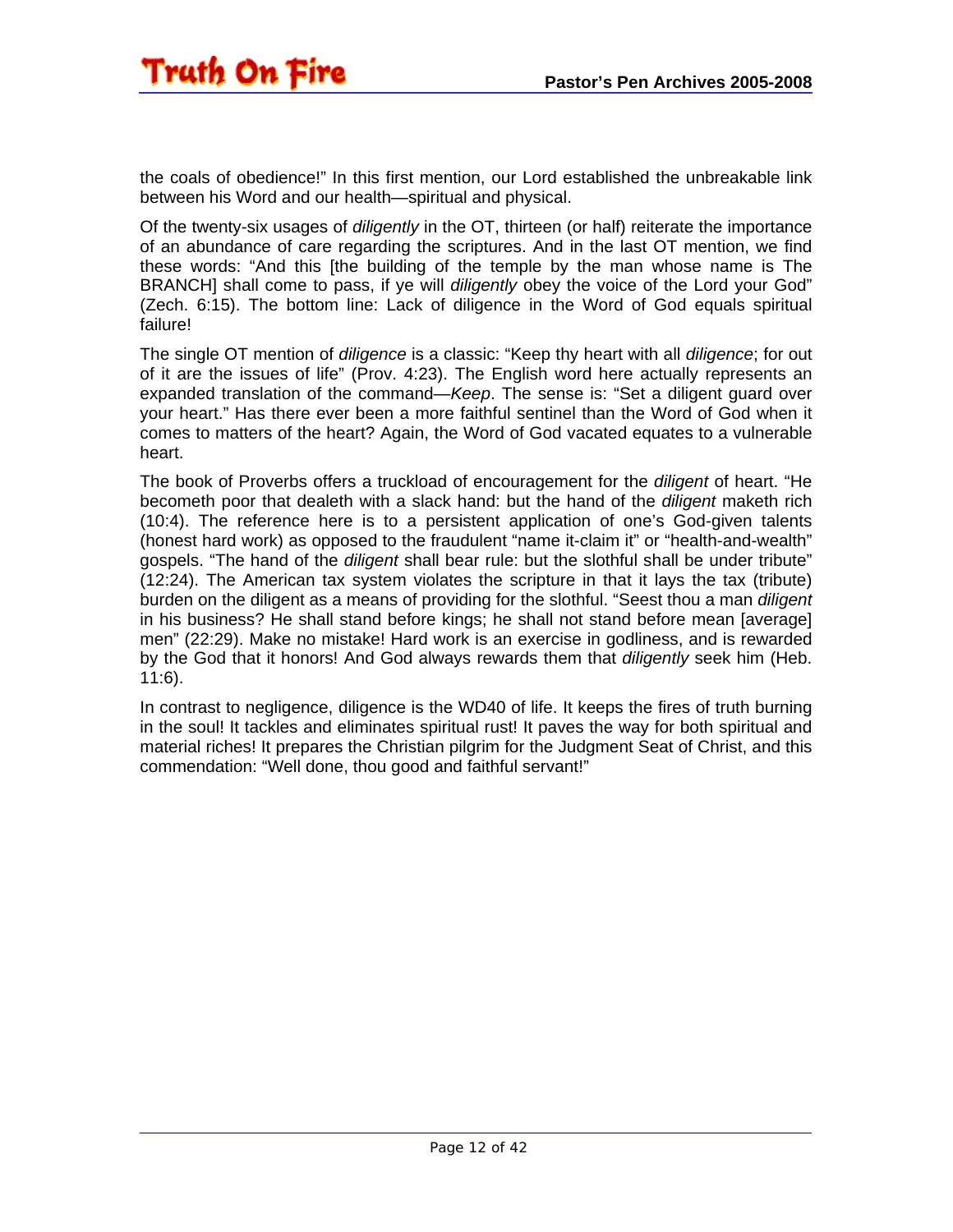<span id="page-12-0"></span>

#### The Silver Bowl

Now that the Bowl season is behind us (including the one they call "Super" and excepting the one they call "Pro"), perhaps it's time to consider a bowl or two with *real* significance. Yes, the Bible has its own unique collection of bowls, most of which are rather amazing. Remember Gideon? After wringing the dew from the fleece of wool, he found the resultant "bowl full of water" to be a confirmation of God's will to save Israel by his hand (Judges 6:38). The "golden bowl" of Solomon's inspired imagery depicts the brain (mind) of the aging and the aged and as a reservoir of godly wisdom waiting to be broken by the rigors of time (Eccles. 12:6). They that are at ease in Zion "drink wine in bowls" as emblematic of their self-indulgence and spiritual stupor in the midst of Joseph's affliction (Amos 6:6). By any reckoning, these bowls have *genuine* relevance to our lives.

Here's a question for your consideration. What do these twelve Biblical characters— Nahshon, Nethaneel, Eliab, Elizur, Shelumiel, Eliasaph, Elishama, Gamaliel, Abidan, Ahiezer, Pagiel, and Ahira—have in common? The answer is found in Numbers 7—the bowl capital of the Bible! These men were princes over the twelve tribes of Israel, and brought offerings on behalf of their respective tribes to the tabernacle after Moses had anointed and sanctified it unto the Lord (7:1). Over a period of twelve days, one prince per day beginning with Nahshon of Judah, they brought their offerings to the Lord and his tabernacle. It's a pity that a good many of us are more familiar with the Twelve Days of Christmas than we are the Twelve Days of Tabernacle!

All twelve offerings were identical, and the scripture is careful to give us detailed descriptions of the offerings (7:13-17). (1) One silver charger, an hundred and thirty shekels in weight. (2) One silver bowl of seventy shekels, after the shekel of the sanctuary. Both the charger and the bowl were full of fine flour mingled with oil for a meat offering. (3) One spoon of ten shekels of gold, full of incense. (4) One young bullock, one ram, one lamb of the first year, for a burnt offering. (5) One kid of the goats for a sin offering. (6) For a sacrifice of peace offerings, two oxen, five rams, five he goats, and five lambs of the first year.

A few observations are in order. First, the offerings (as we have already noted) were identical by design. There was no opportunity for one tribe to "out offer" another—no competition. After all, this special time of offering was all about the Lord God to whom the offerings came. Individual or tribal glory was out of the question. Still today at the foot of the cross there is but one object of boasting—the Christ who suffered and died for our sins! Secondly, these twelve offerings were presented one at a time over a period of twelve days to mark the interest God takes in the individuality of our giving. Every tribe received the same consideration—no favorites. Merrill Unger's remarks are worth noting: "Although the gifts are identical for each tribe, they are recorded in detail, not primarily because repetition was characteristic of ancient oriental lists, but because the Lord takes special note of the gifts of His people, and giving in his sight is an individual matter" (*Bible Handbook*, p.124).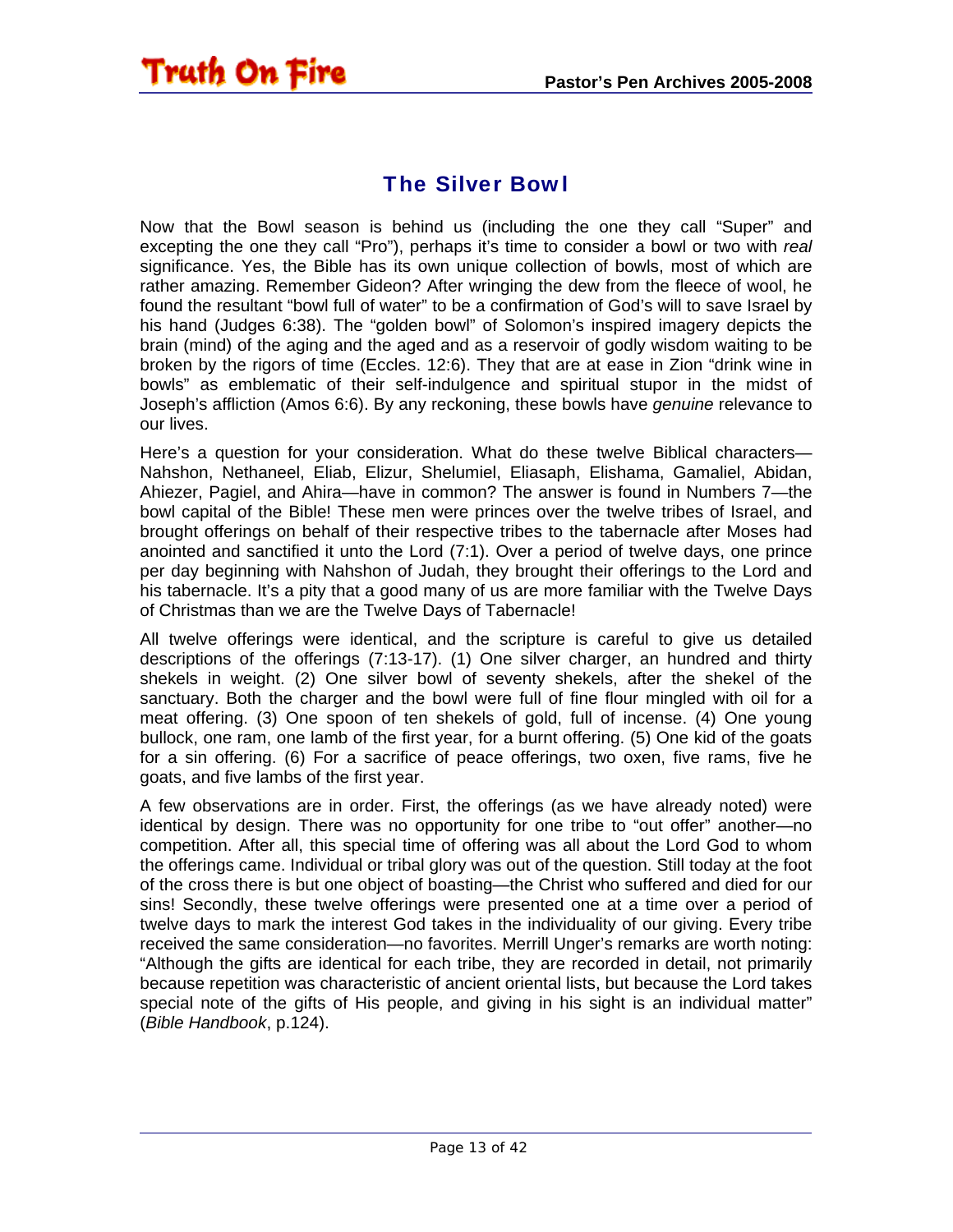It would take an entire series of messages to "peel back the onion" so to speak regarding the significance of each item in the offering. Our interest is the silver bowl. Like all OT offerings, it tells us something of the Lord Jesus Christ. Silver represents his sinless humanity. Seventy speaks to me of Christ's sufficiency for sinners of all time from Eden until the end, having a prophetic connection with Daniel's seventy weeks. In the seventieth week, the Lord shall draw Israel to himself in a mighty display of salvation (Dan. 9:24-27; Rom. 11:26-27). The "after the shekel of the sanctuary" reference speaks to me of a standard of holiness rooted in the God of the sanctuary. Jesus was weighed accordingly, and found to be the embodiment of absolute moral and sinless perfection. The fine flour is the staff of life and the stuff of bread. Jesus is indeed the Bread of Life. Fine flour is obtained by a pulverization process, which speaks of the severe grinding Jesus endured on the cross. The mingled oil signifies both the virgin conception of Christ by the Spirit and his power to sustain Jesus through his Passion. The meat (meal) offering represents that which is freely given to the Lord in recognition of his sovereign ownership of all. The Lord Jesus offered himself freely to the Father as an offering on behalf of sinners because he loved them!

In the grand scheme of things, Super Bowls are a dime a dozen. You can live with them or without them. The outcome of these Super events has no bearing whatsoever on anyone's eternal destiny or spiritual health. But that Silver Bowl, and all that its content represents, you and I *must* have, or else we perish! The next Super Bowl experience is now one year away. But your next Silver Bowl experience could take place at the conclusion of this read, as you lay your head on the pillow tonight, or on your face in his presence before the next sunrise!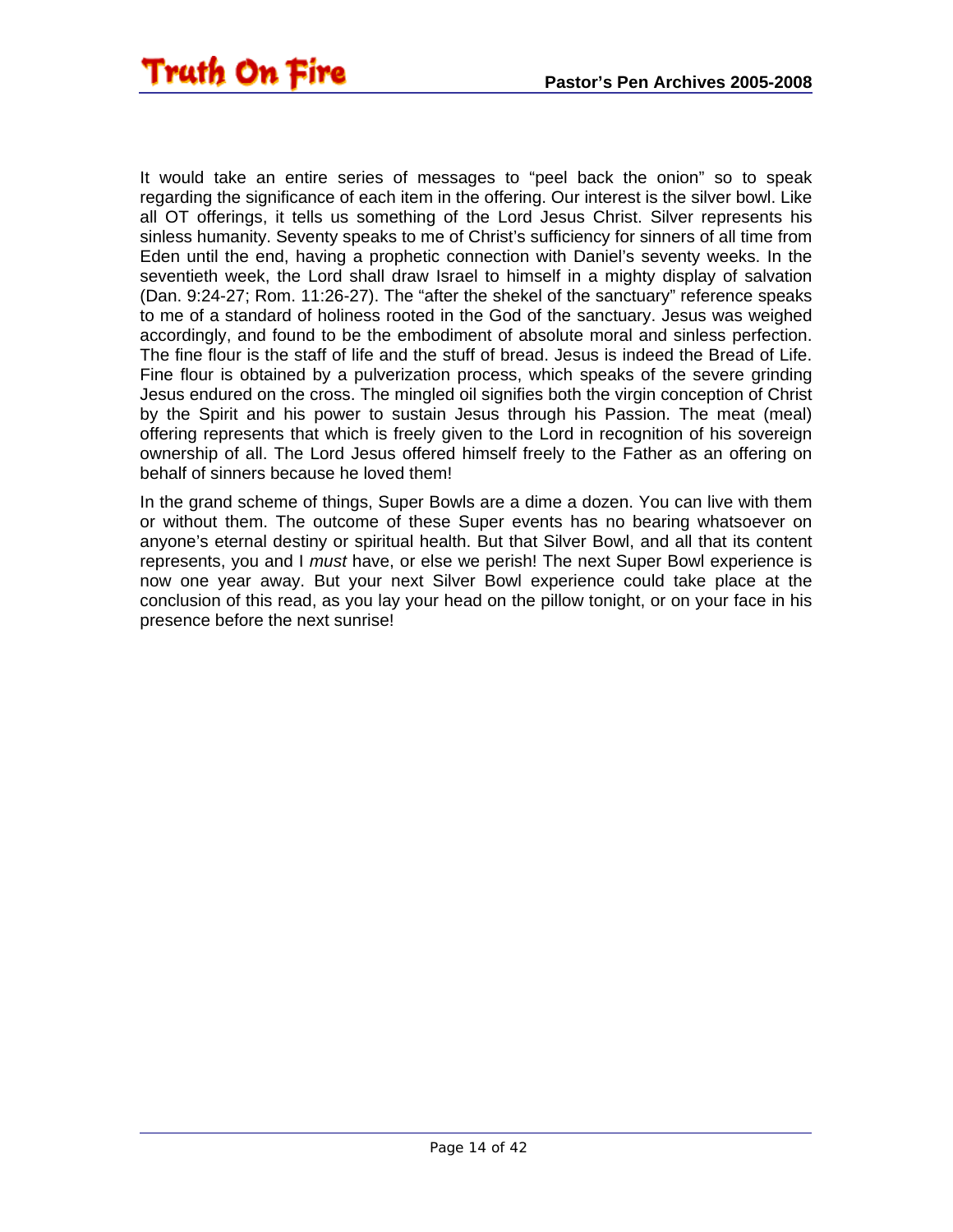#### The Importance of Execution

<span id="page-14-0"></span>Execution is what business analysts tell us separates profitable and growing companies from those that falter and fail. Execution is the ability to perform that which has been proposed. In other words, the successful enterprise is one that both plans its work and works its plan. Now, this is not news to most of us. If you've ever made a New Year's resolution, and failed to follow through during the ensuing twelve months, you understand the difference. Countless grand and glorious plans have collapsed upon themselves by the failure to execute!

Execution (or the lack thereof) is a rather prominent theme in scripture. We seldom think of it in those terms, but the biblical examples could fill the pages of a voluminous book. Perhaps you've already begun to identify some of those famous (or infamous) characters. Let's consider a few of them by issuing a series of statements about execution from a biblical perspective.

First, execution is of greater importance than elocution. Technically, elocution is the art of public speaking. In fact, your pastor is a professional elocutionist. In practicality, however, we are referring to articulation as the antithesis of action, and words as distinct from works. Jesus drew the distinction in this manner: "*And why call ye me Lord, Lord, and do not the things which I say*" (Lk. 6:46). Paraphrase: "Of what value is your elocution if you cannot back it up with execution?" The Lord Jesus is challenging us to consider the meaningless exercise of elocution (appellations to his Lordship) without execution (obedience).

Secondly, execution is oftentimes more important than supplication. Joshua found this out the hard way after Israel suffered an embarrassing defeat at the hands of the Amorites from Ai (Josh 7:1-26). As it turned out, the cause for defeat was the sin of Achan, who coveted a Babylonish garment, two hundred shekels of silver, and a wedge of gold (7:21). These "accursed" things became the fly in Israel's ointment. The hearts of God's people melted with fear, thirty-six Israeli men died, and the battle was lost!

Joshua called the elders of Israel into an emergency prayer session (7:6). Who could fault him for that? When was the last time you heard of a pastor summoning his congregation into a prolonged prayer vigil because of an absence of God's glory and power in the church? Joshua offered some rather blunt supplication in the presence of God and the elders (7:7-9). He comes within a whisker of blaming God for the fiasco, considers that staying in Egypt might have been a better option, and questions whether God will be able to repair the damage done to his name. But God had heard enough, and proceeded to break up the prayer meeting (7:10).

The Lord made known to Joshua what should have been obvious: "*Israel hath sinned…therefore the children of Israel could not stand before their enemies*" (7:11-12). The answer to Israel's problem was not in supplication, but rather in execution. At God's direction, Joshua conducted a search by tribe, by family, by household, and man-by-man until Achan was exposed…and executed. In this case, execution meant dealing with sin in the most serious and thorough manner. The sin of Achan caused his entire family to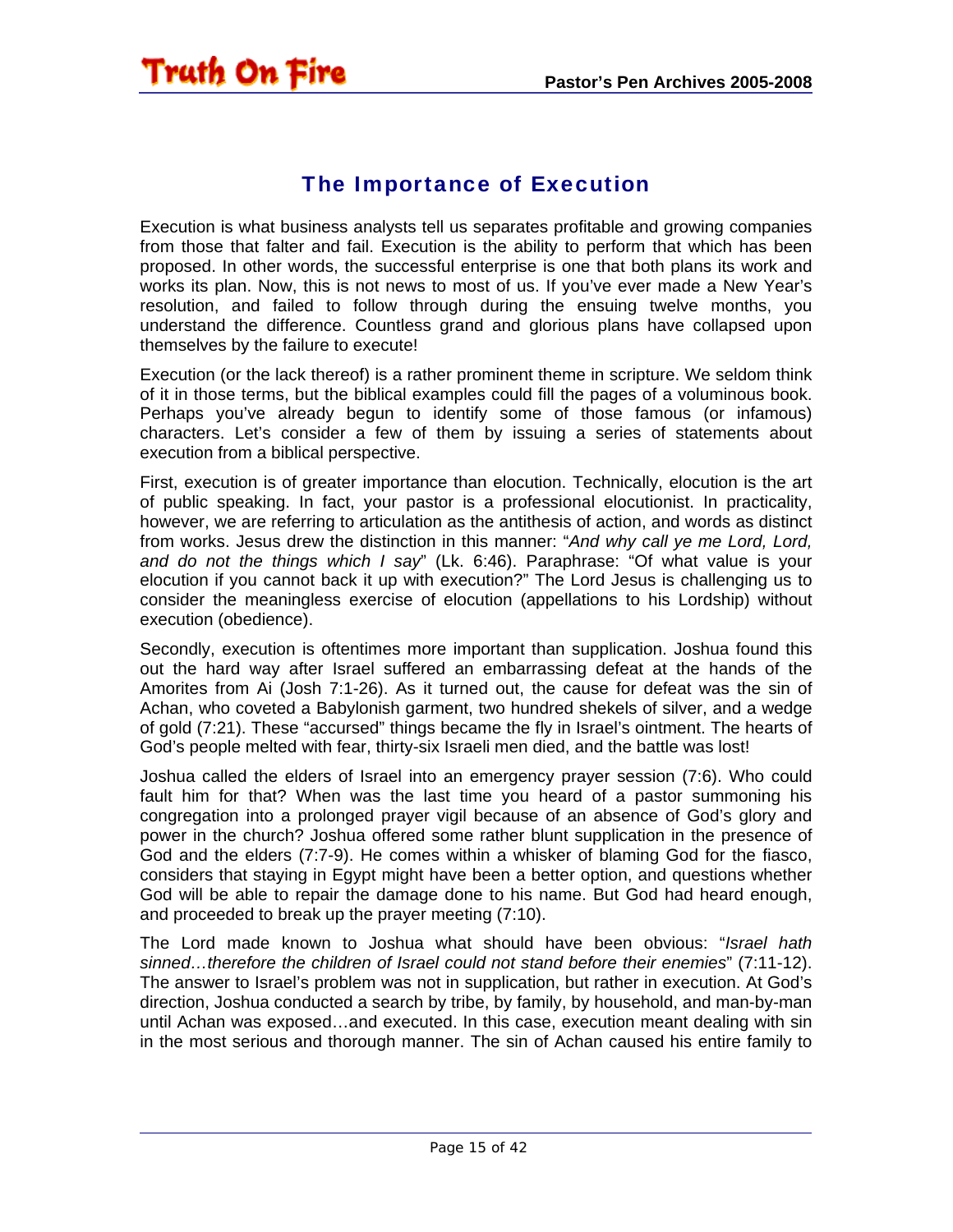perish. Moreover, public confession of his sin was insufficient to avert its fatal consequences. Does this not teach us that God is serious about sin?

Thirdly, execution may present the believer with a marvelous risk-reward opportunity. On the storm-tossed Sea of Galilee, the disciples were gripped with fear as they beheld Jesus walking on the water (Matt. 14:22-33). But Peter, daring to imagine what might be possible within the realm of the will of Christ, asked: "*Lord, if it be thou, bid me come unto thee on the water*." Jesus said, "*Come*" (14:28-29). So there it was—an invitation representing the perfect will of God awaiting execution by Peter the petitioner…and execute he did! With that first step, Peter moved into the realm of the supernatural, and was rewarded for his faith. Unfortunately, his was a little faith that entertained doubt when confronted by the boisterous wind…and he began to sink (14:30-31). It is amazing how soon the "bid me" of sanctified thought became the "save me" of self-centered doubt. Peter incurred no risk at all until Jesus ceased to be the center of his attention, and the word of Christ faded from his mind! So it is with us!

At the end of a foot washing session on the eve of his crucifixion, Jesus taught by example the supreme virtue of servanthood, and concluded with these words: "*If ye know these things, happy are ye if ye do them*" (Jn. 13:17). The first "if" is a Greek first class condition, where the condition is assumed to be true. The second "if" is a third class condition, where fulfillment is probable, but not certain. The sense is: "Since you know these things (that I have taught you about servanthood), happy are you if you do (execute) them." Their happiness (as ours is) would be contingent upon performing what Christ had proposed by both precept and example. As far as Jesus was concerned, execution, as a key to happiness, was more critical than education. And as noble as the pursuit of knowledge is, it is never enough just to know things. We must do the things we know. We must execute!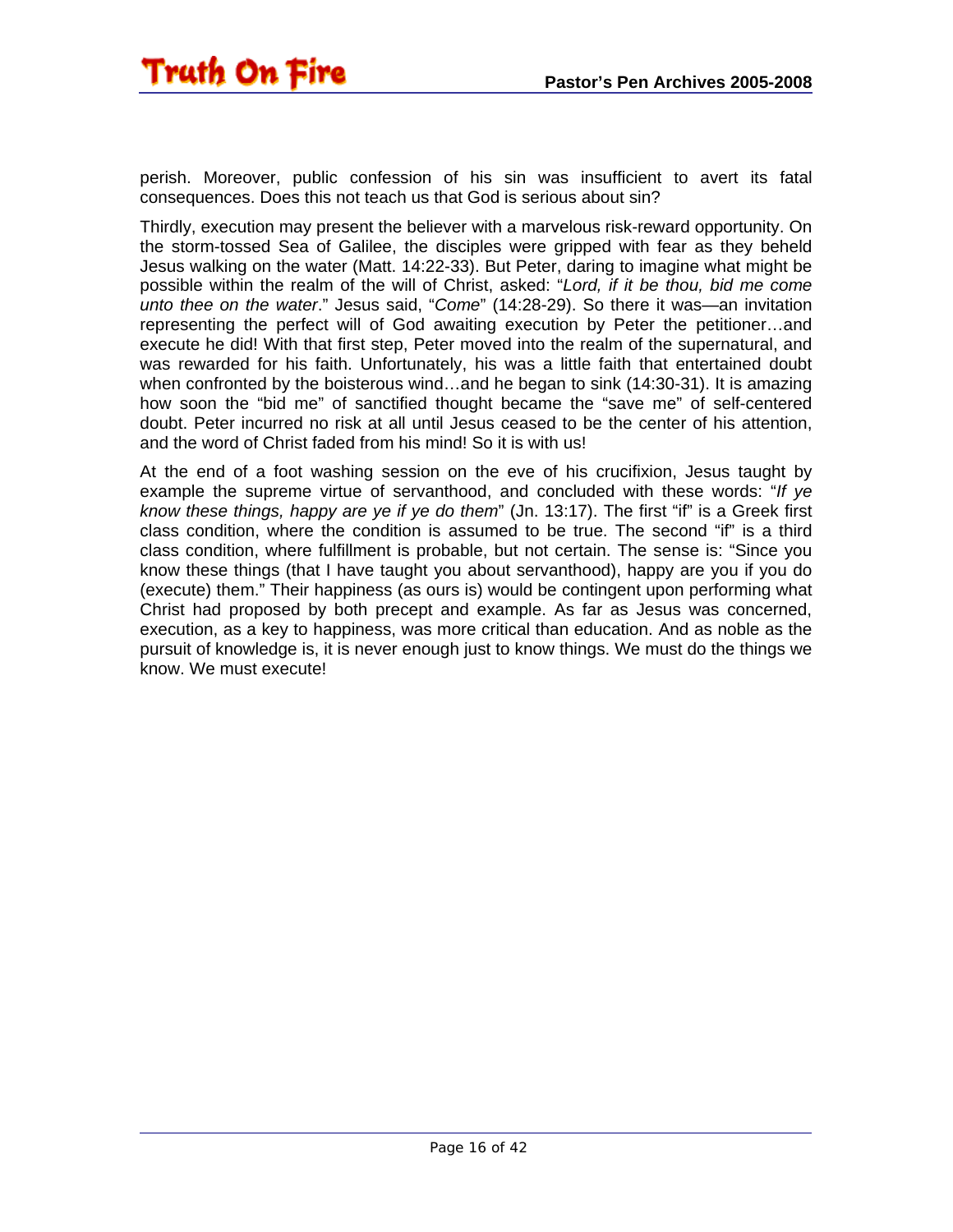#### The Power of Parenthetical Thoughts

<span id="page-16-0"></span>The apostle Paul was a master of parenthetical thought. In perusing his epistles, the student of scripture will find a collection of explanatory (and oftentimes apologetic) phrases sandwiched within broader contexts. One of the great challenges of biblical translation must certainly have been the grammatical construction of these ancillary phrases. With regard to Paul's use of parenthetical text, each instance could be likened unto a master surgeon making a precise incision, and implanting within the body a medicinal device with infection-fighting properties.

The epistle to the Galatians is a prime example. The three parenthetical phrases that Paul inserted as the apostle to the Gentiles are in themselves worthy of a volume. The first instance reads: "*not of men, neither by man, but by Jesus Christ, and God the Father, who raised him from the dead*" (1:1). Paul wastes no time in authenticating his apostolic authority. His apostleship was not *of* (Greek **apo**, from) men with respect to its origin. Nor was it *by* (Greek **dia**, through) men in terms of instrumentality, *but* (Greek **alla**, strong contrast) by the instrumentality of God the Father and his Son, Jesus Christ. His apostleship is backed by nothing less than resurrection power! I know of no greater comfort or assurance for the gospel preacher than the awareness that God himself is both the originator and facilitator of his call! And if resurrection power cannot enable him, what can?

The second instance reads: "*whatsoever they were, it maketh no matter to me: God accepteth no man's person*" (2:6). In the context, the word *they* refers back to those who were of reputation, with whom Paul had met privately in Jerusalem some fourteen years after his conversion (2:1-2). The phrase *maketh no matter* is the translation of **diaphero** (**dia,** through + **phero, t**o carry). It signifies a difference. Paul gives meaning to the word when he states: "they…added nothing to me." In other words, they had no effect on him whatsoever—did not move him this way or that—regarding the gospel. Some might have mistaken Paul's self-assured disposition for a spirit of haughty independence. But he was simply a God-made man attesting to that fact. Still today, the man of God who knows full well who and what he is in Christ will sometimes make others a little uncomfortable.

The third instance reads: "*For he that wrought effectually in Peter to the apostleship of the circumcision, the same was mighty in me toward the Gentiles*" (2:8). Now here is the balance to his disclaimer in 2:6. Paul is acknowledging Peter as an apostolic peer. The same God that resided within Peter had likewise taken up his abode in Paul. The target audiences were different, but the gospel and the power to proclaim it were the same!

There is a unique use of verb tenses that is historically instructive. The phrases *wrought effectually* and *was mighty* are both from the Greek word **energeo** (Eng. energy, energize). Both are aorist (past) in tense as well as active in voice. The work of God to which Paul refers is a matter of historical (and public) record. Survey Jew and Gentile alike, and you will find thousands who will bear record of God's spiritual energy being unleashed through these two men. Moreover, the active voice stresses the fact that God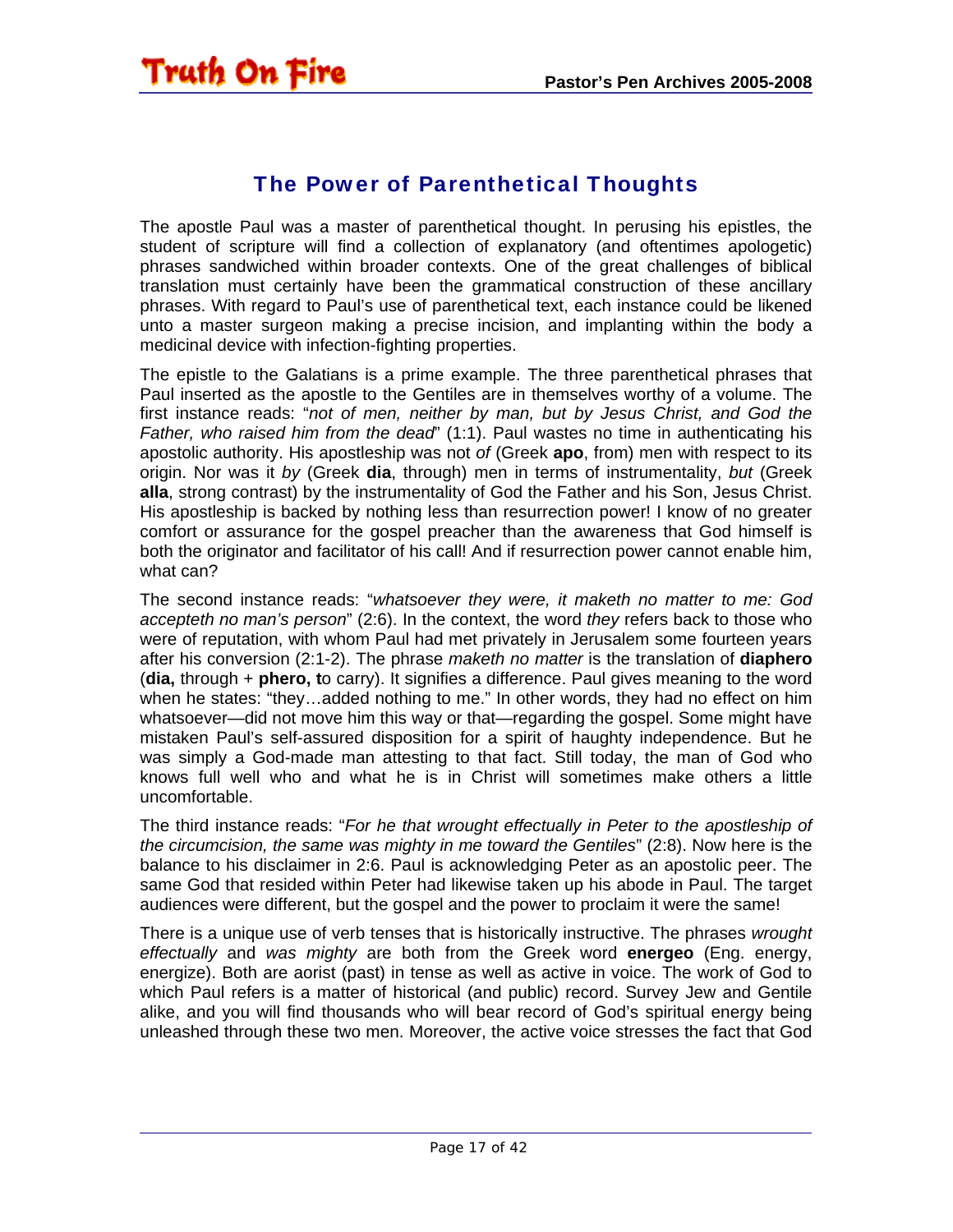was at work without regard for the human instruments. Spiritual fruit is always the direct result of divine intervention in a yielded life!

But there is a subtle difference between the two. In referring to Peter, Paul uses a participle (literally, the one *having* worked effectually in Peter), but in referring to himself uses the simple past tense. The sense is: "the one *having worked* in Peter *worked* in me." By establishing the relationship in time past as opposed to the present (God was no doubt *still* working in both men), Paul was eliciting memories of Pentecostal empowerment that pre-dated his own experience of Spirit fullness. Paul was also affirming that what he had experienced prior to the writing of Galatians, which took place roughly 25 years after Pentecost, was on a par with Pentecostal power! I am reminded of a phrase used by my evangelist friend Bill Chapman: "What *has* been done, *can* be done." Paul was living proof of that truth! What God wrought in Peter, he later wrought in Paul! And in this hour, our Lord is looking those yielded vessels through whom he can work effectually!

The parenthetical thoughts inserted by Paul within the Galatian epistle provide fodder for encouraging our souls in our service for Christ. Our Lord is both the originator and facilitator of our call and accompanying gifts. He deals equally with all men who approach him on a faith footing. An ecclesiastical standing grants no spiritual advantage whatsoever in his presence. Moreover, we can be confident that the One who worked in Peter, and subsequently was mighty in Paul, is the same God who would work effectually in us! That is, what has been done, can be done! Will it be done in you and me? Oh, the power of parenthetical thoughts!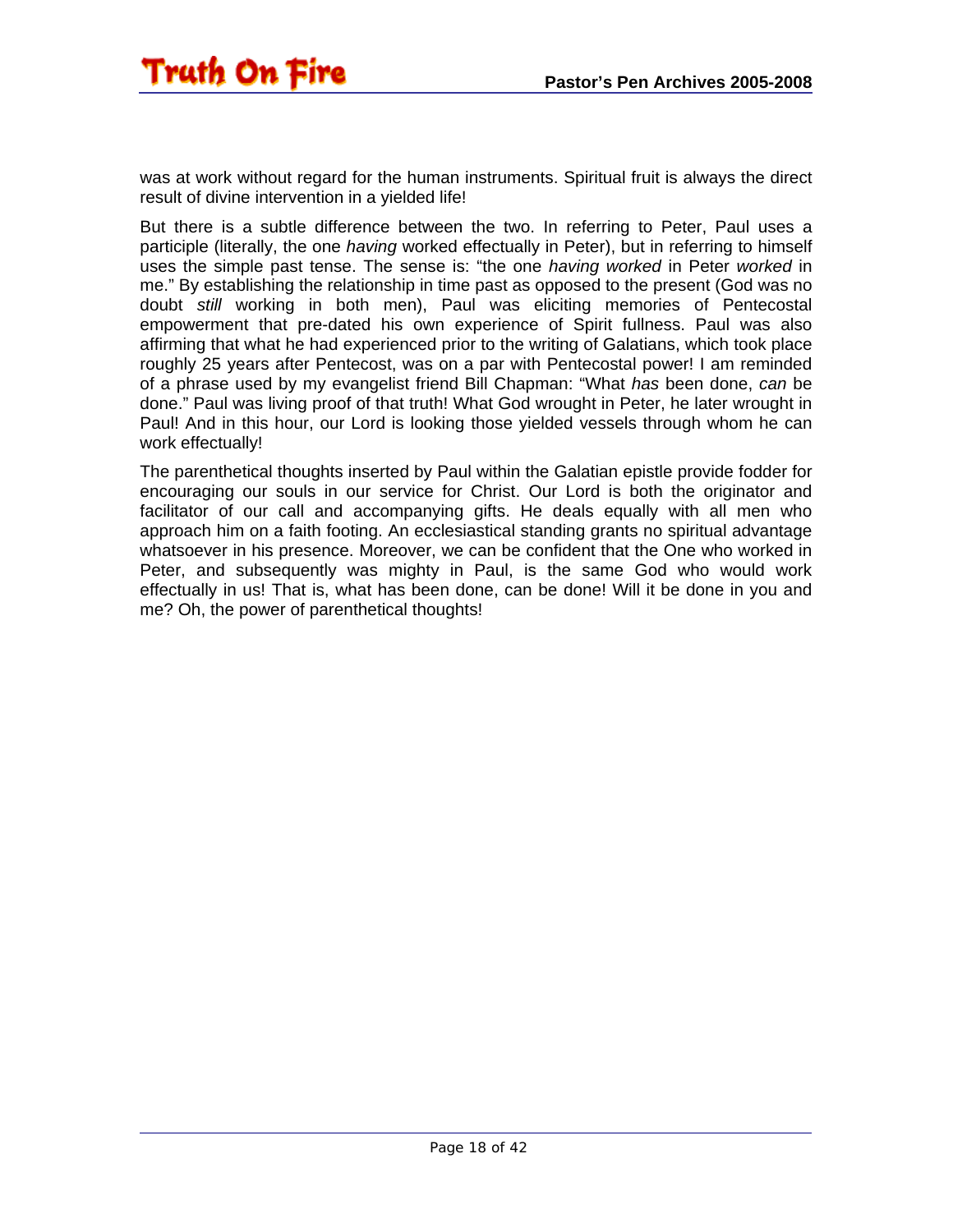#### Update and the Religion of Cain

<span id="page-18-0"></span>The recent lapse in getting *The Pastor's Pen* out on a weekly basis has been caused in part by my traveling out of town on alternate weekends. These bi-weekly trips disrupted my regular writing routine, which I intend to re-establish in short order. I want to say "Thanks" to so many of you that have expressed your appreciation for *The Pastor's Pen* over the last five years. It is our desire to continue the tradition.

As you are aware, we have often used current world and national events as a backdrop for expounding the truth of scripture. While we intend to continue this practice when appropriate, future weekly editions of *The Pastor's Pen* will likely come to you as part of a quarterly series dealing with Bible books, themes, etc. I believe that the introduction of a little structure to the current randomness will be a positive measure going forward.

The world community a few months back was caught up with the passing of Pope John Paul II. He was laid to rest on Friday, April 8, 2005 after a litany of pomp and ceremony. The religious world found itself in virtual unanimity regarding the greatness of this man. Even the secular world, for the most part, was willing to give him his due. But genuine believers were compelled to look at things from a biblical perspective. I'm afraid the Word of God is less kind to him than the myriad of his religious and worldly adorers.

Although it is yesterday's news at this point, please allow me to share of few of my truthbased reflections on the late Pope John Paul II. There are only two kinds of religion that have ever existed on the earth—the religion of Abel (who by faith brought a blood sacrifice to the altar as a sin substitute), and the religion of Cain (who by the work of his own hands offered a bloodless and God-insulting remedy). The former was accepted, the latter rejected! If one studies the tenets of Catholicism—for which the Pope is the arch-advocate—he or she will discover that they not only epitomize the religion of Cain, but also anathematize those who embrace the religion of Abel. Now, if Cain was "of that wicked one" (1 John 3:12), how can Catholicism—or its supreme head for that matter be spared the same assessment?

The gospel of the Lord Jesus Christ is the consummation of the religion of Abel. At a God-ordained time in history, Jesus fulfilled that which Abel had prefigured. The good news God offers to every sinner is that Jesus, the Son of the Living God, died for his or her sins, and rose again the third day—the resurrection being a validation that (1) he was the Son of God with power, and (2) his death was for others. This gospel is therefore the power of God unto salvation to every one that believes it, whether Jew or Gentile (Rom. 1:16-17). In stark contrast, the false gospel of Catholicism offers safety to sinners within an ecclesiastical system based largely on tradition, rites, good works, and alleged vicarious grace via papal authority. This is the gospel Pope John Paul II took around the world—especially to Third World countries where spiritual darkness is at its worst.

Catholicism is not Christianity, nor can its head be considered a Christian. Why? Because of its gospel, which is not a gospel at all. The fact is the religious world, during the month of April 2005, was mourning the loss of a religious descendant of Cain, and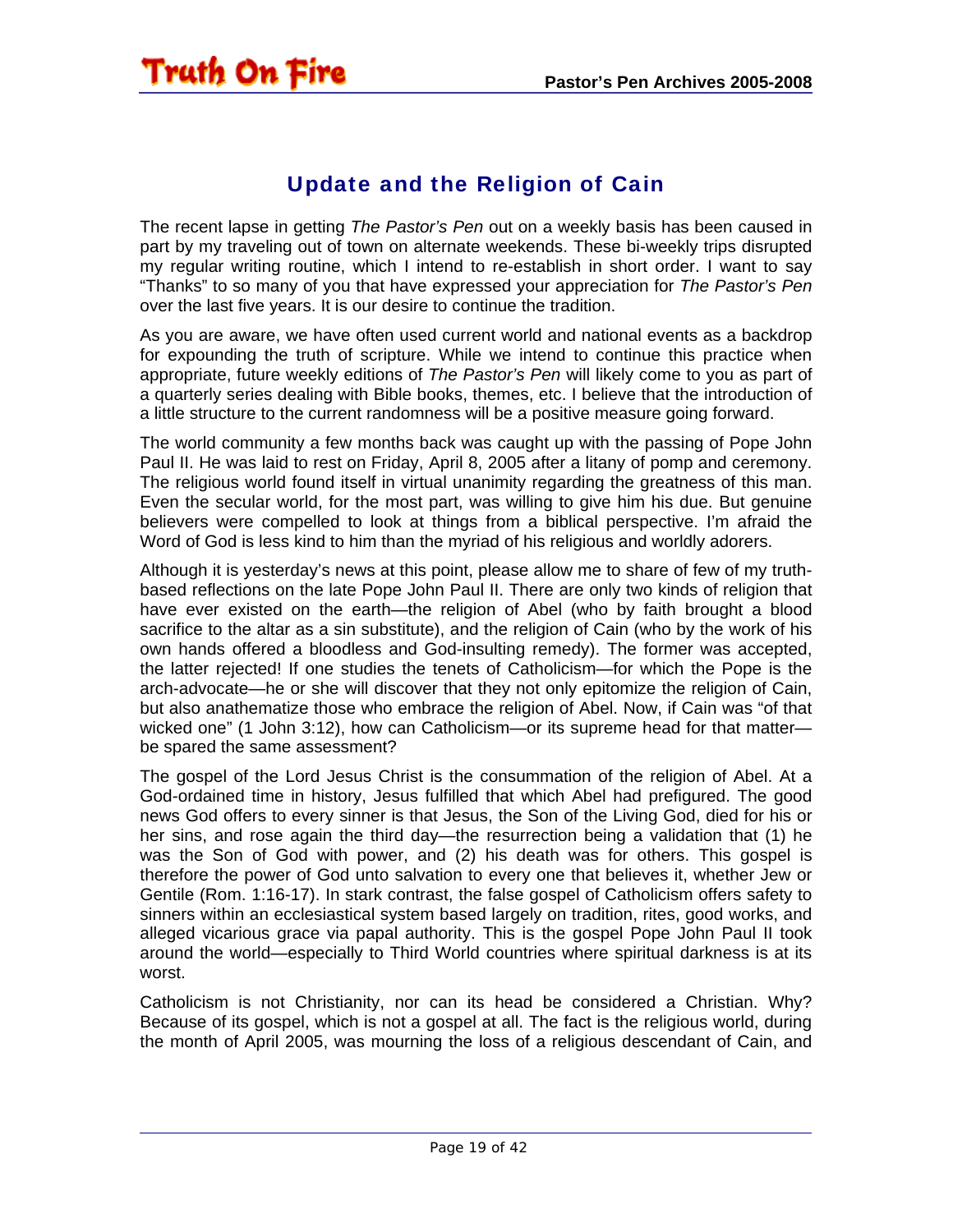

has elected a successor with the same anemic gospel. The real mourning that took place was among true believers, who are aware of the massive deception that the god of this world has perpetrated upon those who are lost and dying in their sins.

There is nothing quite so lethal to lost sinners as the appeal of a religion based on works rather than grace. The religion of Cain in all of its forms—including Catholicism—leads its adherence down the road the Hell. And but for the grace of God, we would all likewise perish!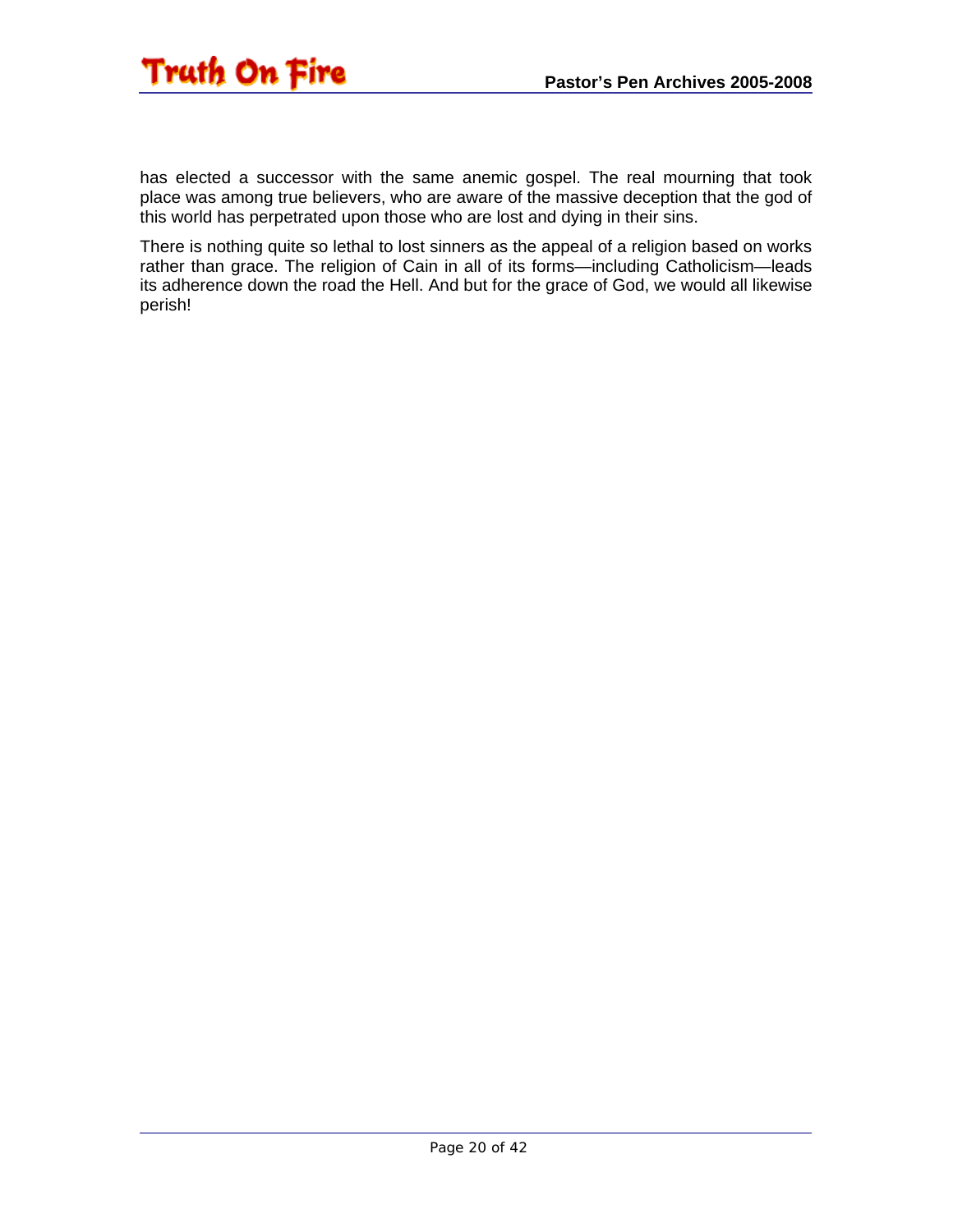#### No Time for Spiritual Vacations

<span id="page-20-0"></span>The whole idea behind vacation is that we vacate the routines and grinds of life (usually those associated with our vocation) for more restful and family-oriented activities. Most right-thinking individuals see this as a healthy exercise, providing both physical and spiritual benefits for the practitioners. I certainly feel that way. There is, however, the temptation to become lax in our devotion to the Lord Jesus. This temptation presents itself to the child of God 365 days a year, seven days a week, and transcends the summer months. In terms of our walk with God, there is no time for a spiritual vacation.

In the 21st chapter of John's Gospel, we find the notorious words of Peter: **"***I go a fishing*" (v.3)*.* With him are six other disciples. In putting together post-resurrection events, it appears that Peter and these other men, in accordance with Jesus' instruction to meet them on a mountain in Galilee, were headed north to meet that objective. I am inclined to believe this meeting was planned at the same place the Transfiguration of Christ occurred. Perhaps the disciples were to receive another glimpse of glory for confirmation and encouragement.

On the way to the mountain, they passed by the sea of Tiberias, which for Peter had been the former venue for his livelihood and financial security. At this critical juncture, he opts to vacate (or at least postpone) his spiritual responsibility to Christ for a night of fishing. In fact, this decision on Peter's part may well have represented a return to his former occupational pursuit—picking up where he had left off some three years earlier.

Now, some may argue that this was no big deal, and that things turned out well in the end. I agree that things turned out well. But I would argue that this decision to vacate a specific spiritual assignment for an otherwise noble endeavor was in fact very costly to Peter and his Christian cohorts.

Surrounding this night of fishing are three distinct and vital issues that present themselves to us. The first is the matter of influence. The six men with Peter responded by affirming, **"***We also go with thee***"**(v.3). We have few valuables in this life more important than our influence. We rub shoulders every day with folks who hold us in high esteem, and may take our lead. They think that what's good for us is likewise okay for them. May God make us ever mindful of the enormity of influence upon those who follow our example. No spiritual vacation is worth the misleading of others!

The second is the matter ineffectiveness. The Bible says, "*They caught nothing*" (v.3). I would remind us that there was a wealth of maritime experience in that boat. But experience counts for little outside of the will and good pleasure of God. What Jesus performed here was not a miracle. It was Divine providence. The fish were there, but kept from the net until it was the Lord's will to fill it. Brethren, our best intentions and talents will always prove ineffective when we vacate the clear directives of the Lord Jesus in the pursuit of personal goals.

The third is the issue of insensitivity. Jesus was standing on the shore, but "*the disciples knew not that it was the Lord*" (v.4). The voice they had heard echo across this very lake on numerous occasions went unrecognized. He asked, "*Children, have ye any meat?*"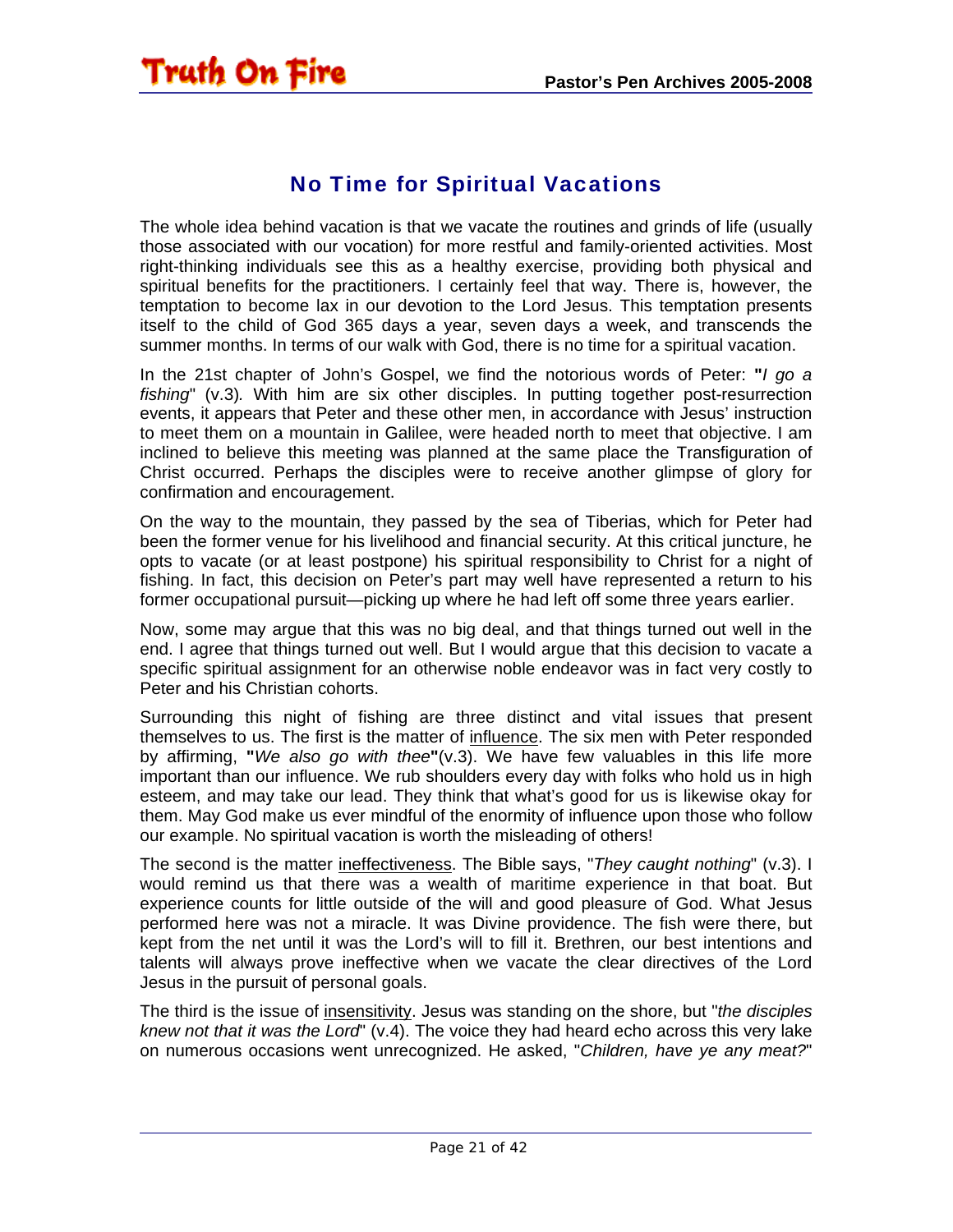

(v.5), but they neither perceived him nor discerned his voice. It is not until "*the multitude of fishes*" (v.6) that John says to Peter, "*It is the Lord*" (v.7). Here is an important truth! When it takes works rather than words to arouse our spiritual sensitivities, our spiritual condition has suffered! One of the cancers in Christendom today is the importance placed upon sensational works at the expense of eternal words. When congregations are built by performers rather than preachers, we know that the church at large is in serious trouble! The entertainment mentality rampant today among evangelicals caters to this insensitivity. The church is in desperate need of expositors, not exhibitionists!

Brethren, in the spiritual realm, there is no time for a vacation. These men have documented that truth clearly! This night of fishing carried with it a spiritual price tag that no child of God should ever be willing to pay!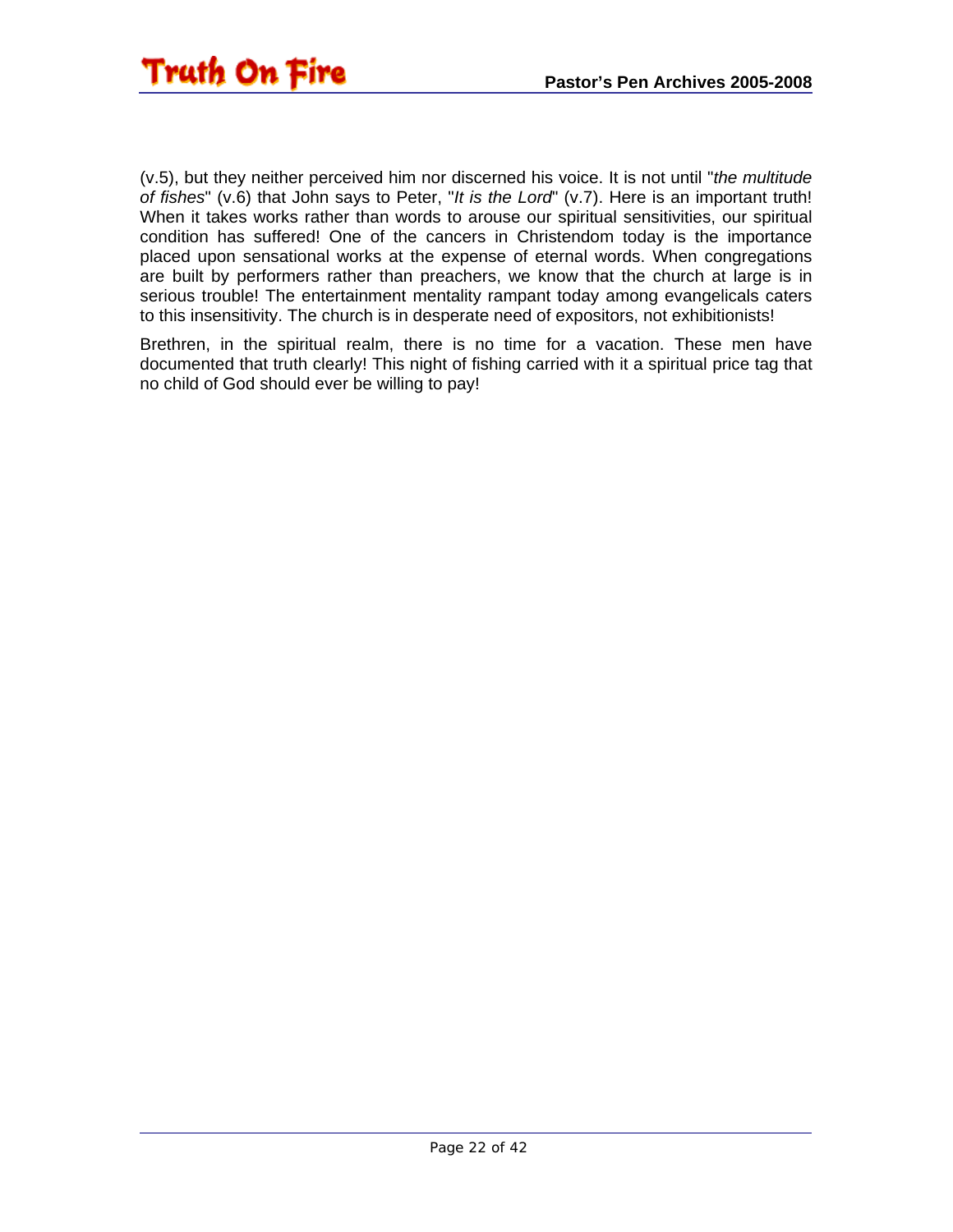## The Keeping of the Heart

<span id="page-22-0"></span>**Truth On Fire** 

The book of Proverbs could well be called the Inspired Handbook of Sanctified Wisdom. It is replete with standalone admonitions that encapsulate truth so succinct and powerful as to literally transform the lives of those who internalize and obey them. Such a command is found in Proverbs 4:23: "Keep thy heart with all diligence: for out of it are the issues of life." Those who heed this directive have a virtual guarantee of spiritual success in this life.

The heart is one of the most prominent themes in scripture, and rightly so, because it represents the very core of human existence. I can remember taking a tour of South Florida's Turkey Creek nuclear power plant back in 1971 as a new employee of Florida Power & Light. Housed in the very center of its infrastructure, and hidden from casual observation, was a radioactive core around which all else revolved. The steam-driven turbines that drove its massive generators, and every other critical system component, derived their significance from that core. Such is the heart of man. While most of us would more or less agree with this analogy, the concept has been so humanized that we often forget that God himself has a heart. In fact, we have a heart because God has one! We derive ours from his as a function of creation. He created us in his own image and likeness…as a reflection of himself.

In Genesis 6:5-6, we find the first two mentions of the heart in tandem …and instructive mentions they are! Regarding the collective heart of man, we are told: "Every imagination of the thoughts of *his heart* was only evil continually" (v.5). The impact of man's great wickedness upon the LORD God is recorded as follows: "And it grieved him at *his heart*" (v.6). So the first glimpse that scripture gives us into the heart of God paints for us a picture of suffering (grieving) as a result of sin! Even the suffering of Job—as pungent as it is to our senses—is eclipsed by the pangs of grief that only the heart of a holy God could experience where the sin of his creatures was concerned.

There are four (4) distinct conclusions to be drawn from the admonition at hand. First, the heart is a personal matter. It is "thy" heart that must be kept. The personal preposition speaks of (1) ownership—our most valuable and priceless possession, (2) stewardship—since it is derived from God, we bear the responsibility of doing something with it that will promote godliness in this world, and (3) accountability—the logical and ultimate end of any stewardship. I believe it is safe to say that the individual hearts of men are the most neglected valuables on the planet.

Secondly, the heart must be guarded. The word "keep" (a command) elicits thoughts of an armed garrison of soldiers dispatched to secure prisoners or to provide safely for a high official. It suggests that that which is to be kept is extremely valuable. What could be more valuable than the very center of one's being? It also suggests that the heart is extremely vulnerable. The very need for that garrison implies the existence of an enemy that would like to capture or bring harm to the person or thing kept.

As a general rule, we can keep our hearts by monitoring our activities in two important areas. (1) Things we see. Visual images excite the mind and emotions both positively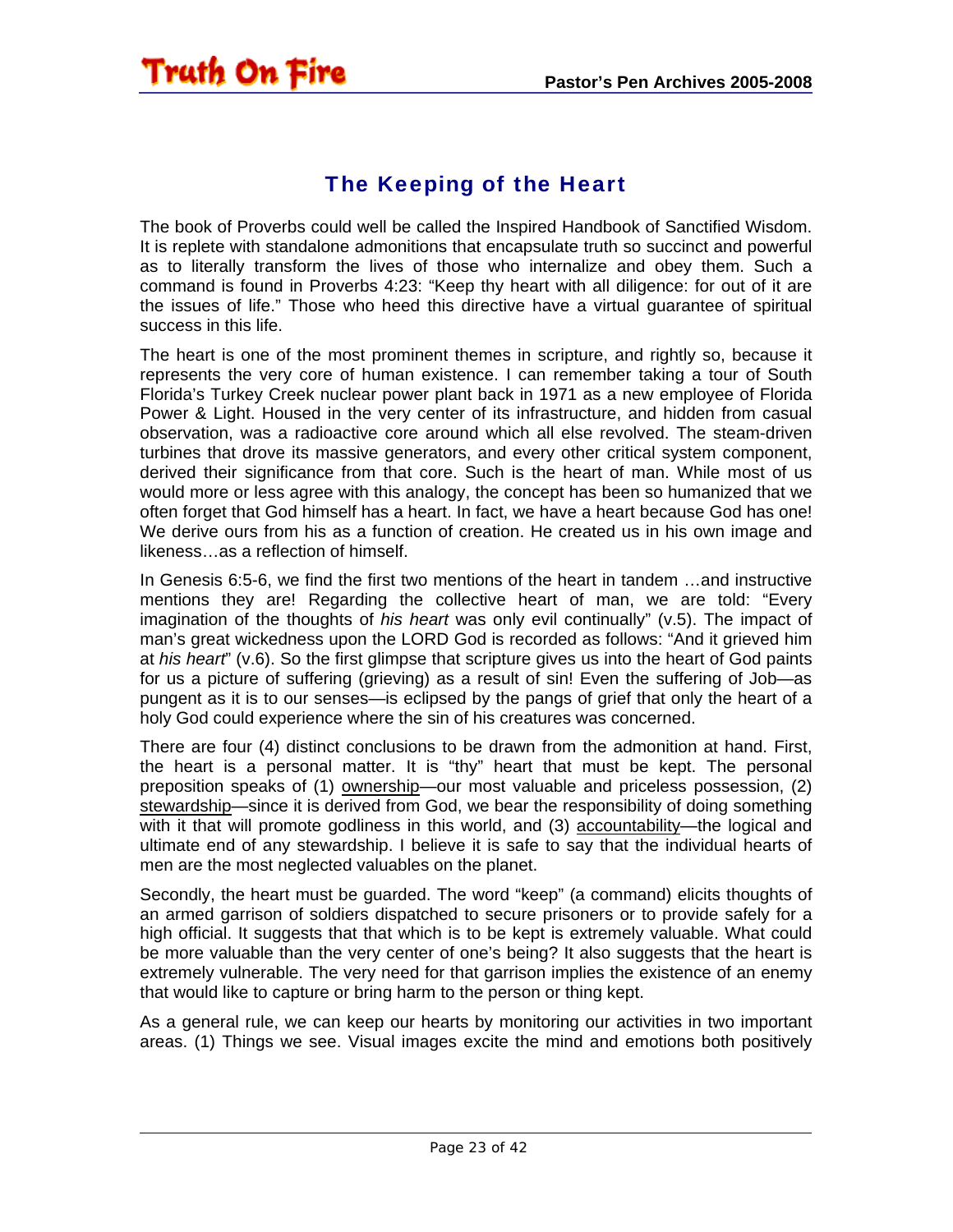and negatively. What we expose ourselves to visually has a dramatic effect on the heart. (2) Things we hear. Words are powerful! Language is one of God's great gifts to mankind. Pay careful attention to conversations and audio inputs. They can incline your mind, emotions, and will toward righteousness or unrighteousness. A steady diet of God's infallible word will serve to satisfy both of these guidelines!

Thirdly, keeping the heart demands serious effort. The phrase "with all diligence" (emphatic) suggests that our best efforts are required on a continual basis. The keeping of the heart is a lifetime pursuit. It is neither seasonal (off/on) nor generational (for the *younger* years as opposed to the *senior* years). The alternative to diligence is negligence. Neglect leads inevitably to indifference, and indifference to self-indulgence.

Fourthly, the heart serves as a single point of origin. The phrase "out of it" signifies a source or resource. Thus the heart is single the point of origin for every thought, action, and reaction that defines who and what we are. Does that not simplify things? After all, if a man, women, or young person can control (keep) his or her heart, every thing else will take its proper place within the life. The word "*issues*" in Hebrew signifies *exits* or *boundaries*…the goings out and comings in of our daily activity. The life issues of the kept heart will tend toward godliness and righteousness.

How would you rate the degree to which your heart is being kept these days? Which word best describes or approximates your guardianship of this most valuable possession—diligence or negligence? May the Lord grant us grace to place this admonition at the very top of our life's list of priorities.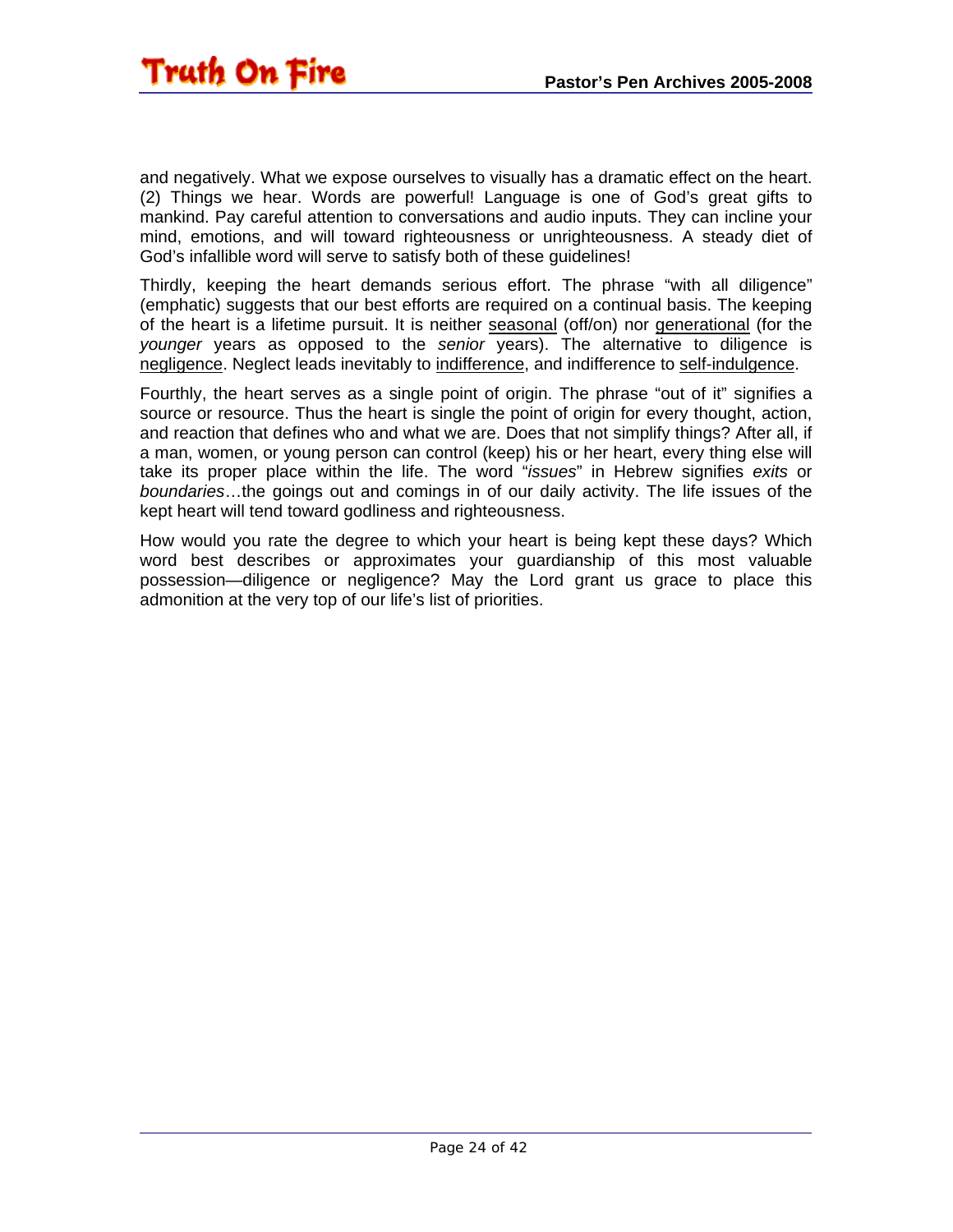#### The Goliath in Your Life

<span id="page-24-0"></span>Truth On Fire

Journey far enough down the road of life and you will encounter obstacles or challenges that appear to be insurmountable—mountains that are just too steep to climb. Israel encountered one of those roadblocks while under the leadership of Saul, its defunct king (1 Samuel 17:1-54). The challenge was embodied in Goliath, a champion in the Philistine army (17:4). We all remember well how young David rose to the challenge and destroyed that God-defying heathen.

The apostle Paul told us that "whatsoever things were written aforetime were written for our learning, that we through patience and comfort of the scriptures might have hope" (Romans 15:4). Our learning may not be the *sole* purpose of the OT scriptures, but it is certainly a *solemn* purpose! A reading and ingesting of the OT writings promotes patience (an abiding under the loads of life) and comfort (a lending of encouragement from a God who is close at hand). These two virtues in turn bring hope (a confident expectation) to the heart.

Since the episode involving Goliath was made part of the biblical record, we can therefore assume he represents or symbolizes an obstacle or challenge from which the people of God can learn and be encouraged. If there is a Goliath in you life, dear friend, there is much to be learned from this Philistine giant.

So, what does Goliath represent to you and me? First, it goes without saying that Goliath represents the mortal enemy who sets himself against all that is God-related. He is the opposition—formidable opposition! In fact, his very name means "one who treads down" other men. It is noteworthy that Goliath touched upon two distinct themes while addressing the armies of Israel—death and servitude (17:8-10). Goliath was asking for one man to fight him to the death. When he said, "Give me a man, that we may fight together' (17:10), he was saying in essence, "Send out Saul!" Saul turned out to be a no show. The proposed outcome of this one-on-one battle would be servitude (17:9). The death of one would result in the servitude of many. Goliath teaches us that Satan—our mortal enemy and that of the gospel—is perfectly willing to bring into servitude that which he does not (or cannot) ultimately destroy.

Secondly, he represents intimidation. The scriptures paint for us the picture of a colossus. At "six cubits and a span" he stood between nine and ten feet in height. The plethora of protective brass armor from head to foot created the illusion of invincibility. For offensive weaponry, his six-hundred-shekel iron spearhead was a sledgehammer on steroids, equating to roughly fifteen pounds! The reaction of Saul and all Israel to the words that proceeded from the giant's mouth is recorded for us: "They were dismayed, and greatly afraid" (17:11). Total intimidation was indeed the order of the day.

But consider this question: Was intimidation in and of itself the real problem? I think not! At various points in our Christian walk, each of us has encountered some challenge or form of opposition that has caused feelings of intimidation at first blush. No, the real problem with Saul and his army was *prolonged* intimidation. We are told that Goliath issued his challenge twice a day (morning and evening) for forty days (17:11). Basic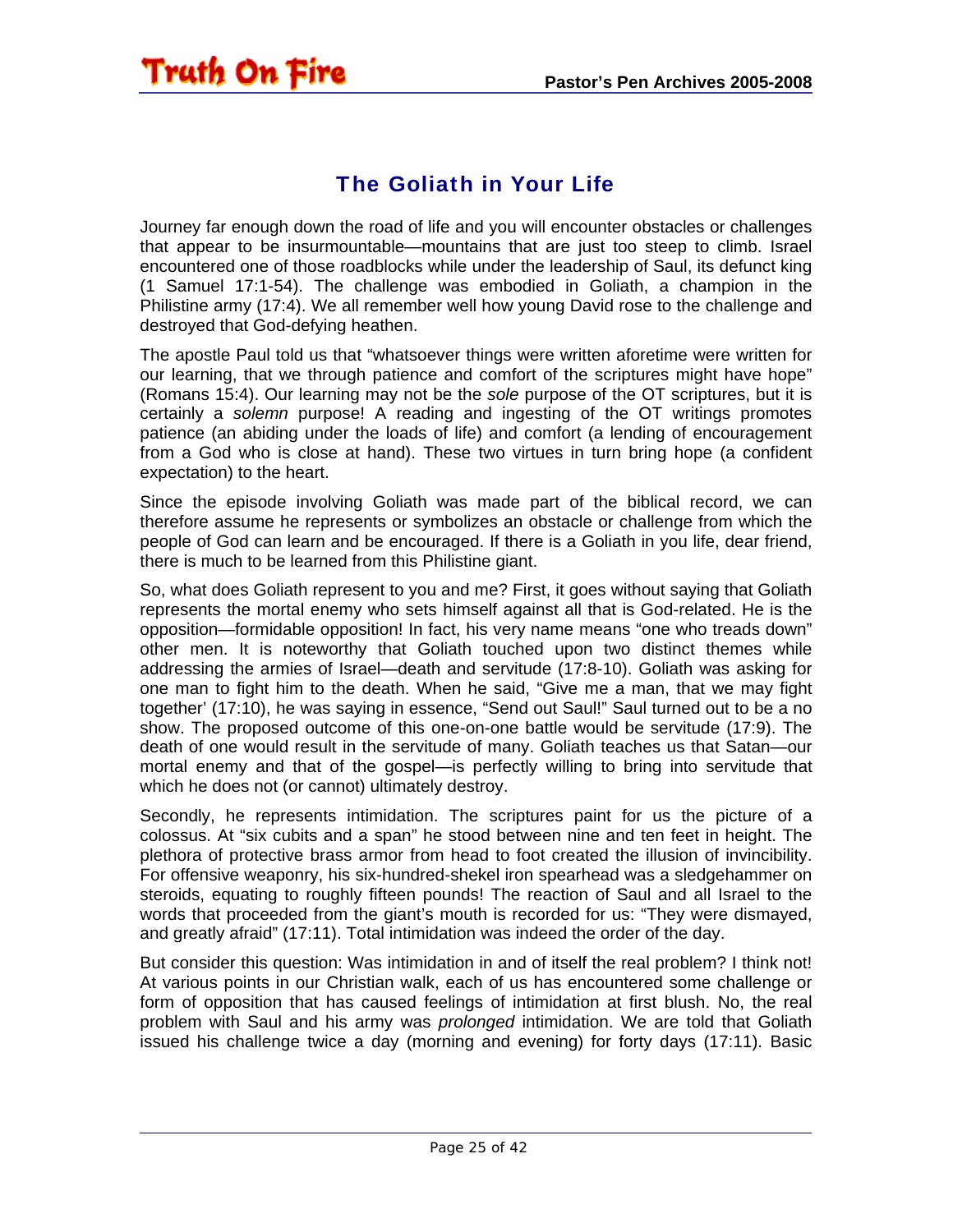math tells me this infidel issued eighty challenges over the course of a month and a half. And not once during this time is there the first mention of prayer or praise being directed toward the living God by the people of God. Intimidation can be our friend if it drives us to the throne of grace. It can, however, wreck our lives if all we do is prolong our focus on the magnitude of our problem.

Thirdly, Goliath represents revelation. God often designs tough situations to reveal something of his own power and glory through his servants. In the previous chapter, Samuel had anointed David to be the next king of Israel, so that "the Spirit of the Lord came upon David" and "departed from Saul" (16:13-14). God had now set the providential stage to reveal to all Israel the favor with which he had graced this young man, and to demonstrate for the ages to come what a man filled with faith and the Holy Ghost can accomplish against insurmountable odds! David was simply a man who understood the God-honoring cause at hand (17:29), and gave himself to it.

Is there a Goliath in your life? Has the enemy raised his ugly head to create fear and intimidation within you? If so, remember that the real danger is prolonged intimidation that can ultimately destroy our resolve to fight the good fight of faith. Consider also that the Author and Finisher of our faith may have set the stage to reveal his power and glory through you as you trust him and continue to walk in obedience. The Goliath in your life may well be the steppingstone to the next level of your experience with the living God.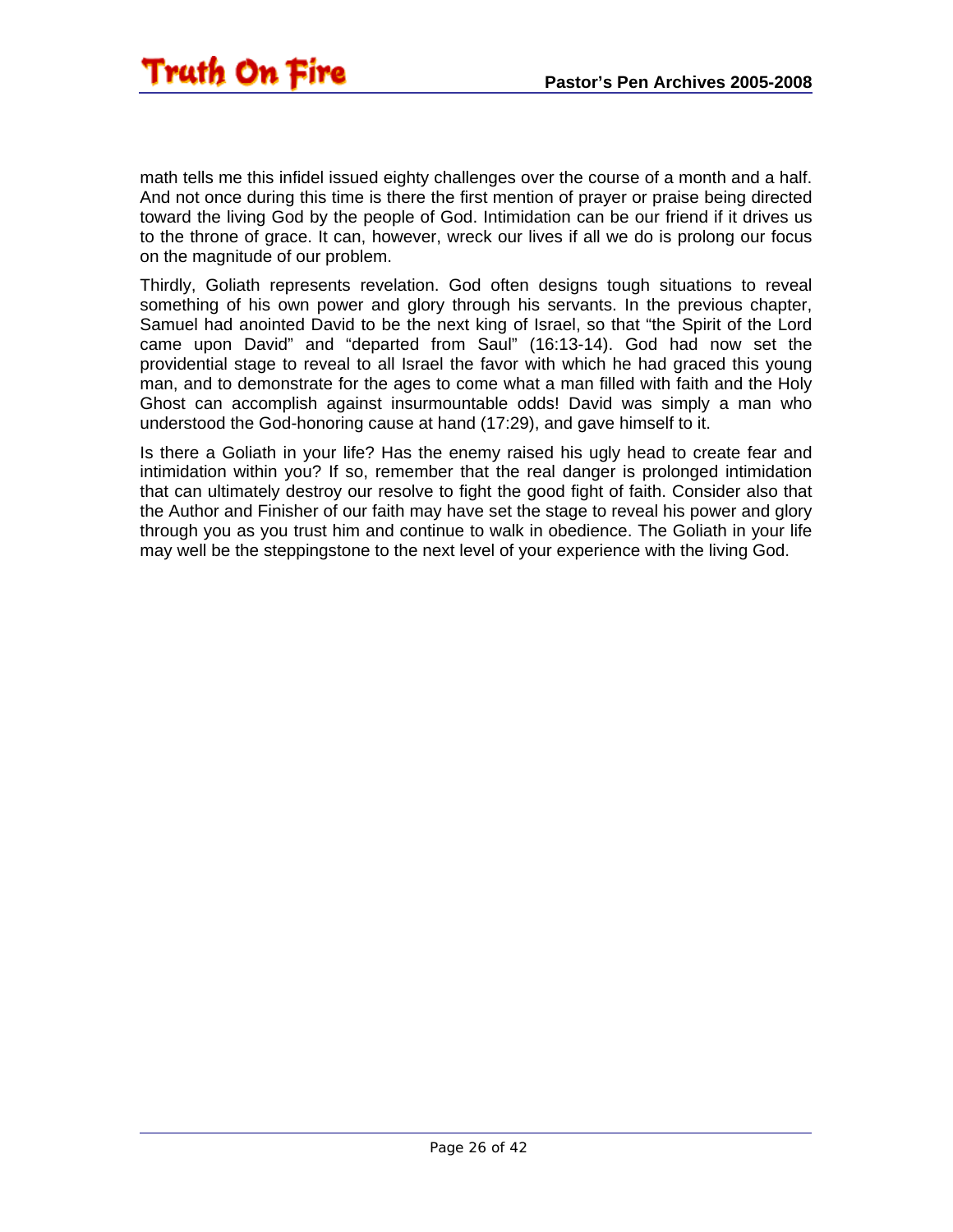#### The Doctrine of Restoration

<span id="page-26-0"></span>Have you ever taken a leisurely drive through an old historic district? You know, those elm- and oak-lined streets of the inner city where money used to live, but for the most part have fallen into states of disrepair? If so, you probably noticed a restoration project or two in progress. In many urban areas, city councils have crafted significant tax incentives for buyers ambitious enough to restore these dated properties to their former glory.

Restoration is one of those feel-good words! It signifies a renewed state—a bringing back of lost luster to that which time and circumstances have tarnished. And when we find the word used in the scriptures, it takes on something akin to doctrinal status. Make no mistake! Restoration is a biblical concept worthy of our time and attention. There are few themes that gender hope to the degree this one does.

The first biblical mention of restoration came from the Lord himself as he spoke to Abimelech, king of Gerar, in a dream by night. God warned: "Now therefore restore this man [Abraham] his wife; for he is a prophet, and he shall pray for thee, and thou shalt live: and if thou restore her not, know thou that thou shalt surely die, thou, and all that are thine (Genesis 20:7). Abimelech complied (20:14). I'm not sure how much we can read into this event in terms of types, but from a practical standpoint Abraham was certainly an elated benefactor from this restoration. We can affirm from this episode that the Lord himself is a staunch proponent of marital fidelity and perpetuity, especially in this case where so much was on the line regarding the seed of Abraham and Messiah.

The spirit of restoration is an overt indication of repentance in those who yield themselves to the Lord Jesus. We see this most noticeably in Zacchaeus, a rich man who was chief among the publicans (tax collectors). He said to Jesus: "Behold, Lord, the half of my goods I give to the poor; and if I have taken anything from any man by false accusation, I restore him fourfold" (Luke 19:8). Perceiving the genuineness of his confession, our Lord pronounced him a saved son of Abraham…the greatest of restorations (19:9-10).

Restoration is the longing of the backslidden saint whose life has been rife with sin. One can sense the urgency in David's soul with this request: "Restore unto me the joy of thy salvation" (Psalm 51:12). Sin is the destroyer of joy in the believer's life, and should therefore be considered a catastrophic event. The forfeiture of cleanliness before a holy God for the dirtiness of fleshly indulgence is a fool's game. The wayward saint who comes to his or her spiritual senses will seek restoration of lost joy through tears of confession and repentance. Any believer who comes clean with God in this fashion, as did David, and has the joy of his or her salvation restored, will liken it to the new birth experience. While being born again is a once-in-a-lifetime experience, the restoration of lost joy has the potential to repeat itself countless times during a lifetime of servitude to Christ.

The restoration of corrupt judges was a prophetic promise that the Lord God made to a backslidden Israel—once a faithful city wherein righteousness lodged, but had become a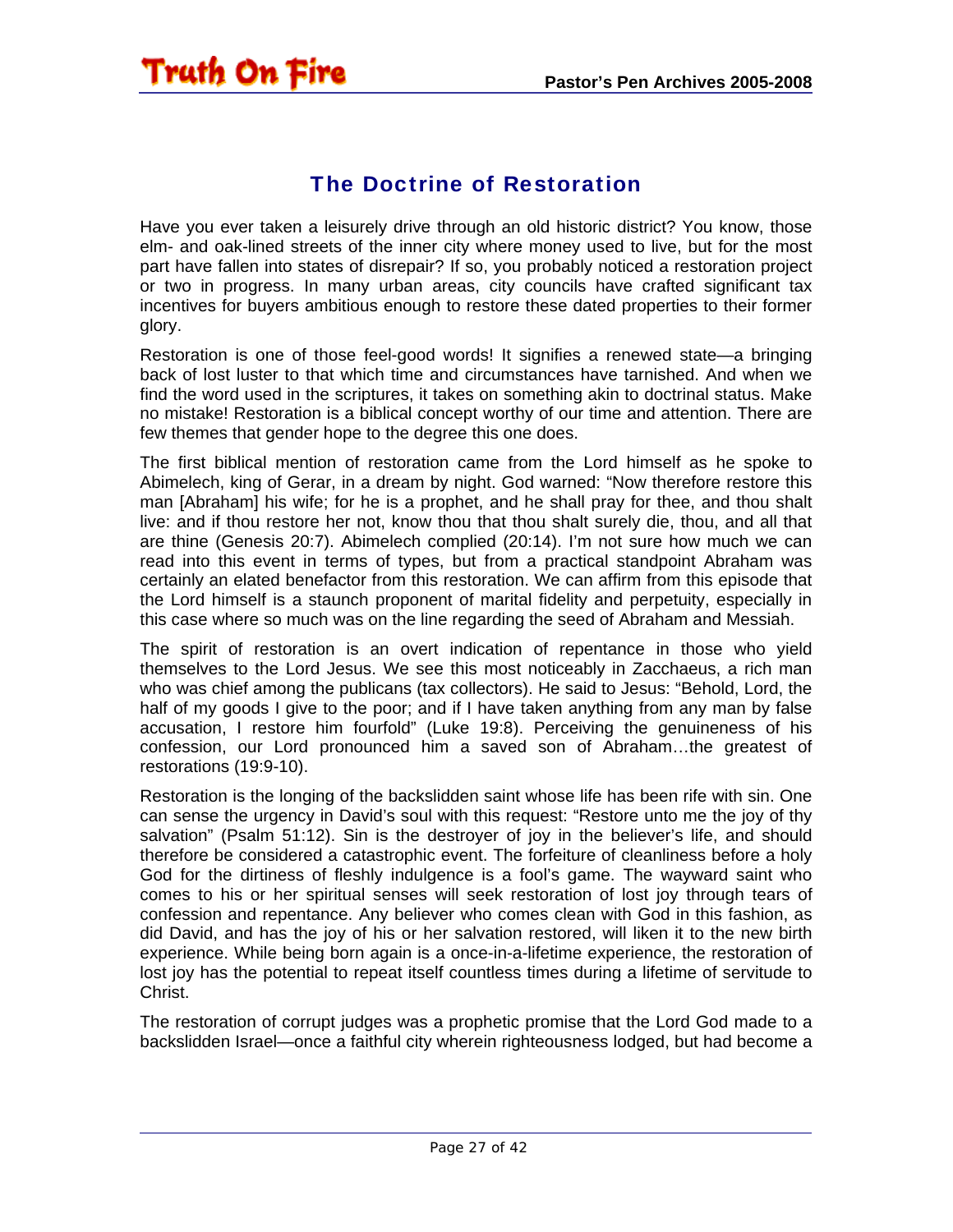murderous harlot (Isaiah 1:21). He said: "And I will restore thy judges as at the first, and thy counselors as at the beginning: afterward thou shalt be called, The city of righteousness, the faithful city" (1:26). The remnant of the righteous in America today are beseeching the Lord to make it so in our nation. Any Supreme Court that sanctions the slaughter of innocent human life in the womb through the abortion process is a murderous court that makes murderers out of abortion practitioners. The current Court nominee John Roberts represents a threat to this culture of death. We can expect secularists to oppose him with every slimy tactic possible. Oh, how this nation needs a restoration of judges! If America ever experiences genuine revival, there will be a marked transformation within its judgeships toward righteousness!

The Lord made another promise of restoration to a backslidden Israel through the prophet Joel, saying: "And I will restore to you the years that the locust hath eaten, the cankerworm, and the caterpiller, and the palmerworm, my great army I sent among you" (Joel 2:25). All of these pests represented a chastening army from God's hand. The nation had lost a lot, but stood to regain it all through the pity of God for his people (2:18). By application, there is hope in this promise of restoration for the saint who for years has wandered in the wilderness of sin, and has seen his or her spiritual vitality eaten away and virtually destroyed. If this describes you or someone you love and care for in the Lord, does not the potential for total restoration gender hope in the soul? Does not the hope that God can restore you to what you once were ignite a little bit of fire in your soul?

The need for restoration—both personal and national—abounds on every hand. What is your particular need? A marriage? The joy of fellowship with the Lord Jesus? A life of fruitfulness that for too long has been dogged by powerlessness? Know this! God is in the restoration business, and stands ready to restore the former glory to both saints and nations that will hear his voice and respond!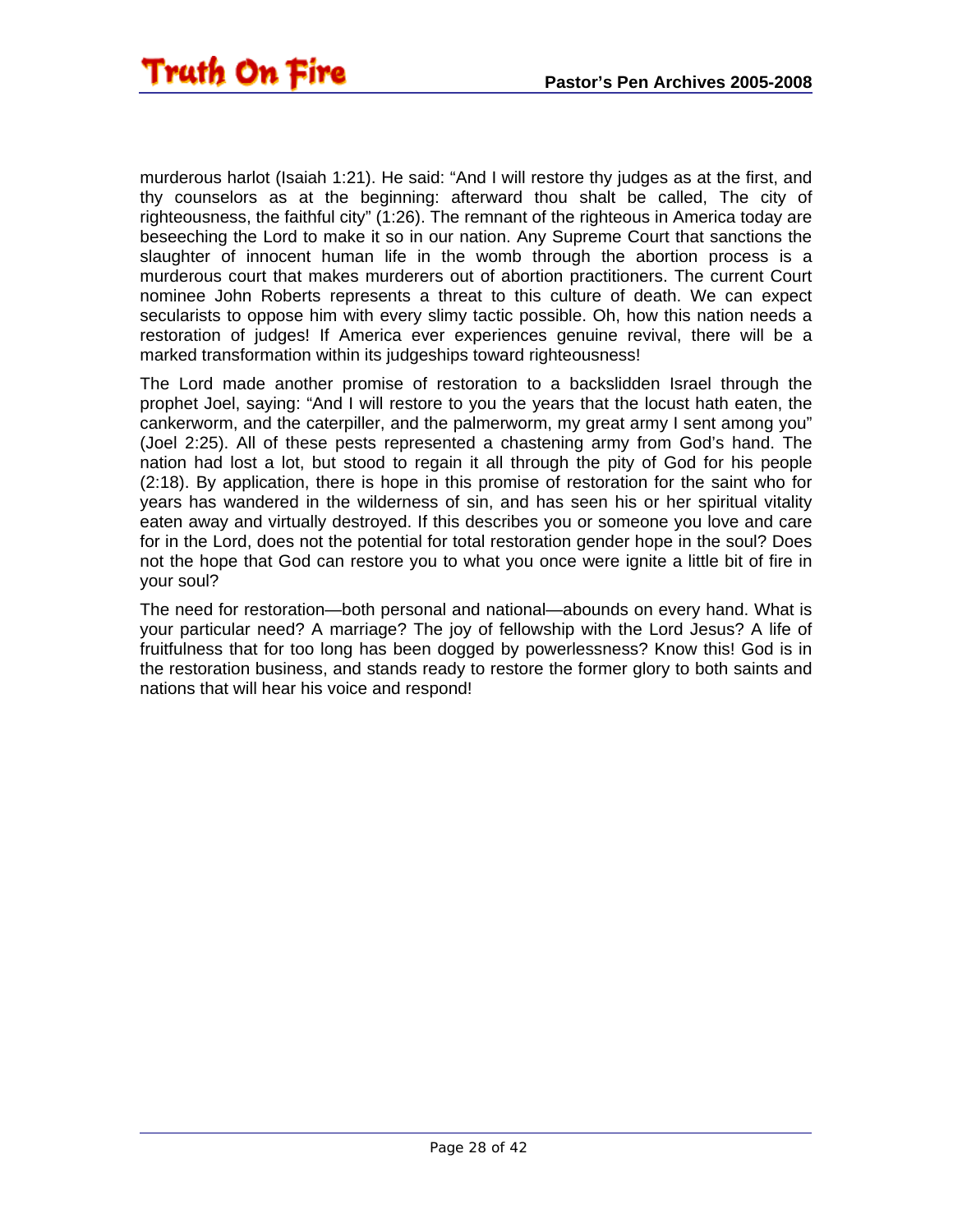#### The Message in Natural Disasters

<span id="page-28-0"></span>On Saturday morning, October 22, 2005 a special Fox News Channel program, which centered around the approach of Hurricane Wilma toward Florida's southwestern coast, carried a broader segment entitled: "Natural Disasters Igniting Fears of the Apocalypse!" The question at issue was whether God was causing these catastrophes as a mechanism for pre-announcing the end of the age. It is not unusual for natural disasters to be referred to as Acts of God, but this program seemed to take the matter a little more seriously than most.

One guest—a religious expert called in to offer an opinion on the matter—was a young Catholic scholar, who cited several combinations of cataclysmic events over the last hundred years or so that could have just as easily suggested that the end was near. The priest was simply calling attention to the obvious since time has marched on without interruption. It became obvious to me that this so-called scholar was attempting to disassociate God from any and all natural disasters where humankind is traumatized as a result. In the minds of many politically correct religious gurus, a God of love and a God of judgment are incompatible concepts!

Let's be clear about one thing! A holy God does not need to be defended if and when, for his own sovereign purposes, he uses the forces of nature to bring retribution upon his sinful creatures for their rebellion against his authority! The classic example of this truth is the universal Flood, wherein "all the fountains of the great deep" and "the windows of heaven" collaborated for forty days and forty nights to exterminate all but eight sinners from the face of the earth (Gen. 6:11-12). The scriptures tell us that Noah "found grace in the eyes of the Lord" (6:8), and was the one person the Lord deemed "righteous before him in his generation" (7:1). That tells me the other seven—including his wife rode his coattails to safety.

Remember Pharaoh of Egypt? Here's another example of the natural forces of wind and water collaborating to provide a miraculous way of escape for God's people through the Red Sea while denying that same egress to Pharaoh and his merciless armies. The forces of nature that provided a means of deliverance for the former became the instruments of death for the latter…carrying out the will of God in the process!

Now, as far as natural disasters in the current hour being indicators of the end of time, I have no conjecture to offer other than to say that they may well be exactly that. But I believe there is a more pertinent issue to be considered apart from end-of-time concerns. And that is what natural disasters tell us about…well…us! In a word, they are testimonies against us as sinners. If sin had not entered into the world through the sin of Adam, and been perpetuated by his descendants, there would never have been the first natural disaster. Those idolaters who worship at the environmental altar attribute the recent onslaught of hurricanes to Global Warming. The truth is they are directly attributable to Global Sinning!

The inspired writer of Romans gave us a glimpse into this reality with the following words: "For the earnest expectation of the creature waiteth for the manifestation of the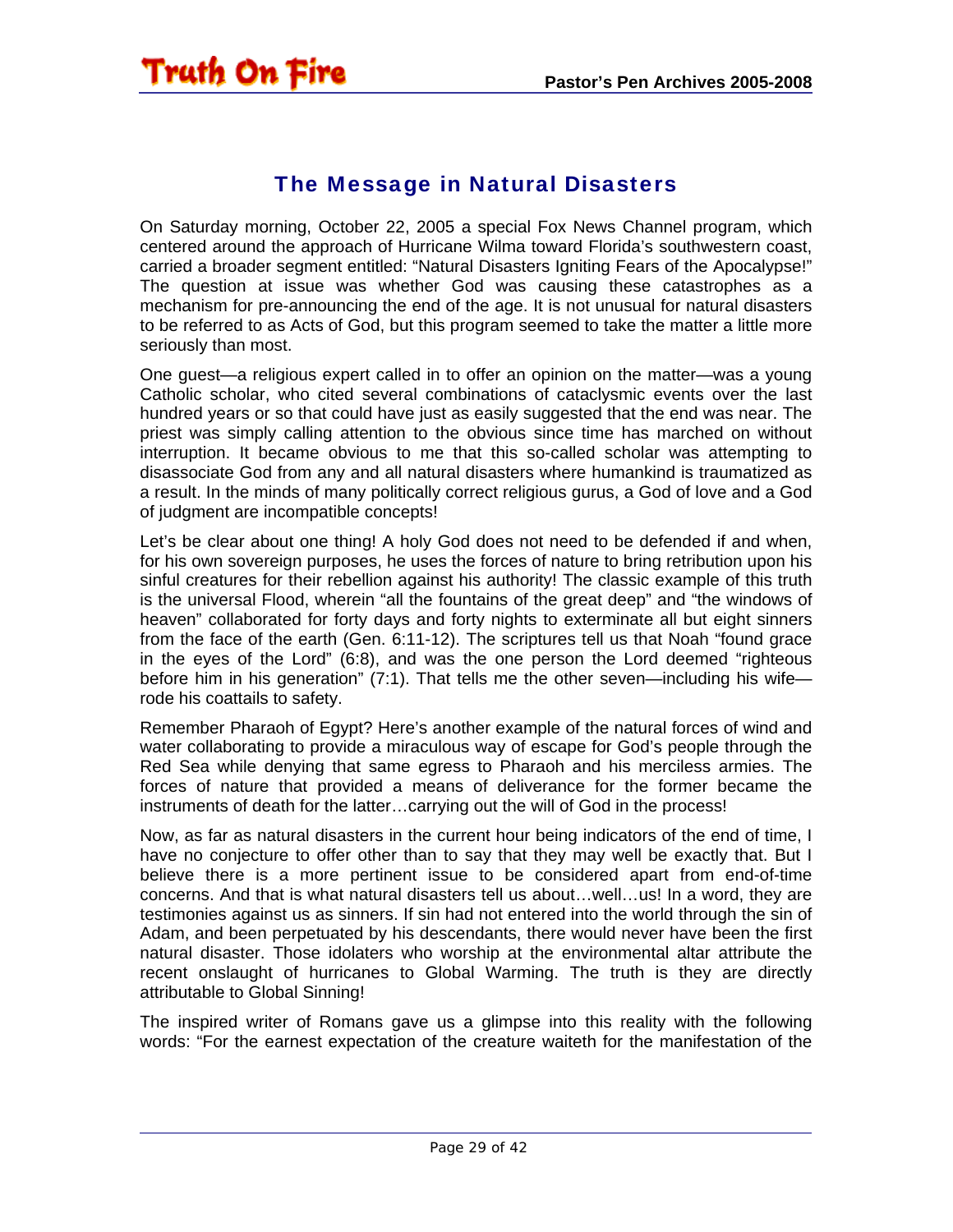sons of God. For the creature was made subject to vanity, not willingly, but by reason of him who hath subjected the same in hope, because the creature itself shall be delivered from the bondage of corruption into the glorious liberty of the children of God. For we know that the whole creation groaneth and travaileth in pain together until now" (Rom. 8:19-22).

Sin brought a curse upon the entire creation through no fault of its own. The creation currently groans and travails under a bondage it incurred through sinful man. The day is coming when God will transform and deliver his children from the bondage of their sinful flesh. The creation is confident that that day will signify its own deliverance as well…and it longs for that day!

So, the groaning and travailing will continue until then. That's how the believer should interpret these natural disasters—not as indicators of the end of time, but rather the sinfulness of the times. Every earthquake, tsunami, volcanic eruption, Atlantic hurricane, or Pacific typhoon that ravages a human population conveys a message of groaning and travail to the spiritual ear that the creation has had its fill of sin. The fact that the creation senses what the world at large cannot is yet further testimony to the obtuse condition of mankind's collective heart.

In closing, consider the role of the creation in the events surrounding the crucifixion of the Lord Jesus. The sun was darkened for three hours, the earth quaked, and the rocks rent (Matt. 27:45,51). Even these objects, which we consider to be inanimate, were able to recognize and respond to the greatest of redemptive acts when they saw it! What does that say about the tens of millions who see the death of Jesus of Nazareth as nothing more than that of a good man who fell on bad times? Well, according to scripture, they're dumber than rocks!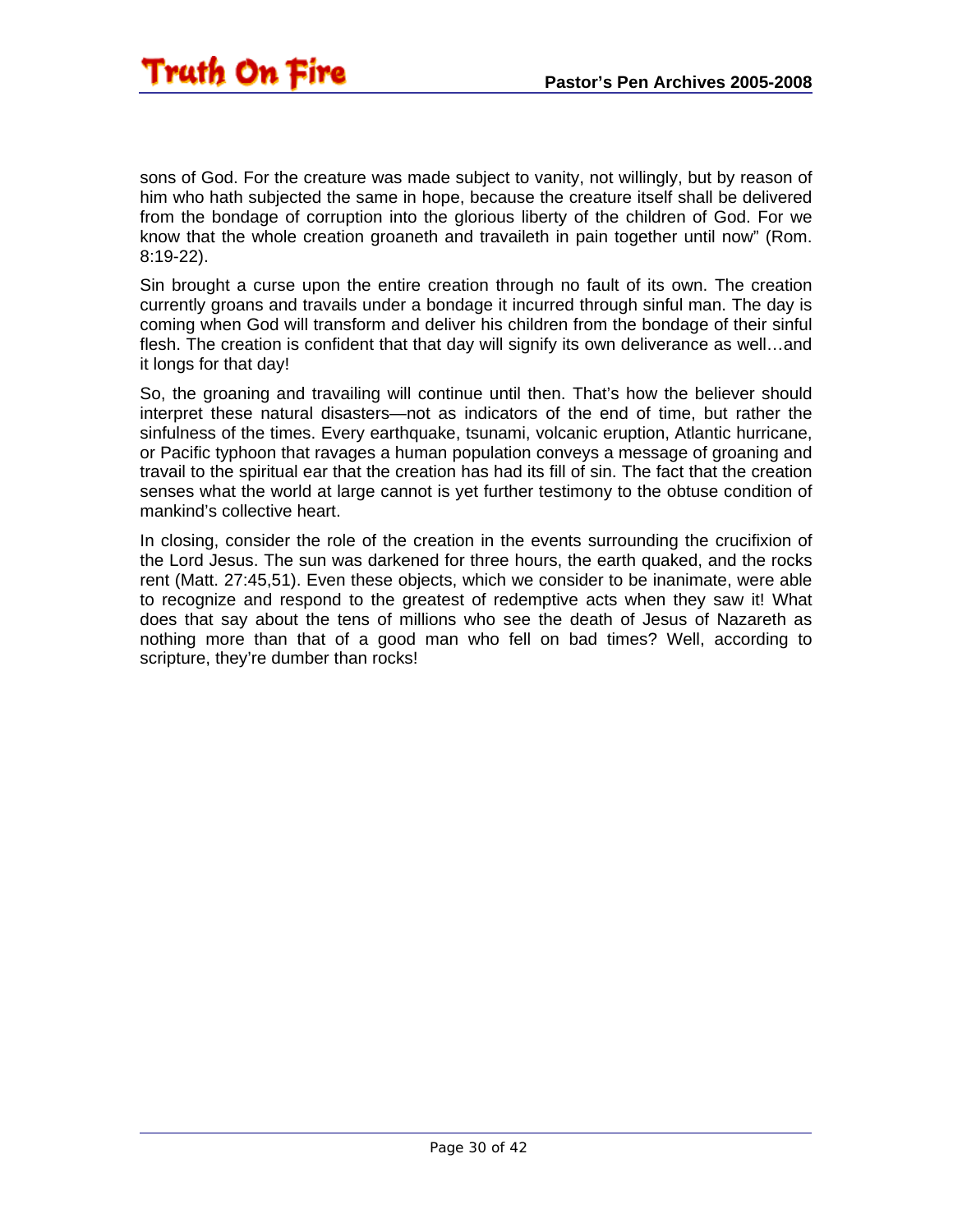### <span id="page-30-0"></span>Truth On Fire

#### Common or Conspicuous?

I received an e-mail message recently from a young man who has known the Lord for four years, and still nurtures an unquenchable thirst for God and an insatiable hunger for His Word. But he has a problem—a problem that unfortunately is shared by many of the faithful across this nation and around the world. His problem simply stated is this: the inability to find a local church aflame with Spirit power and augmented by exegetical precision…which I prefer to call expository fire!

Because he knows the truth, he understands that the will of God includes participation in a local church where he can glorify the living God through the exercise of his spiritual gifts. But alas his search for an Acts-like congregation is faltering due to heart-felt frustration!

I have one word for this young man: Welcome to the club! While the idea of becoming an integral part of a local assembly has never been abandoned, it is nonetheless difficult to muster enthusiasm for any ministry where the pulpit emits the aroma of ecclesiastical routine, and the pew appears to prefer the spirit of entertainment to the Spirit of the Living God!

The answer to this dilemma—in my humble opinion—is two-fold. First, we must come to grips with two attributes of the early church that are by-and-large missing from those of the current age. Secondly, we must adopt an attitude that can transform the propensity for criticism into construction action.

What are those two attributes? At the risk of oversimplification, they are supplication and sanctification. In other words, members of the early church were just average folks like you and me that had given themselves to prayer and holiness of life. In one of the classic New Testament passages confirming this truth, we read these words: "And when they had prayed, the place was shaken where they were assembled together, and they were all filled with the Holy Ghost, and they spake the word of God with boldness" (Acts 4:31).

The assembly of praying saints transformed a common place into a conspicuous place! The shaking was God's stamp of approval on their supplication. The Lord Jesus was rejoicing in spirit once again with his servants (Luke 10:21). If the church you attend tends toward commonality rather than a sense of the supernatural, there is but one explanation—prayerlessness!

A church characterized by prayer and purity is almost always that way because of its leadership. Again, we find the apostolic mindset to be thus: "But we will give ourselves continually to prayer, and to the ministry of the word" (Acts 6:4). Pastor, you have no greater mandate than what is expressed in that verse! Unfortunately, if a prospective pastor should happen to share that conviction with members of a modern-day pulpit committee, they might very well assume that he is an isolationist bookworm who will use that as an excuse to shirk his role as chief administrator of every convention-sponsored program. To be sure, pastors have administrative tasks to perform. But the pastor who is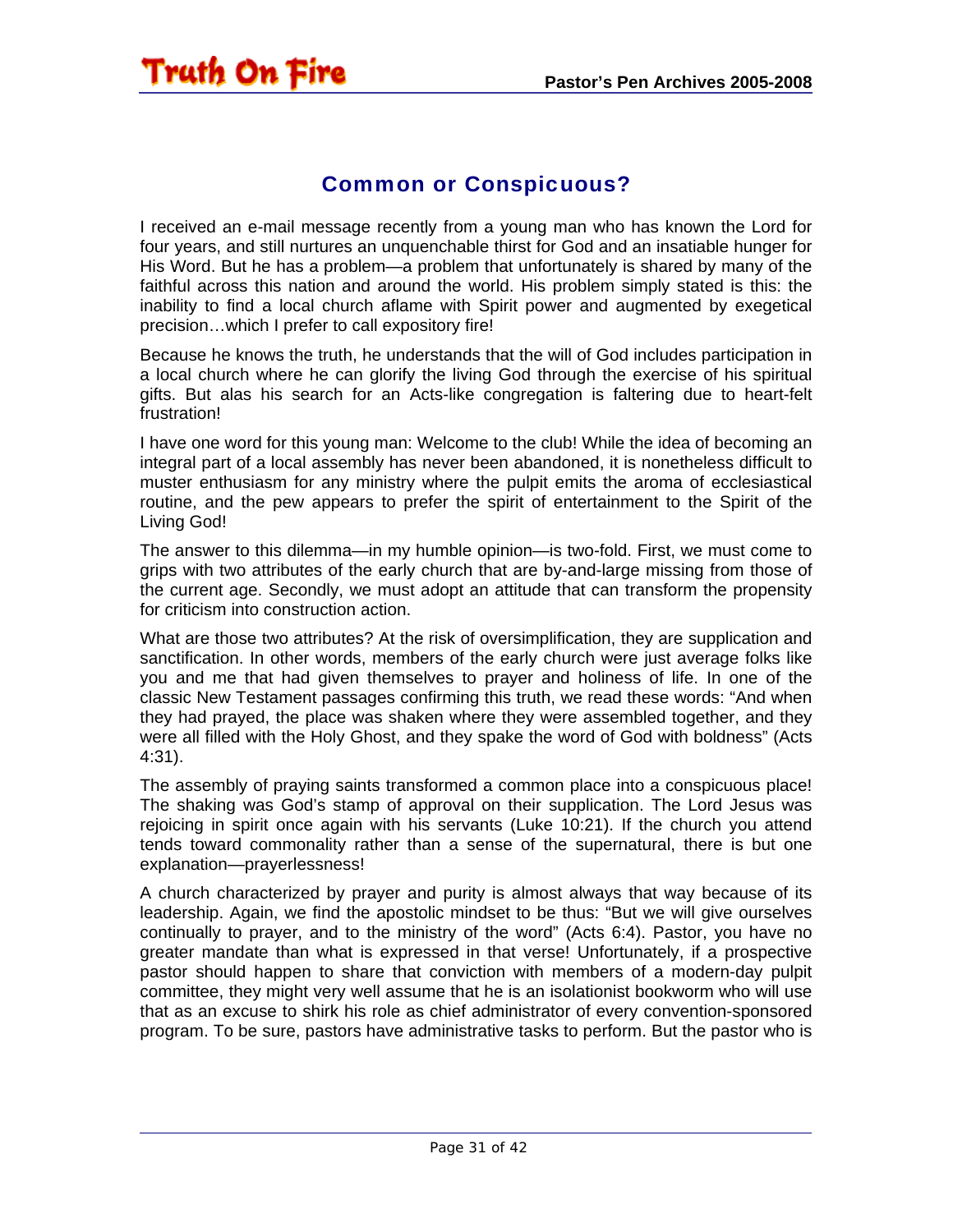

not first and foremost a man of prayer and the Word will by default forfeit the supernatural in his ministry!

Holiness of life is an inevitable extension of the prayer closet. Those who habitually linger in the presence of God will find themselves becoming more God-like in their demeanor with the passing of time. This is the process of sanctification (1 Thessalonians 5:23). Again, prayer and the purity it breeds beget conspicuous men, women, and youth. And if enough of these kinds of folk manage to migrate to the same congregation, that church is likely to be graced by the supernatural.

So, let's assume for the sake of argument that you're also a member of the aforementioned club. What kind of attitude should we have in dealing with our frustration? Well, the answer is this: a solemn determination to be part of the solution rather than part of the problem.

The Lord Jesus is our example. In a loving rebuke to the church at Laodicea (during which he admitted to having a case of nausea caused by their lukewarmness), he extended an invitation for intimate communion to "any man" that would "hear" his voice and "open the door" (Rev. 3:19-20). If the Lord Jesus, who is the Head of his church, was looking for an opportunity to get His foot in the door, how can we do less?

If you happen to be in a lukewarm church where routine is the norm and the supernatural is nothing more than a concept, determine that you will be one—even if the only one—with an openness of ear and heart toward the Lord Jesus. None of us can make a tangible difference in Kingdom terms if we are on the outside looking in. May our Lord use each and every one of us to transform the common into the conspicuous!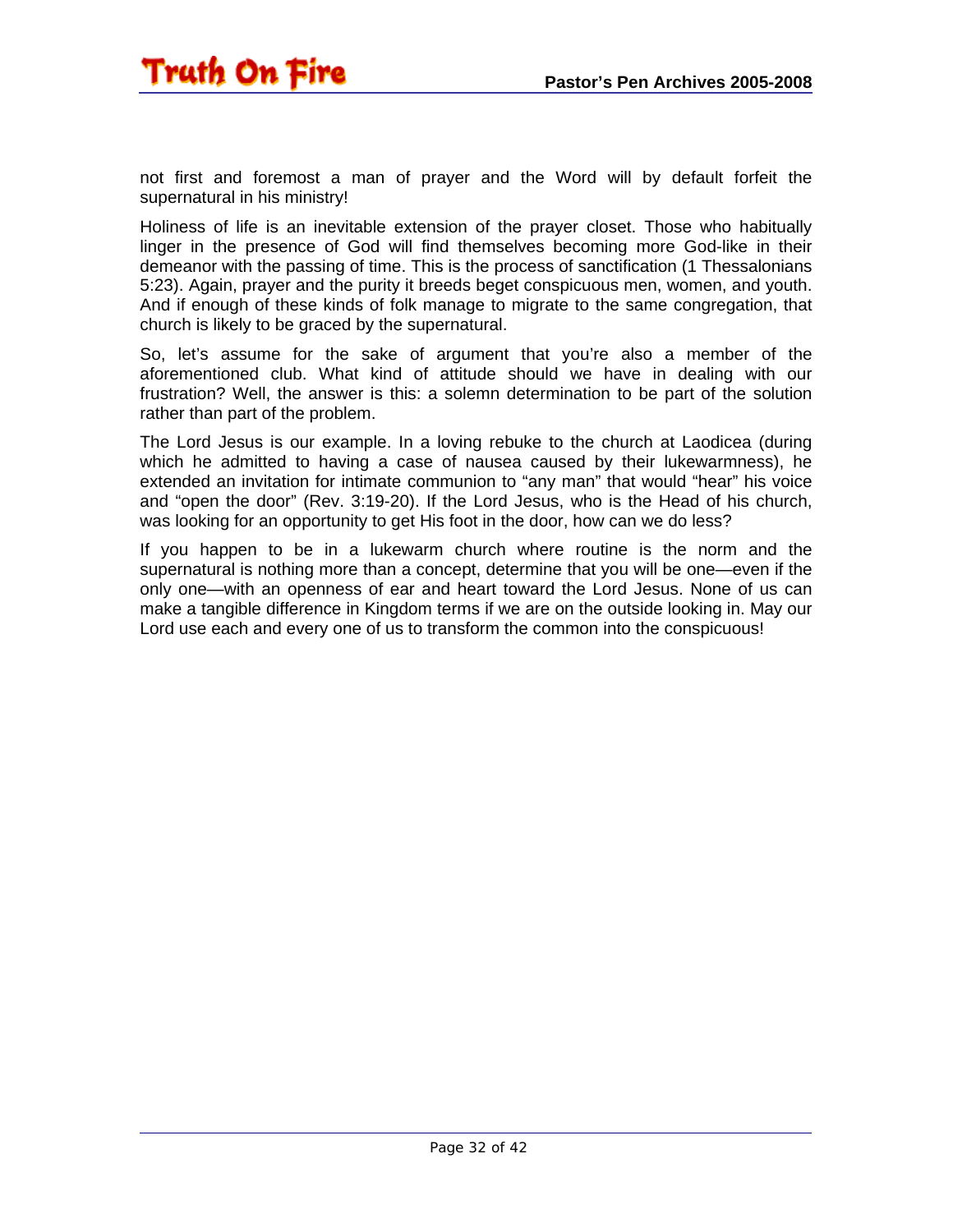#### Connecting the Gospel Dots

<span id="page-32-0"></span>The student of Paul's inspired writings cannot help but notice the logical manner in which he presents gospel truth, so that certain conclusions may be drawn from his linguistic constructions that are inevitable, unavoidable, and indisputable. At the top of the list is the gospel itself.

I am somewhat bewildered by the efforts of some within the Southern Baptist Convention to find common gospel ground upon which both Calvinists and Biblicists can stand. The problem with these efforts is that the gospel ends up being redefined as, and reduced to, the offer of salvation ("believe on the Lord Jesus, and thou shalt be saved") rather than its basis ("Christ died for our sins, according to the scriptures").

The most prominent transgressor in this regard is Southern Seminary in Louisville, KY under the direction of President Albert Mohler. Southern Seminary runs its ads in many SBC state publications as teaching the authentic gospel. But this is false advertising. The authentic NT gospel has always consisted of the cross (i.e., the good news that God in Christ did something to atone for our sins) as the basis for believing in the Lord Jesus. It is therefore a virtual impossibility for any Calvinist to preach the authentic gospel.

What was the gospel that Paul preached? If we are able to define it according to scripture, should it not be the one gospel that is consistently held to and preached? Let's connect the gospel dots.

The book of 1 Corinthians is a good place to begin. In Chapter 1, Paul provides an absolutely convincing set of dots. In 1:17, he affirms that to preach the gospel is to preach the cross of Christ. In 1:18, he states that the preaching of the cross is the power of God. If we compare this statement of Paul with his letter to the Romans, where he declares that the gospel, of which he is not ashamed, is "the power of God unto salvation to every one that believeth" (Romans 1:16), we may conclude that the central theme of gospel preaching is the cross of the Lord Jesus Christ.

Paul follows up these affirmations by recounting "Christ crucified" as both the core of his gospel preaching and its power (1:23-24). And again in 2:2, he affirms that "Jesus Christ, and him crucified" was the central theme of his preaching to lost Corinthians from which he refused to be deterred. Now, if Paul subscribed to and taught limited atonement as Calvinism would have us to believe, just what was it about the cross that he preached? No amount of contorted reasoning from the Calvinist can gainsay the fact that Paul preached the cross as the all-inclusive atonement for the sins of man both God-ward and man-ward. To argue otherwise is to misrepresent the apostle Paul's own testimony, and to exhibit intellectual dishonesty in the handling of gospel truth.

When Paul gets to Chapter 15, he recounts the gospel he preached to the Corinthians while they were yet in their sins. His method is meticulous. He states: "I declare unto you [*in this epistle*] the gospel which I preached unto you [*before you believed*]" (15:1, brackets / italics mine). It is the gospel you received and by which you are saved, unless you believed in vain (15:1-2). That gospel [good news] is that "Christ died for our sins, according to the scriptures" (15:3). He was subsequently buried, raised from the dead on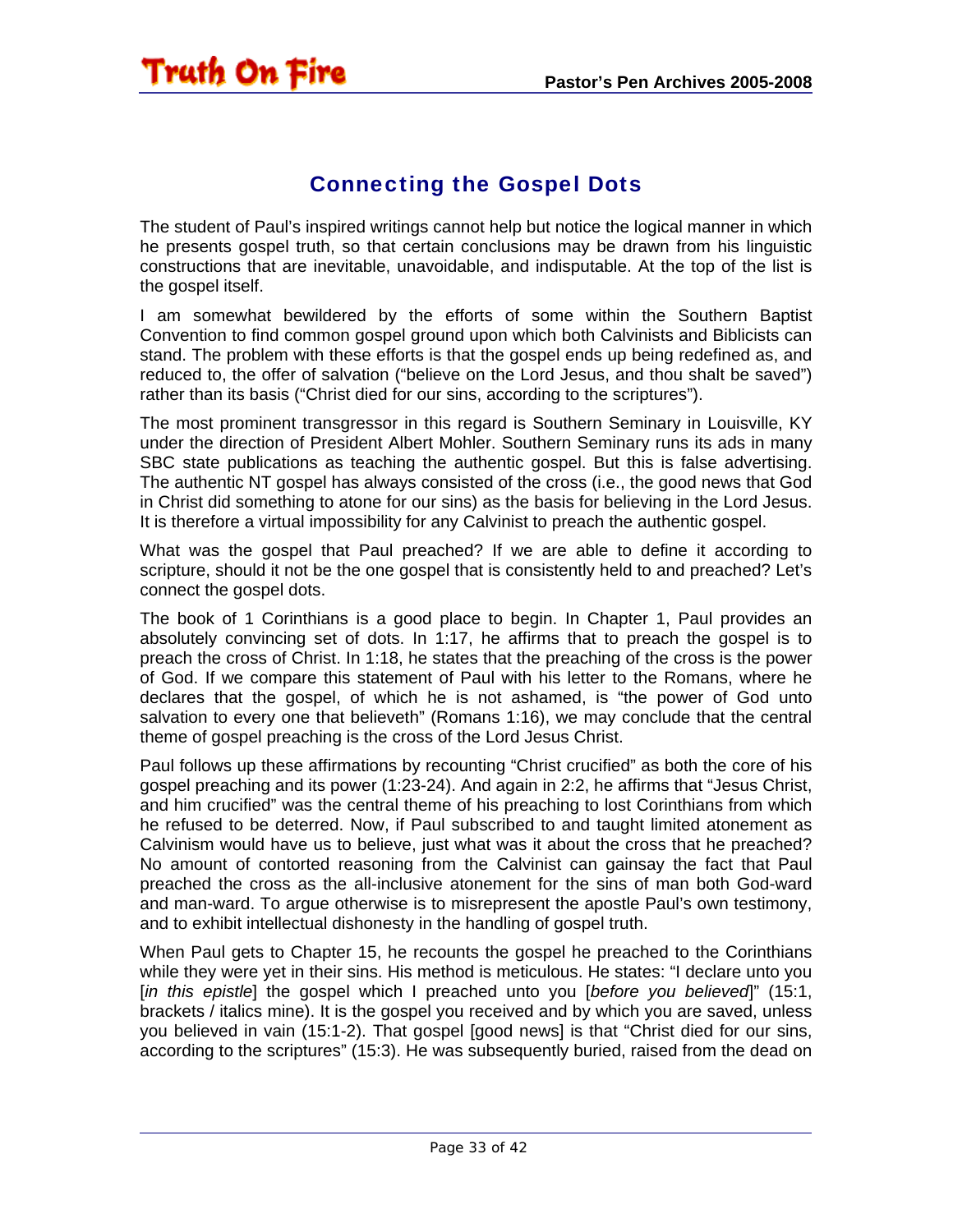the third day, and seen by many, including me (15:4-8). Could Paul have been clearer about the all-inclusive nature and scope of the atonement? Did he not connect the gospel dots in such a way as to eliminate any and every other gospel pretender?

The gospel of the apostle Paul (and that of the Biblicist) is not the gospel of Calvinism. It's not because the Calvinist is a heretic. It's simply that the philosophical speculations of Calvinism, which include a false theory of limited atonement, hamstring the Calvinist with half a gospel. He or she is able to declare with conviction that faith in the Lord Jesus Christ will bring salvation to the believer, but lacks the ability to preach the cross of Christ as the all-inclusive good-news basis upon which God in Christ is able to save to the uttermost all that come to God by Him.

If you are one that has been hoodwinked by the speculations of Calvinism, it is our prayer that this simple exercise of connecting the gospel dots will serve to liberate you from Calvinism's half-gospel trap. If Christ did not die for all, what assurance can any individual have that the Lord Jesus died in his or her place? Is not the Lord Jesus incapable of saving any sinner for whom he did not die? Is not the preaching of the gospel to every creature, as Jesus commanded, impossible without an all-inclusive atonement for sin?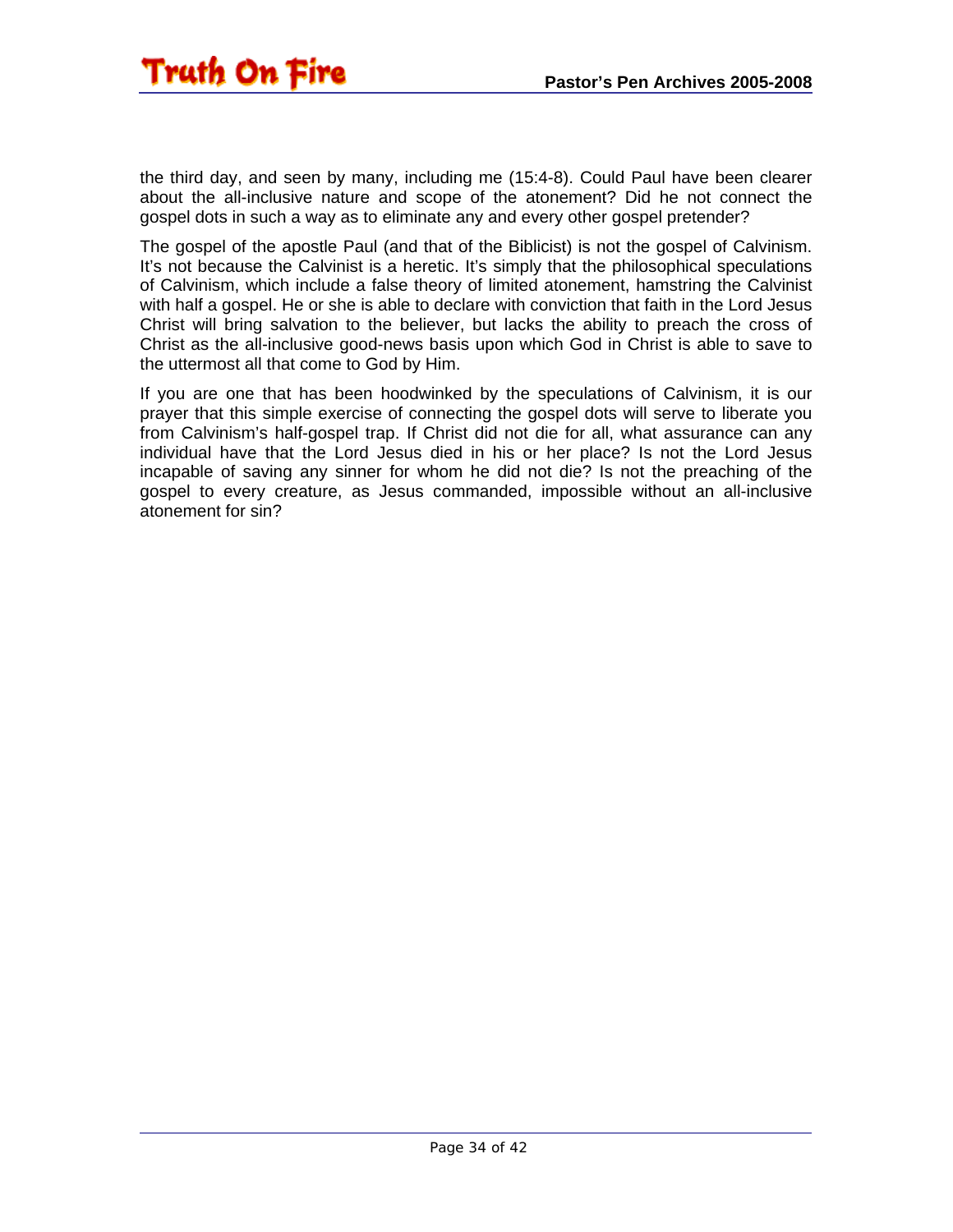### <span id="page-34-0"></span>Truth On Fire

#### A Shelf Life for Our Troubles

We've all done it…or something akin to it! Passing through the produce aisles of the local grocery store, we notice a sale on the most beautiful strawberries—two packages for some ridiculously low price. In knee-jerk fashion, we promptly load them in our cart, and place them in the refrigerator at home. By the time the first package is eaten, we discover that the strawberries in that second package are starting to rot…requiring us to pare away the bad spots in an effort to salvage what is still edible. Like all perishable items, strawberries have a shelf life. The shelf-life clock begins to tick the moment they are picked in the field. If they are not consumed within an abbreviated window of time, they cease to be consumable.

In virtually every situation where a shelf life is in play, it tends to work against us. But in the crucible of real life beyond strawberry trivia, there is a certain shelf life that tends to work in our favor! I am referring to the trials and troubles that we incur in the course of our lives.

Now, you may not be in the midst of trouble at this hour, but you have no doubt experienced trouble in your past and unavoidable trouble awaits you in your future. As you reflect upon the past and anticipate your future, be mindful of this truth: troubles have a shelf life! That is, they are seldom if ever permanent in nature. Like a squall that pops up over open water and tosses the small craft to and fro for a season, it will eventually blow itself out, and return the sea to its former calm. Let us cite a few examples.

The scriptures tell us that the Spirit of God drove Jesus into the wilderness immediately after his baptism (Mark 1:12). The next forty days brought three sinister temptations fomented by Satan and accompanied by a severe case of hunger. In the strength of the Spirit, Jesus weathered those forty days of trouble with sinless perfection still in tact, and afterward enjoyed the succor of angels for His trouble (Matthew 4:11). The wilderness temptations were no picnic, but they had a shelf life. They also provided a showcase for the Messianic character that would offer a propitiatory sacrifice for our sins some three years down the road. Moreover, they demonstrate that troubles incurred by the righteous can be enemy-related without being sin-related.

Paul and Silas were incarcerated in Philippi and beaten for preaching the gospel (Acts 16:19-34). By any measure, doing time in a Roman-run jail constituted trouble of the first order. But it was jail time with a shelf life. The Lord intervened during a midnight praise session, set the prisoners free, and saved a Roman jailor…and his household. How many times in scripture do we find a sovereign God taking that which was intended for evil and transforming it into good?

The prophet Elijah ran into a bit of trouble at the hands of wicked Jezebel (1 Kings 19:1- 18). Some might argue that in his case it was more a matter of perceived potential trouble than an actual crisis. But when you're on the run from the threatenings of a devilish queen with ultimate political power, perceptions can weigh heavy on the mind. The cave-dwelling Elijah was deep in depression and ready to write his own obituary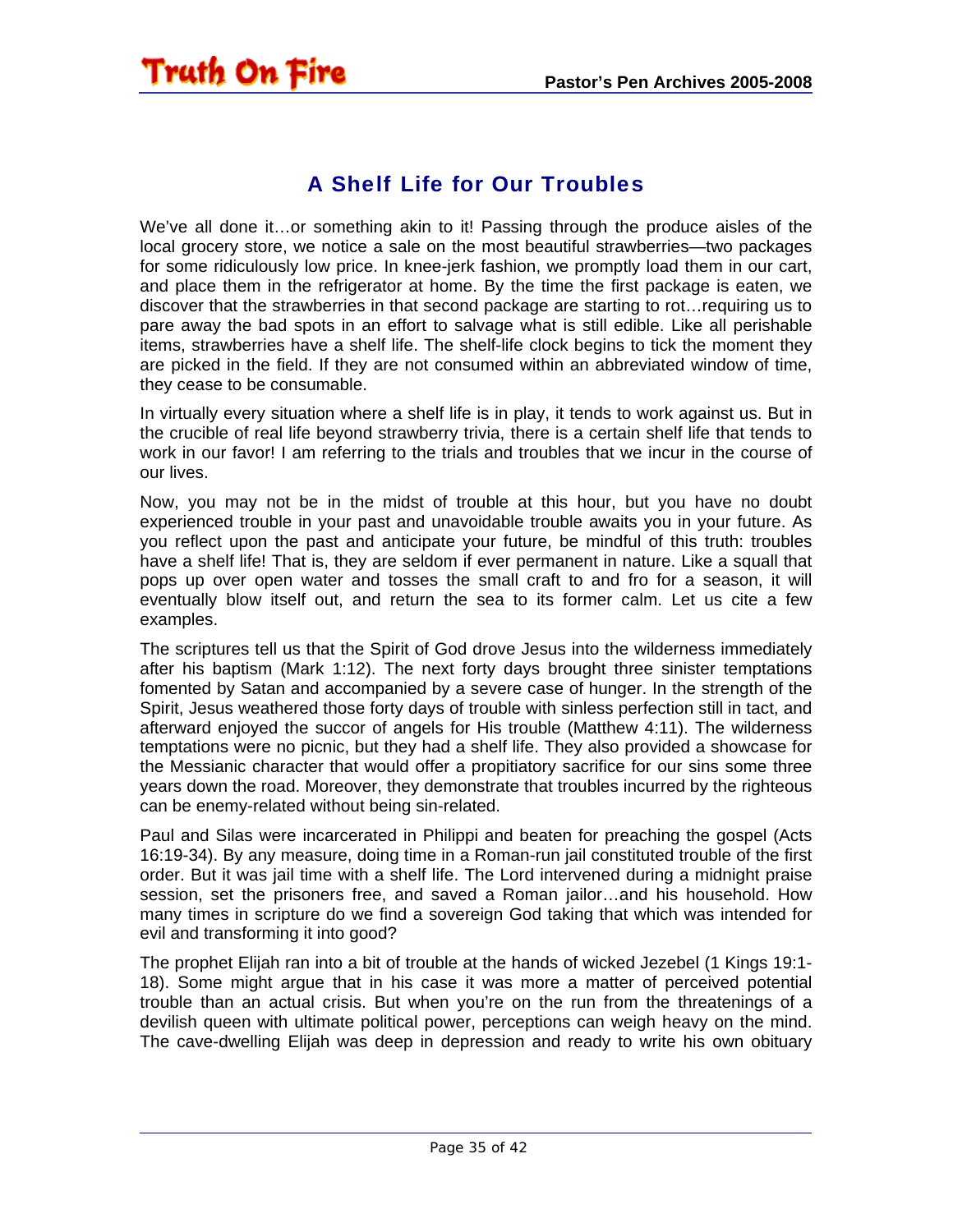when a still small voice brought him out of his spiritual funk to anoint two kings and his prophetic successor, and later take a chariot ride into glory! Elijah teaches us that even the depths of despondency have a shelf life when one is attentive to God's voice and follows through with obedience to it!

What about self-inflicted trouble? All of us have been guilty at one time or another of shooting ourselves in the spiritual and or moral foot. Let's consult with David on this one (2 Samuel 11-12). Having lusted after and committed adultery with a rank-and-file soldier's wife, he plotted the murder of that honorable man, and sought to cover it up for the better part of a year. He was finally confronted and exposed by the prophet Nathan, resulting in the death of an illegitimate yet innocent child. David was broken (read Psalm 51 to get a sense of that brokenness). But his trouble had a shelf life. In a display of mercy virtually unparalleled in scripture, David and Bathsheba give birth to another son—Solomon—who became the next king of Israel and whose God-given wisdom was reputed to be incomparable. In addition to those accolades, it is said, "and the Lord loved him" (12:24). Excuse me while I shout!

We could cite many other examples, and probably a few exceptions. But you and I must remember that when we encounter troubles along life's way, whether self-inflicted or from external sources, they almost certainly have a shelf life that will run its course to accomplish God's purpose in your life and in mine. And God's people said, "Amen!"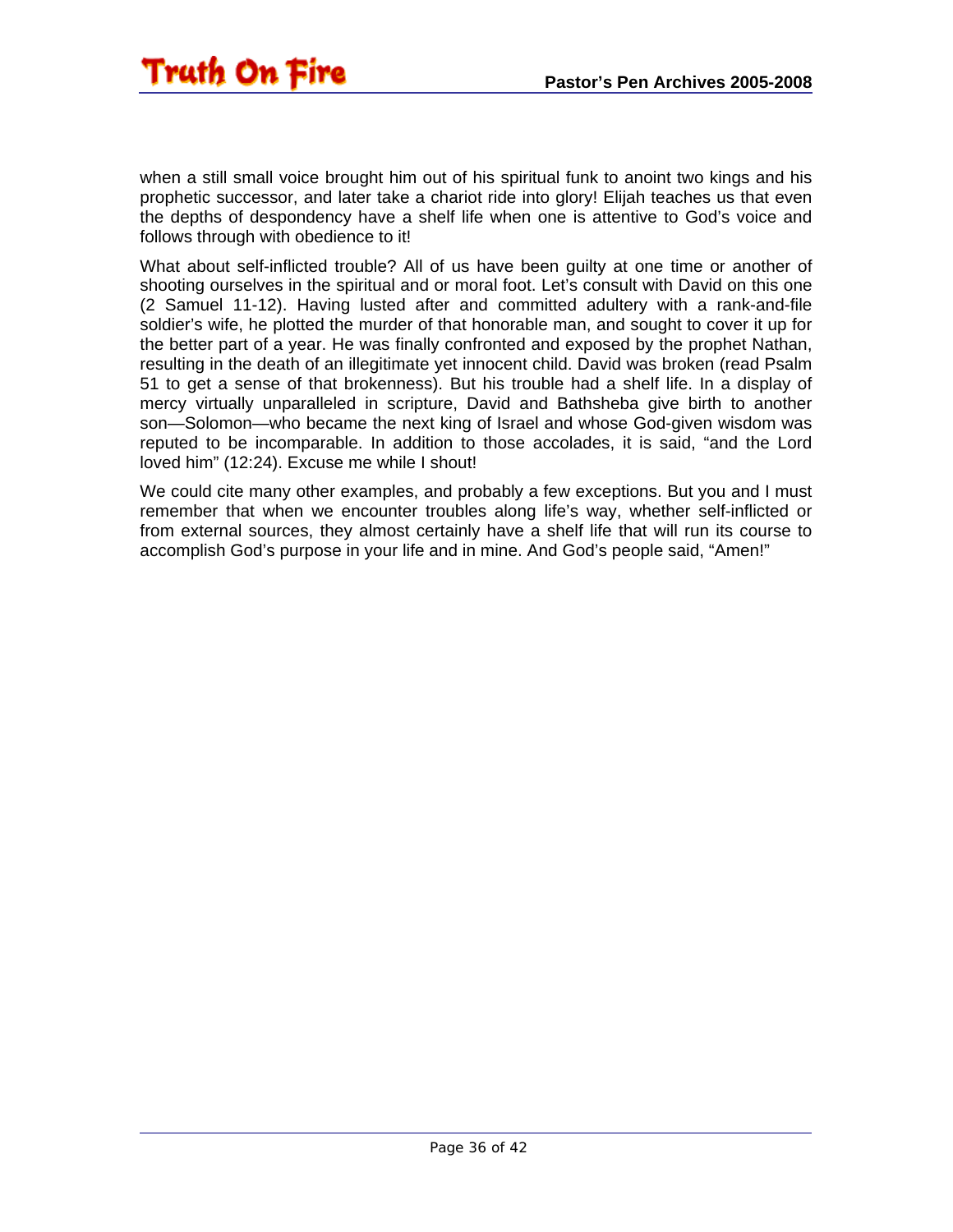### <span id="page-36-0"></span>Truth On Fire

#### Thank You, Michael Vick!

As the media obsession with NFL superstar Michael Vick continues, I'd like to take the opportunity to say "Thanks!" to the Atlanta Falcons franchise quarterback for exposing the flagrant hypocrisy of those in our nation who support a woman's right to an abortion on demand. Vick has been indicted on several counts with regard to illegal dog-fighting activities, including everything from wagering (up to \$25,000 on some fights) to the brutal execution (electrocution, drowning, etc.) of those dogs that under-performed in the arena. Yet misguided women and their accomplices who opt to execute their unborn children remain legally protected from indictment due to the Roe vs. Wade Supreme Court decision of January 22, 1973.

What is the argument offered by the right-to-choose crowd? In a word, it is *privacy*. If you have ever observed liberals on the Senate Judiciary Committee grilling Supreme Court nominees, you know that the number one litmus test is whether the nominee believes the Constitution provides for a right to privacy. Liberals and secularists worship at the altar of abortion. To them it is sacrosanct! They argue there is nothing more private than a woman's body—including a fetus—and what she chooses to do with it.

Now, let's suppose for a moment that Michael Vick decided to use the right-to-privacy argument in his defense. After all, those dogs were indeed his personal and private property. Why should he not have the ability to do with his private property on his private property what he chooses? Why should not Michael Vick be given a pass for a few pit bulls when, for the last 34 years, the highest court in our land has given women a pass on the destruction of a human life?

The hypocrisy in this issue was perfectly illustrated by Robert Byrd when he stood before the Senate and declared Vick's alleged acts to be "Barbaric! Barbaric!", and did so with an animated fervor seldom seen in Spirit-filled preachers! I'm not saying that Byrd is wrong in his assessment. What I am affirming is that failure to apply the same standard to unborn children is moral blindness and hypocrisy of the first order!

The Republican and Democrat presidential debates for the 2008 race are well underway. In conspicuous fashion, moderators of these events typically ask Republican candidates to answer some sort of question about abortion in an effort to portray them as antiprivacy candidates. Democrats are seldom if ever asked an abortion question simply because it is a well-known fact that the sine qua non of Democrat leadership is an unqualified commitment to abortion.

This is one reason why Rudy Giuliani is so frustrating to evangelicals. While we admire him for a strong position on national security, we find it rather disconcerting that he more or less aligns himself with the Democrats on the matter of abortion, citing privacy and legal precedent.

The main problem with the abortion debate in this nation is the lack of an articulate candidate who truly believes that life begins at conception. The conservative man or woman who could make this case in a persuasive and unapologetic manner to a national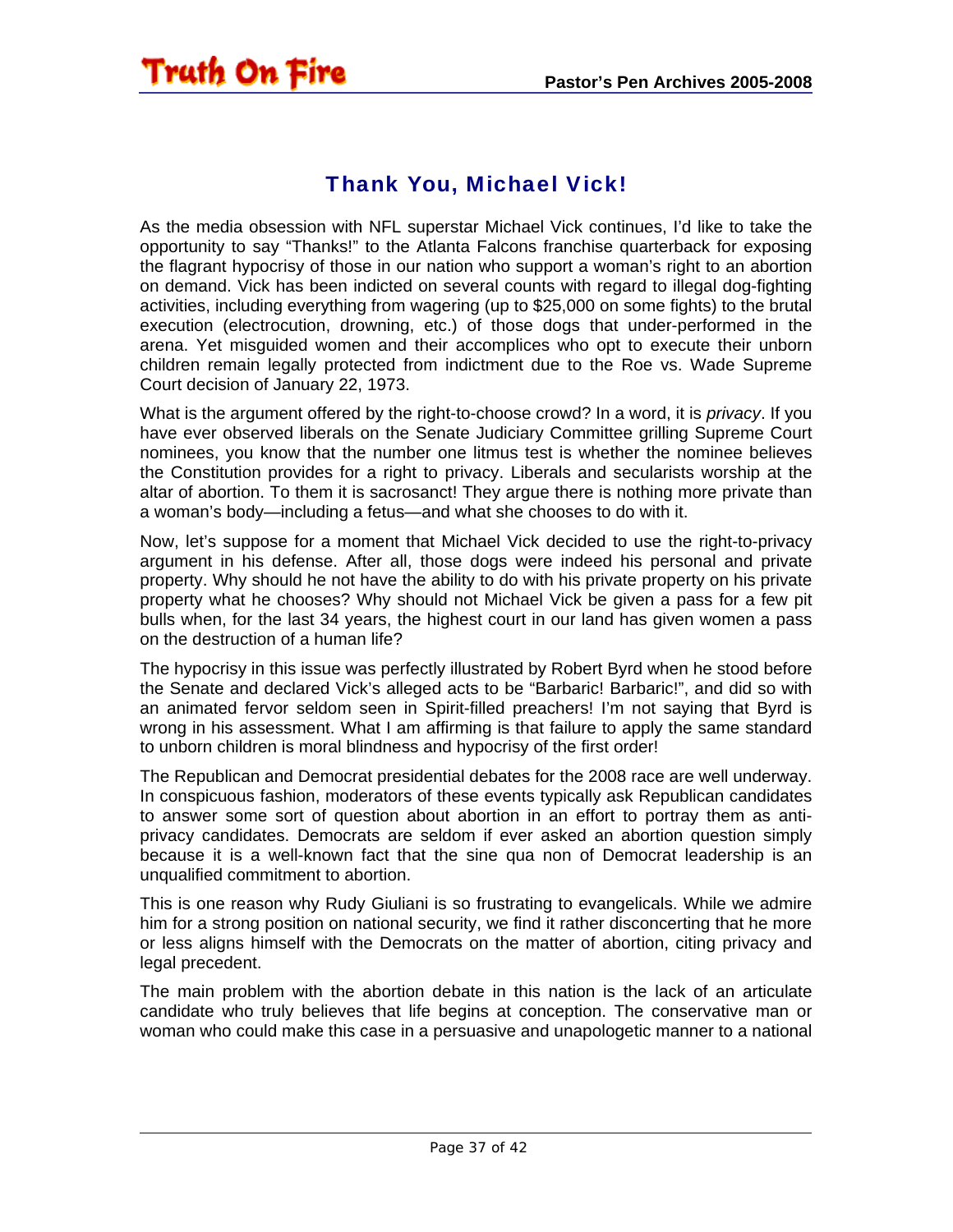

audience could conceivably change the course of American history. May our gracious Lord bring such a candidate to the forefront of our national affairs!

Now, there is enough libertarian in me to understand and appreciate the privacy argument. But in no way should right-thinking men and women extend the argument for privacy to include the sacred and innocent human life that makes its abode in the womb of its mother by no choice of its own. It is high time—yea, past time—that we grant to precious unborn human life the same legal protections so readily afforded to bulldogs. Our thanks to Michael Vick for unwittingly exposing the hypocrisy that prevents this from happening.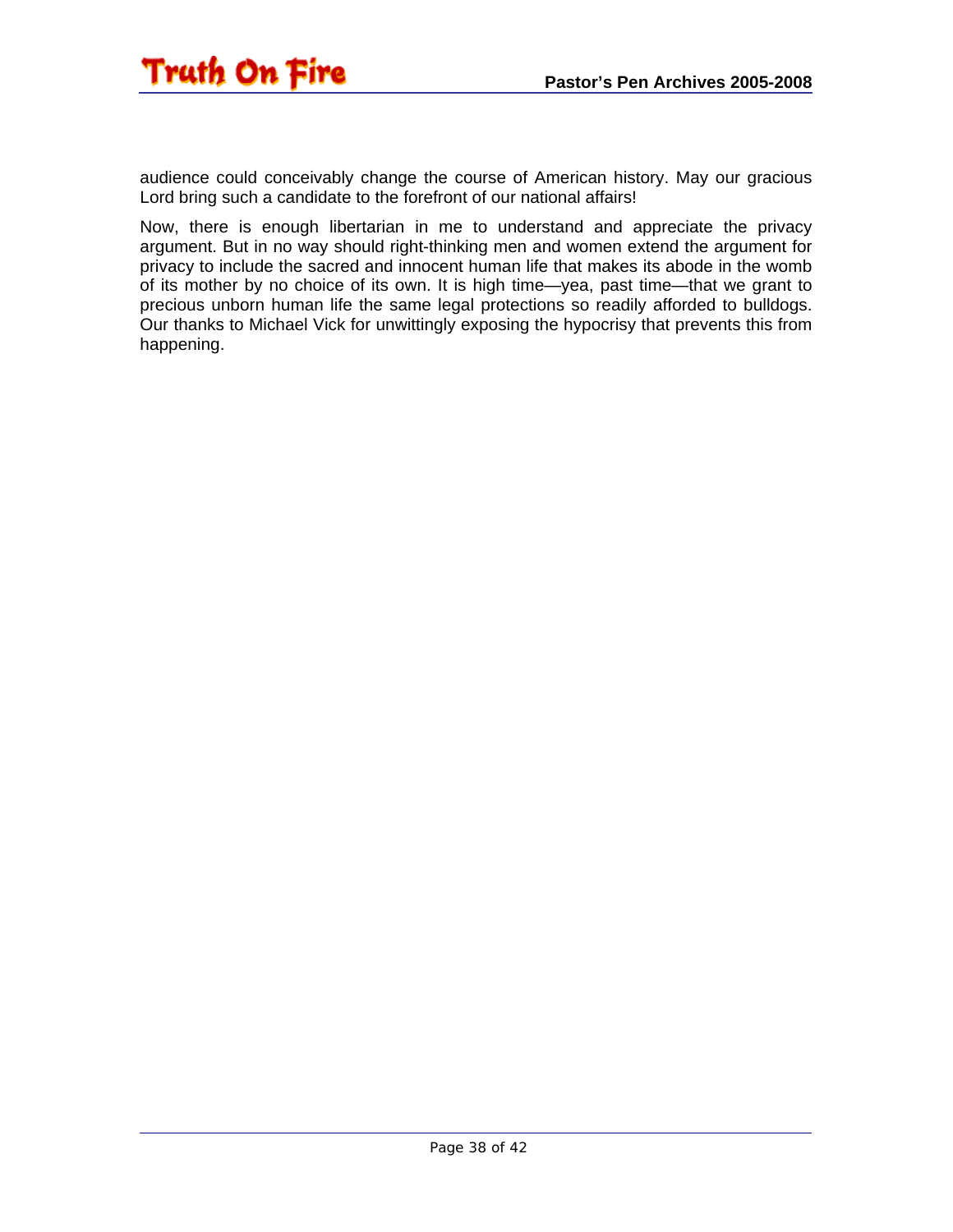<span id="page-38-0"></span>Truth On Fire

The book of Philemon is a personal letter written by the apostle Paul to Philemon, a dear brother in Christ. The occasion of writing was the salvation and subsequent return to Philemon of Onesimus—a runaway slave—coupled with a reasoned plea from the apostle for Philemon to receive Onesimus with a full knowledge of what had transpired in his life. There are several salient points for our observation, which constitute lessons for all believers.

Lessons from Philemon

First is the matter of providence in God's economy (v.15-16). Paul reminds Philemon that the hand of God in the orchestration of human events could very well be responsible for the former slave Onesimus both hearing and believing the life-changing gospel, transforming the servant into a beloved brother. At first blush, it may appear that Philemon made little or no effort to win Onesimus to Christ. However, it may be that Philemon did indeed seek to win Onesimus to faith in Christ, which perhaps instigated his departure. If that was the case (and I lean toward that scenario more than the former), then we find that Onesimus, having fled the gospel influence of his benevolent owner, found himself running head long into the same gospel claims in a jail cell he shared with the apostle.

When the grace of God sets its affection upon a sinner, there is no place to hide. While God's grace as demonstrated in his providential dealings with man often escapes detection in our present, it almost always manifests itself in life's rear-view mirror as we move into our future. Paul's appeal to Philemon is to look into that mirror and embrace the fruits of providence!

Second is the reciprocal and effectual nature of prayer. Philemon was a recurring theme in Paul's prayer life (v.4). The well-traveled and over-tasked apostle was never too busy to pray regularly for his friends. Paul expressed confidence that he likewise was a focal point in Philemon's prayer life (v. 22). Paul was convinced that the prayers of Philemon on his behalf would turn desire into reality! Is there any spiritual brother or sister of your acquaintance toward whom you have the same degree of confidence? Effectual prayer on the part of its members is to the church what oxygen is to the human body!

Third is the proper use of spiritual authority. While his authority as an apostle would have given him the right to "enjoin" (make a demand upon) Philemon to receive the returning slave, Paul opts to "beseech" him for love's sake. The word "convenient" (v.8) suggests that receiving the now-converted Onesimus with loving open arms is the right thing to do. But Paul refuses to abuse his authority in Christ, but rather appeals gently to Philemon on equal footing as a fellow brother. Those in spiritual authority (especially pastors) would do well to follow this model when seeking to motivate others regarding a right course of spiritual conduct. The desired result of our appeals to brethren in Christ is that they perform the will of God "willingly" as opposed to a sense of "necessity" (v.14).

Fourth is the power and intensely personal nature of the Gospel of Christ. In addition to making "sons of God" out of those who believe it (JN 1:12-13), the gospel begets spiritual sons out of the "bowels" of those who deliver it (v.10). Paul to Philemon: "He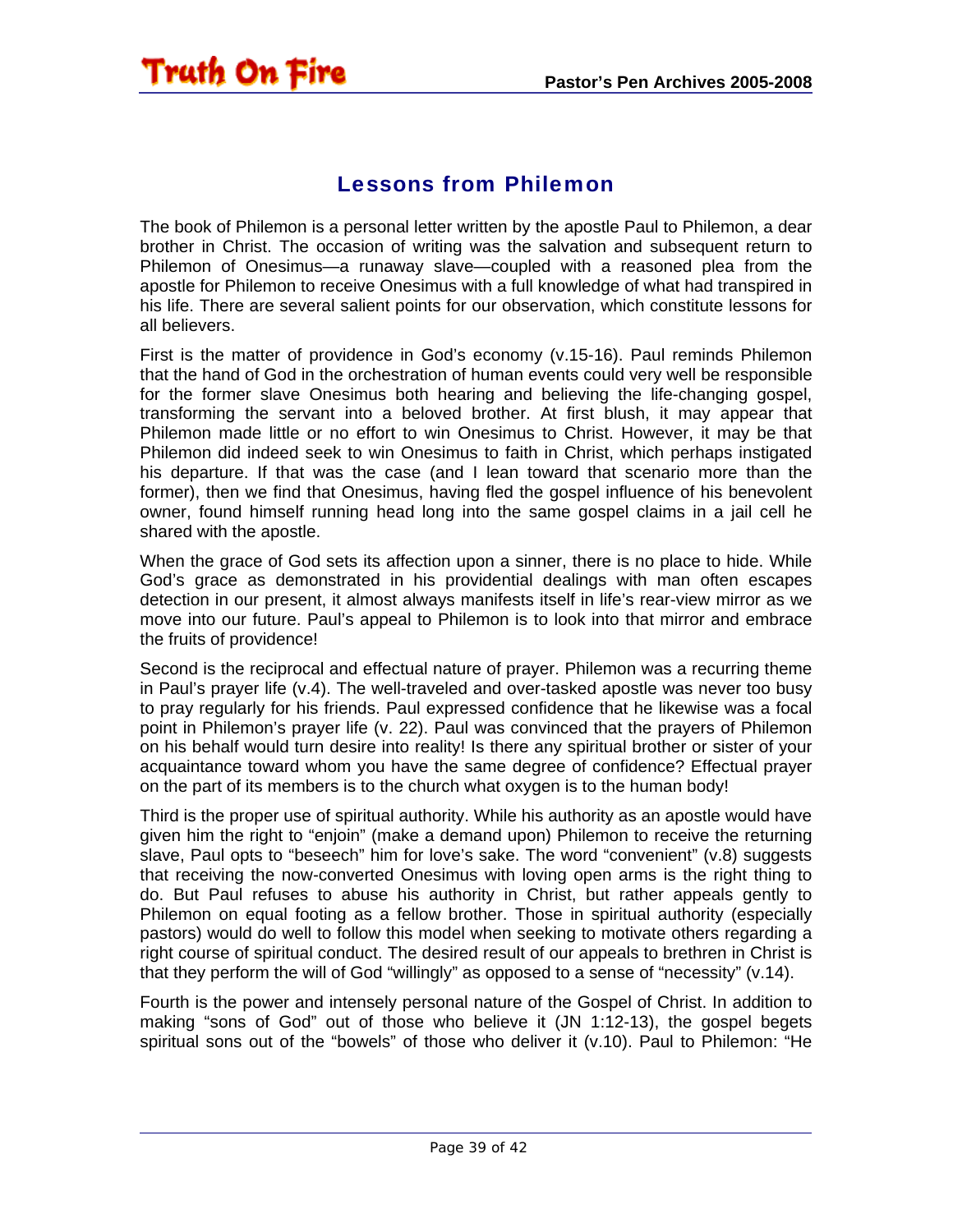who is a physical servant to you has become a spiritual son to me." How would this concept, if embraced, change our view of the ongoing spiritual nurture (as found in tender-hearted loving parents) of those that we lead to Christ?

In addition, a life changed by the gospel becomes a source of "refreshing" to those with whom it comes in contact (v.7, 20). Philemon was a source of spiritual refreshment to his fellow saints as well as to the apostle himself. Paul linked the refreshment of his soul to the anticipated obedience of Philemon to his request. There is nothing more refreshing to the heart of a pastor or teacher than the internalization of and obedience to the word of God by those who sit under their tutelage.

Moreover, the gospel can transform the "unprofitable" man or woman into one that is "profitable" for both spiritual and worldly enterprises (v.11). As applied to Onesimus, I believe the word "unprofitable" signified not only the spiritual dearth of his soul but also his virtual uselessness as servant. A workaholic Onesimus was not. But now though the gospel Onesimus had found both a spiritual thirst and a work ethic (v.16). The gospel had rendered Onesimus fit to serve the apostle in its bonds. Paul to Philemon: "If you refuse to receive this brother back into your graces, be assured that I will be the benefactor—both spiritually and physically—and you, my friend, will be the loser!"

The fifth takes the form of a subtle caution. The mention of Demas (v.24), who subsequently forsook Paul and the ministry due to a love for this present world (2 Tim. 4:10), is a sober reminder that the fellow-laborer of today can become the deserter of tomorrow without daily maintenance of the heart with regard to things both spiritual and carnal. A compromised and deteriorating love for Christ over a prolonged period of time can result in devastating consequences if that trend is not reversed.

What the book of Philemon lacks in length it more than makes up for in the practical lessons it provides for our spiritual welfare as we interact with fellow believers. The student of scripture would be wise to ingest and implement these important lessons.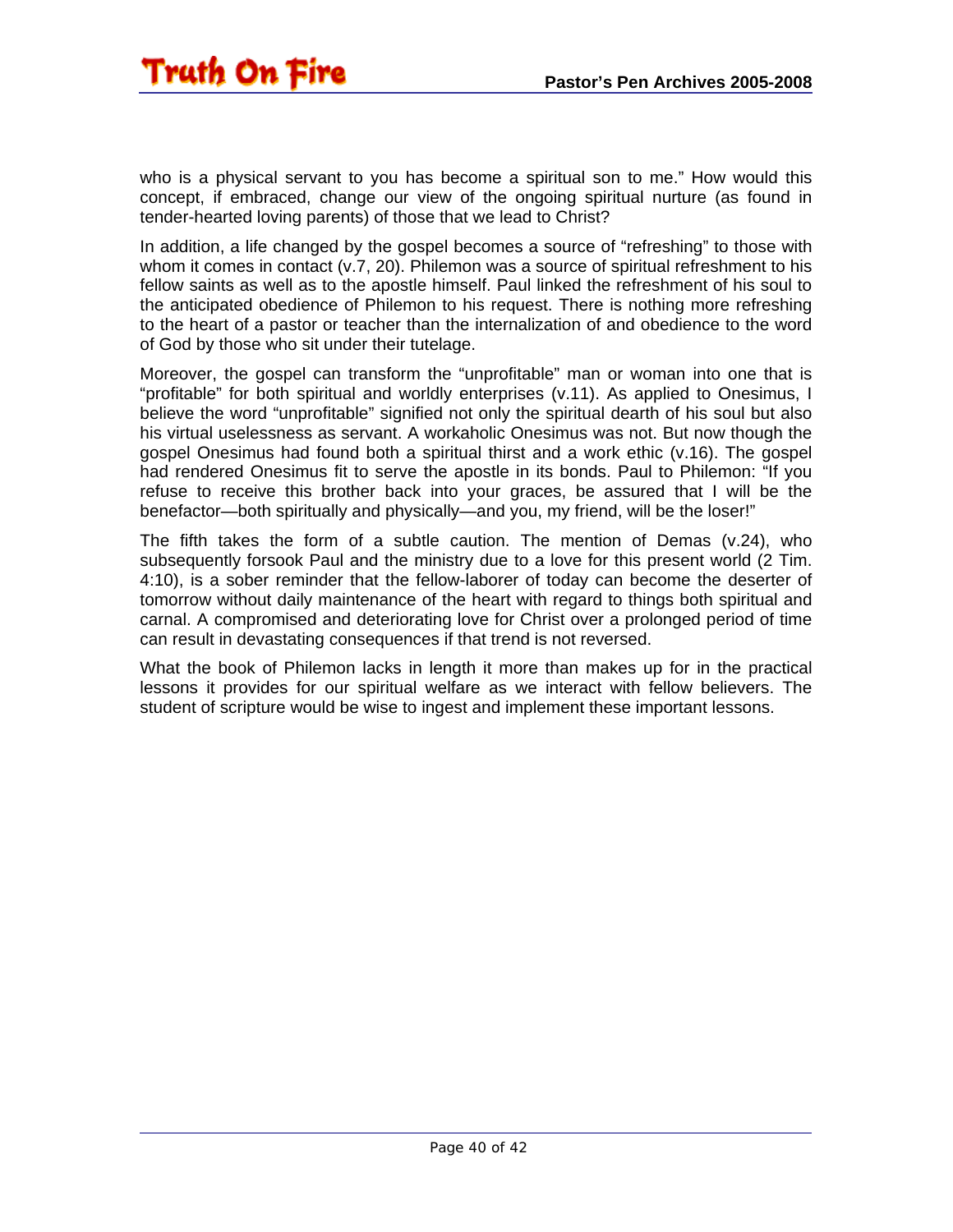#### Why the Husband of One Wife?

<span id="page-40-0"></span>The evangelical community and the biblical truth upon which it stands remain under assault from the political correctness of our age. One of the prominent issues with which the church is struggling is the matter of pastoral leadership. In recent years, some denominations have swung the door wide open for women to serve as part of a pastoral staff and in some cases as senior pastor. And then there is the perennial argument about whether or not the church should consider a divorced man as a pastoral candidate.

In at least two places, the scriptures make clear that the bishop (pastor) is to be "*the husband of one wife*" (I Timothy 3, Titus 1). While it is generally accepted that the phrase has the sense "one-woman-kind-of-man", as it pertains to character, similar usage as applied to widows would indicate one woman and only one for a lifetime. Consider Paul's instruction in I Timothy 5. The widow indeed—one who has no living kin or familial means of support—must have been "the wife of one husband" without regard for a death or divorce in her past.

Paul's point in context: A widow prone to remarriage is compromised in terms of her ability to be a full-time, non-distracted prayer warrior for the church. If we therefore grant the sense "one-man-kind-of-woman" for the prospective "widow indeed" as it is granted for the bishop and deacon, then far more than mere character is in view. It is clearly meant by Paul to mean one husband and only one for a lifetime. Is there any reason to believe Paul had anything less in view for the offices of bishop and deacon, making them bishops indeed and deacons indeed? Why should the church settle for less?

There are four good reasons why the pastor of a local church should be the husband of one wife—one whose past has not been blemished by a divorce and remarriage. First, the husband of one wife alone is able to reflect the unfailing love of Christ for his church. The Lord Jesus saves believers to the uttermost, promising never to leave them nor forsake them under any condition. The pastor must be a reflection (albeit flawed) of the Lord Jesus as the overseer of his church. A divorced man, without regard for who was at fault in the breakup, has forfeited the ability to replicate or simulate that image of Christ.

Secondly, the divorced pastor is guilty of breaking the most sacred contract on the planet. Before sin ever reared its ugly head within Adam's race, the first man received instructions regarding the "leaving and cleaving" that would constitute and characterize the marriage contract. The "till death do us part" vow is a binding contract entered into by the groom and his bride before both God and men. No man who has been party to the dissolution of this sacred contract is qualified to teach others in matters pertaining to marital faithfulness and life in general.

Thirdly, the divorced pastor is guilty of fomenting the sin of fornication if his first wife remarries. And if his current wife has similarly gone through a divorce, he has committed fornication with her in consummating a physical union. Now, there is room to argue whether remarriage constitutes an act of adultery or an ongoing state of adultery, but it is